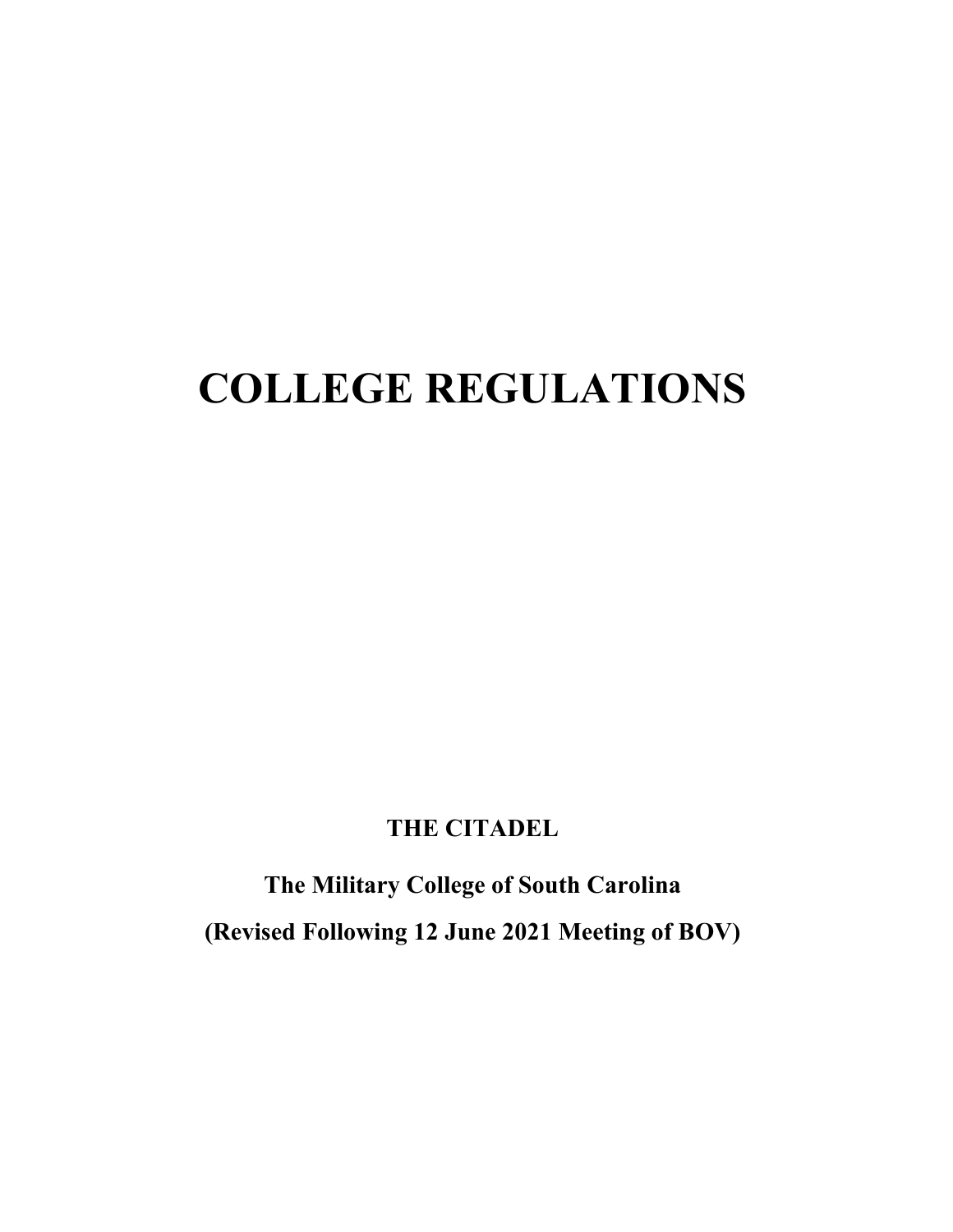# **CONTENTS**

# SECTION I. ORGANIZATION AND ADMINISTRATION

- 1. Statement of Vision, Core Values, and Mission
- 2. The Board of Visitors
- 3. The President
- 4. The Vice-Presidential Level Administrators
- 5. The Faculty
- 6. The Administrative Staff
- 7. Background Checks and Screening
- 8. Uniforms and Insignia
- 9. Housing
- 10. The Student Body
- 11. Ombudsperson
- 12. Supremacy of Regulations
- 13. Campus
- 14. College Name, Insignia, Seal and Logos
- 15. Indemnification

# SECTION II. FACULTY POLICIES AND PROCEDURES

- 1. Terms of Employment and Retirement
- 2. Faculty Manual
- 3. Provost/Dean of the College
- 4. Academic Freedom
- 5. Freedom of Expression
- 6. Academic Tenure
- 7. Reduction in Force for Financial Exigency
- 8. Policy on English Fluency for Faculty

# SECTION III. THE ACADEMIC PROGRAM

- 1. Criteria for Admission
- 2. General Qualifications for Admission as a Cadet
- 3. Organization and Direction of the Student Body
- 4. Academic Arrangement of the Corps of Cadets
- 5. Responsibility for Academic Matters
- 6. Criteria for Graduation

# SECTION IV. DISCIPLINARY MATTERS

- 1. General
- 2. Command of the Corps of Cadets
- 3. Cadet Merits and Demerits
- 4. Off-Campus Offenses
- 5. Cadet Offenses
- 6. Offenses of Non-Cadet Students During the Academic Year and All Students, Including Cadets, Attending The Citadel Maymester/Summer School or Employed by The Citadel
- 7. Definitions of Select Disciplinary Offenses
- 8. Policy on Hallucinogenic, Narcotic, and Controlled Drugs and Substances; Drug Paraphernalia; and The Citadel Drug Testing Policy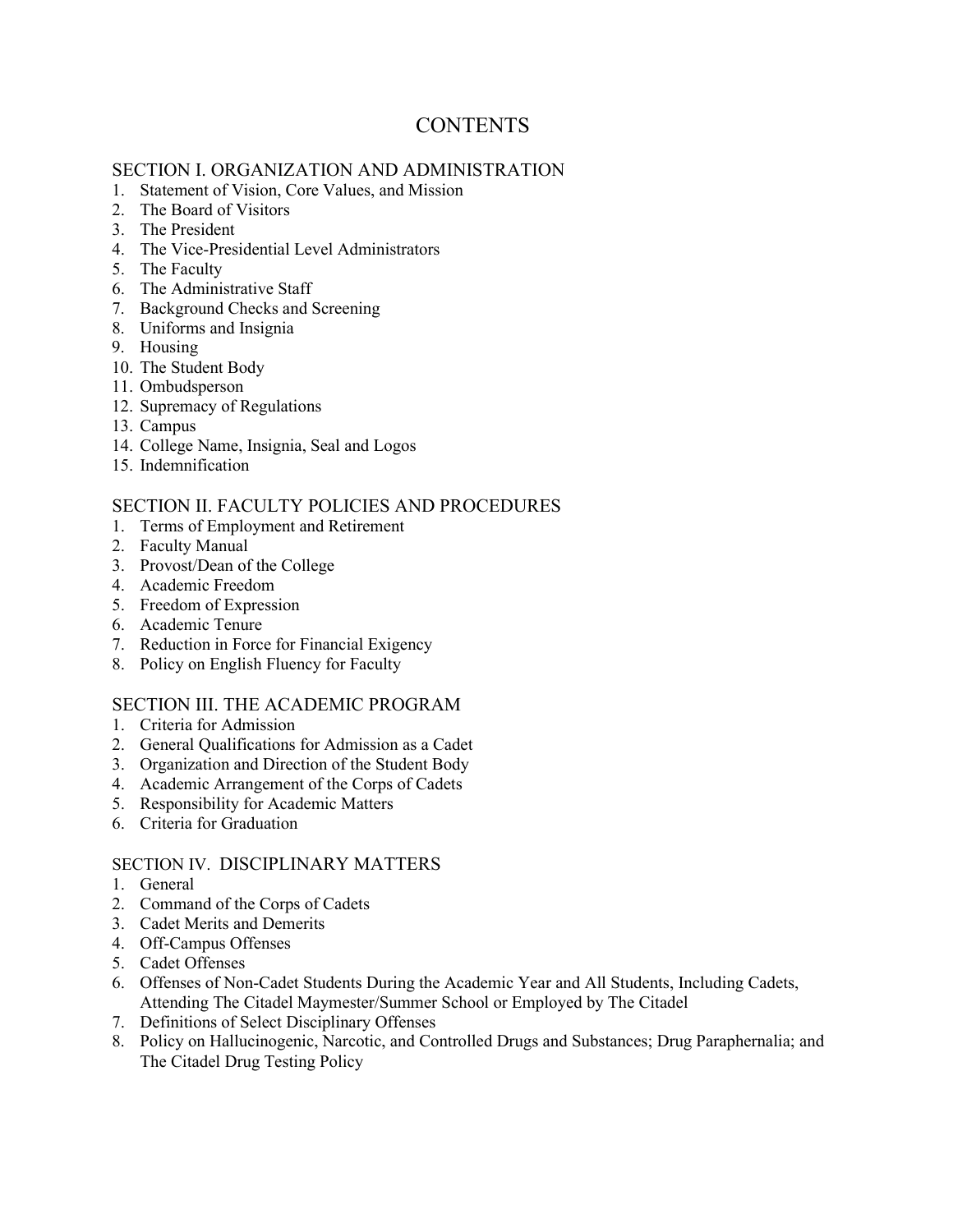# SECTION V. INVESTIGATIONS AND HEARINGS FOR STUDENT VIOLATIONS

- 1. Presiding Officials
- 2. Representatives and Advisors
- 3. Hearings for Violations of Disciplinary Regulations
- 4. Hearings for Violations of Honor Code or Academic Integrity Policy
- 5. Appeals

# SECTION VI. DISCHARGE AND REINSTATEMENT

- 1. Authority to Discharge
- 2. Temporary Suspension
- 3. Resignation
- 4. Types of Discharge
- 5. Reinstatement

# SECTION VII. ORGANIZATION AND OPERATING RULES OF THE CITADEL BOARD OF VISITORS

- 1. Composition of the Board of Visitors
- 2. Responsibilities of the Board
- 3. Officers
- 4. Meetings of the Board
- 5. Composition of Committees
- 6. Committees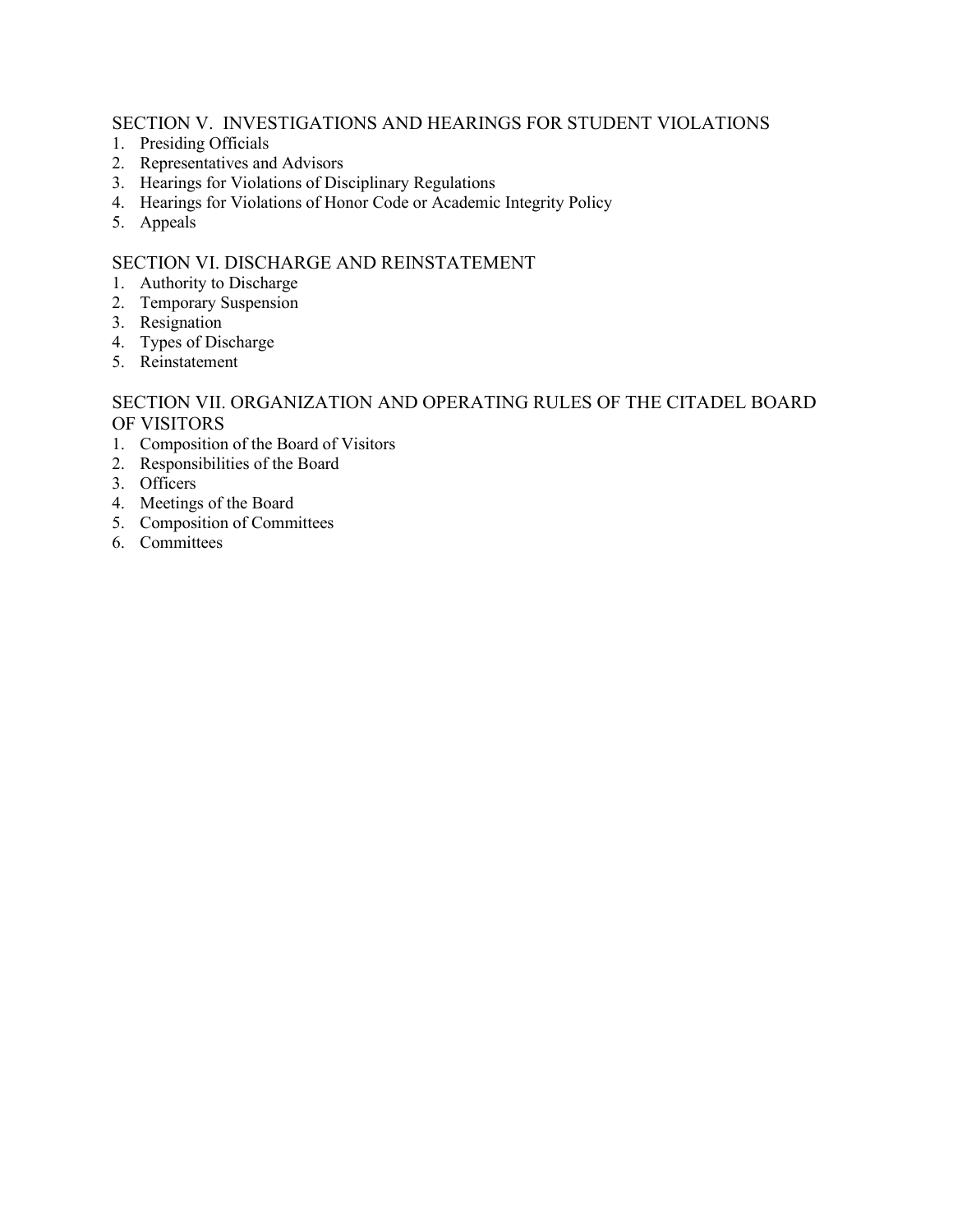# The Citadel COLLEGE REGULATIONS

# **SECTION I.**

#### **Organization and Administration**

**1. Statement of Vision, Core Values, and Mission.** This statement of Vision was approved The Citadel Board of Visitors on 1 February 2003 and by the South Carolina Commission on Higher Education on 5 June 2003. The statements of Core Values and Mission were approved by The Citadel Board of Visitors on 11 June 2011 and updated on 11 June 2016.

# **Statement of Vision. Achieving excellence in the education of principled leaders.**

#### **Core Values.**

# **Honor**

Honor demands adherence to the Honor Code of The Citadel. A cadet "will not lie, cheat or steal, nor tolerate those who do." The Honor Code is the foundation of the college. The commitment to honor extends beyond the gates of The Citadel and is a life-long obligation to moral and ethical behavior. Honor demands integrity; "doing the right thing when no one is watching." Finally, honorable behavior includes exercising the moral courage to "do the right thing when everyone is watching."

#### **Duty**

Duty is a call to serve others before self. To quote General Lee, "Duty is the sublimest word in the English language. You must do your duty in all things. You can never do more, you should never wish to do less." Duty requires that cadets accept and accomplish the responsibilities assigned to them. At The Citadel, a cadet's primary duty is to perform academically and then to perform as a member of the Corps of Cadets and the campus community. Duty demands that cadets accept the consequences of their actions and hold others accountable for their actions. Finally, duty means that others can depend on all cadets to complete their assignments and to assist others with their assignments.

# **Respect**

Respect demands that cadets treat other people with dignity and worth – the way cadets would want others to treat them. Respect for others eliminates any form of prejudice, discrimination, or harassment. Respect demands that cadets are duly obedient to those in positions of authority. Finally, respect includes a healthy respect for one's self.

**Mission.** As a higher education institution, The Citadel's mission is to educate and develop our students to become principled leaders in all walks of life by instilling the core values of The Citadel in a disciplined and intellectually challenging environment. A unique feature of this environment for the South Carolina Corps of Cadets is the sense of camaraderie produced through teamwork and service to others while following a military lifestyle.

The Citadel strives to produce graduates who have insight into issues, ideas, and values that are of importance to society. It is equally important that Citadel graduates are capable of both critical and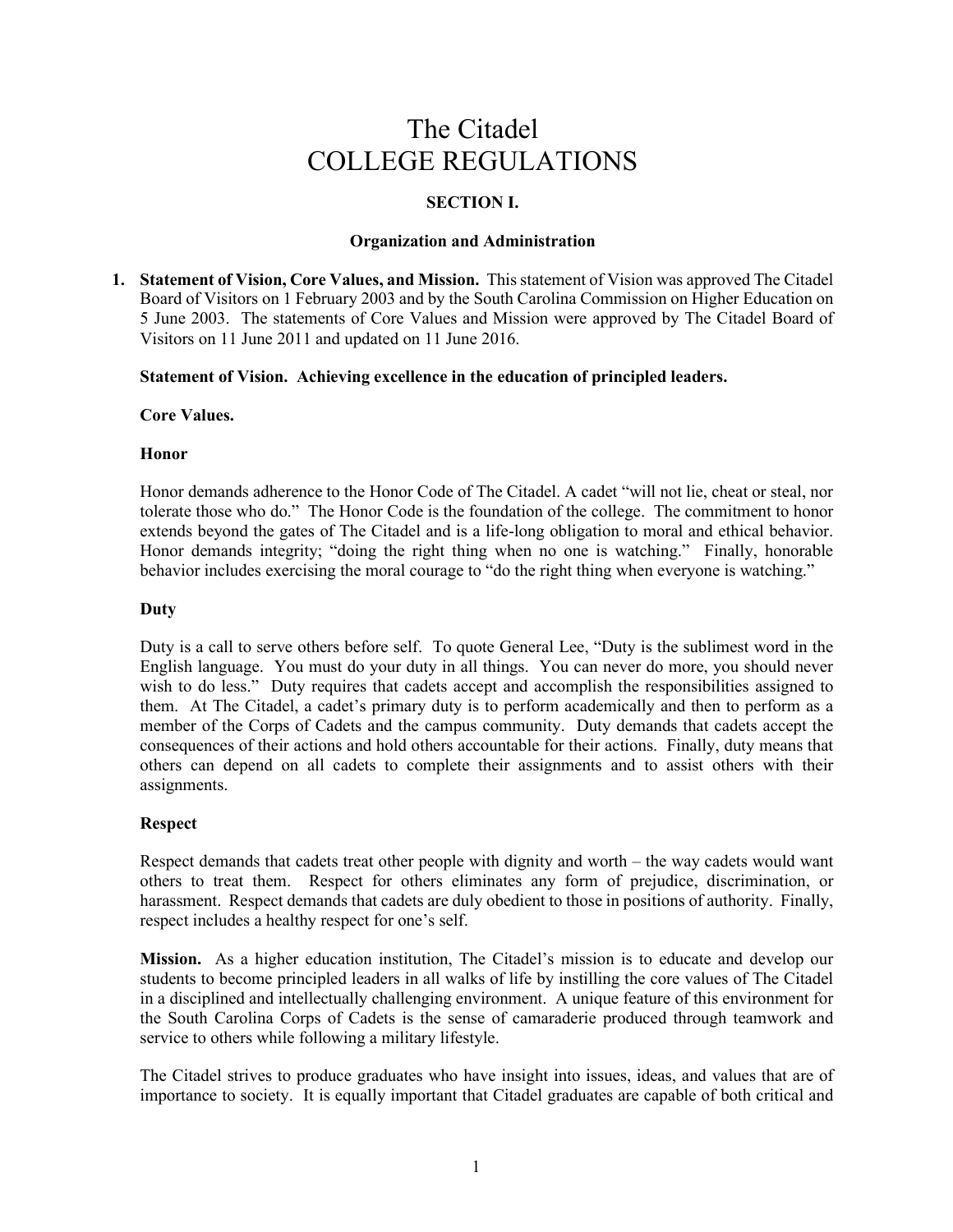creative thinking, have effective communication skills, can apply abstract concepts to concrete situations, and possess the methodological skills needed to gather and analyze information.

Throughout its history, The Citadel's primary purpose has been to educate undergraduates as members of the South Carolina Corps of Cadets and to prepare them for post-graduate positions of leadership through academic programs of recognized excellence supported by the best features of a military environment. The cadet lifestyle provides a structured environment that supports growth and development of each student's intellect, discipline, physical fitness, and moral and ethical values. The four pillars which define The Citadel experience for cadets consist of these four developmental dimensions.

A complementary purpose of The Citadel, realized through The Citadel Graduate College, is to provide the citizens of the Lowcountry and the State of South Carolina opportunities for professional development by offering a broad range of educational programs of recognized excellence at both the graduate and undergraduate levels. These programs are designed to accommodate the needs of nontraditional students seeking traditional and demanding academic challenges.

Institutional Characteristics. The Citadel is a coeducational, comprehensive, state-assisted, four-year institution whose primary undergraduate student body consists of approximately 2,300 members of the Corps of Cadets, all of whom reside on campus. The primary service area for these students is regional, with approximately half of each freshman class coming from South Carolina. The Citadel, however, does draw undergraduate students from all parts of the United States and many foreign countries. The College offers a wide range of baccalaureate degree programs in the humanities, social and natural sciences, business administration, engineering, and education. These academic programs prepare graduates of the Corps of Cadets for a variety of careers; about half of these graduates enter business and the professions, a third or more enter the military and government service, and the remainder go directly into graduate and professional study. Many graduates choose to pursue professional or graduate degrees later in their careers.

Through its undergraduate and graduate programs, The Citadel Graduate College serves a degreeseeking population of approximately 1,200. The primary service area is the South Carolina Lowcountry. The Citadel Graduate College also offers a wide range of baccalaureate degree programs and graduate degree programs. Meeting the needs of the South Carolina Lowcountry in terms of instruction, public service, and research, including such initiatives as cooperative programs with other educational institutions, is an important part of The Citadel's mission.

Together, the Corps of Cadets and The Citadel Graduate College enroll approximately 3,500 students, about three-fourths of whom come from South Carolina.

In its educational programs, The Citadel acknowledges and endorses the teacher-scholar ideal, recognizing that the excellence of all of its academic programs is dependent upon the quality of its faculty. This ideal is pursued through teaching and lecturing, researching, writing, publishing, and public service. The Citadel's faculty members also address audiences beyond the college by sharing their knowledge with other scholars and with the public.

**2. The Board of Visitors.** The Board of Visitors is the governing body of The Citadel, The Military College of South Carolina. The Board defines the mission, role, and scope of The Citadel, establishes the general policies of the College, approves the budget for each fiscal year, and provides accountability to the public and the General Assembly. The Board establishes long-range development plans of the College, currently embodied in the Our Mighty Citadel 2026 Plan, by providing oversight and guidance on the strategic planning process and plan duration, establishing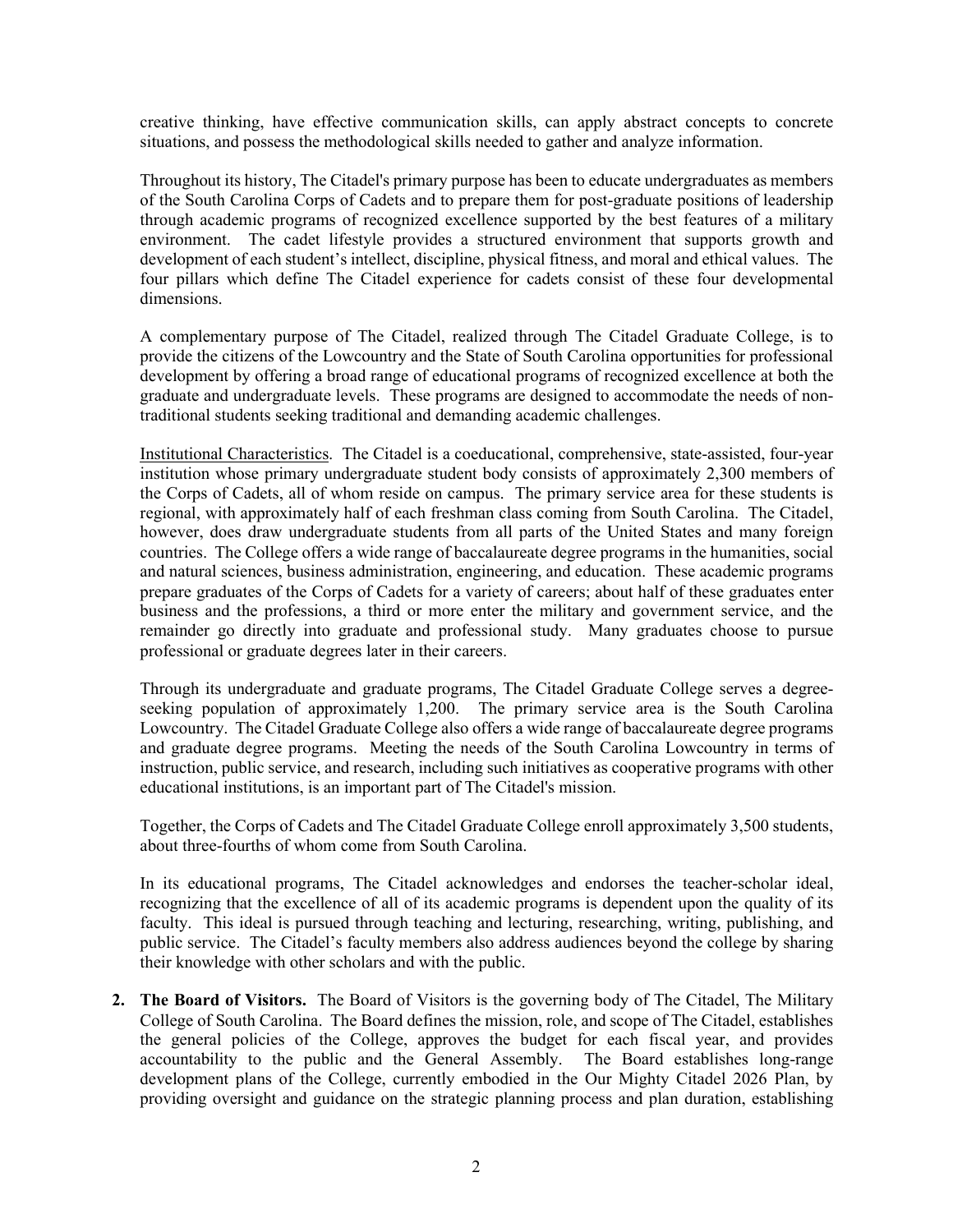lines of effort that facilitate the successful achievement of the plan, and monitoring progress of the plan implementation and resourcing at least twice annually. The Board annually reviews and approves these *College Regulation*s, which guide the operation of the College.

The Board of Visitors provides oversight of The Citadel Trust Board. The Board appoints Trustees to The Citadel Trust, on recommendation of nominees by the Trustees, and approves all changes to the Trust Bylaws.

The Board searches for and appoints the President of the College, who has responsibility for implementing and achieving the plans, policies and goals established by the Board. On the recommendation of the President, the Board reviews the selection of Vice Presidents. The Board must approve all new or reinstated Provost- and Vice-Presidential level positions prior to the advertisement of these positions.

Pursuant to S.C. Code Ann Section 59-121-10, the Board of Visitors is composed of the Governor, the Adjutant General, the State Superintendent of Education, who are members *ex-officio*, and eleven others who are graduates of the College. Seven of these members are elected by joint vote of the General Assembly, three are elected by such means and methods as may be determined by The Citadel Alumni Association, and one is appointed by the Governor.

**3. The President.** The President has the governing authority and responsibility for the administration of the College and all of its activities. The President shall advise the Board on the selection of Vice Presidents and the terms of their employment. The President is responsible for providing leadership in all actions of the college, to all students, faculty, and staff. The President is responsible to the Board of Visitors for the proper conduct of the College in all departments. The President shall confer with the Board on proposed major changes in policy.

The President of the College may be removed at any time for cause, or upon any inability to perform duties assigned, upon the vote of **not less than two thirds of the total number of Board members who are eligible to vote.** However, there must be **at least ten (10) days'** notification in advance of the proposed action required, and there must be an opportunity for the President to be heard before the vote is taken.

In the event of the death of the President, the leadership of the College will devolve upon the Provost/Dean of the College. Whenever the Provost and a majority of the Vice Presidents transmit to the Chair of the Board that the President is unable to discharge the powers and duties of his office, the Provost shall immediately assume the powers and duties of the office as Acting President. Thereafter, when the President transmits to the Chair his written declaration that no inability exists, he shall resume the powers and duties of his office, unless the Provost and a majority of the Vice Presidents transmit within two days to the Chair their written declaration that the President is unable to discharge the powers and duties of his office. Thereupon the Board shall decide the issue, assembling within forty-eight hours for that purpose.

Before resigning or retiring, except under extraordinary circumstances, the President shall give the Board of Visitors a minimum of twelve months' notice.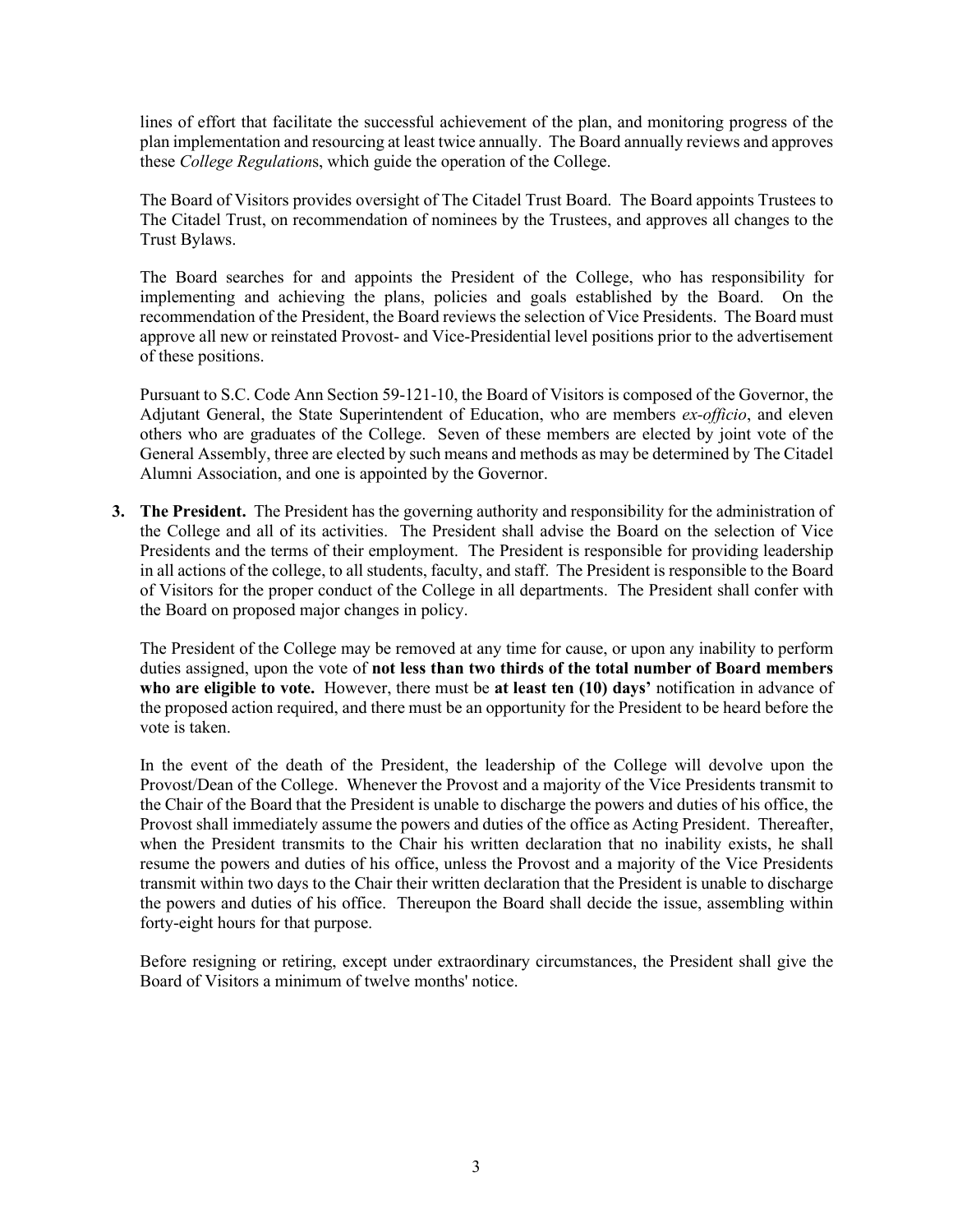# **4. The Vice Presidential Level Administrators[1](#page-6-0) .**

- **a. Provost/Dean of the College.** The Provost/Dean of the College is responsible directly to the President for all matters pertaining to the academic functions of the College, and for student activities for non-cadet students. The Provost/Dean of the College is the second ranking official of The Citadel and will act in the absence of the President as described in Section I, paragraph 3.
- **b. Senior Vice President for Operations and Administration.** The Senior Vice President for Operations and Administration is the third ranking official of The Citadel and will act in the absence of the President and the Provost / Dean of the College. The SVPOA reports to the President and is responsible for the oversight and direction of the day-to-day operations of the college.
- **c. Commandant of Cadets.** The Commandant reports directly to the President and is responsible for the administration, training, housing, good order and discipline of the Corps of Cadets.
- **d. Vice President for Finance and Business.** The Vice President for Finance is responsible directly to the President for providing a full range of financial management support services for the College, including strategic financial planning, accounting and reporting, preparation and administration of the budget.
- **e. Vice President for Facilities and Engineering.** The Vice President for Facilities and Engineering is responsible directly to the President for the management of all campus construction, the operation and maintenance of the Physical Plant, and the maintenance of the barracks and faculty and staff quarters.
- **f. Vice President for Communications and Marketing.** The Vice President for Communications and Marketing is responsible directly to the President for the College's marketing, internal and external communications, media, and public relations functions.
- **g. Director of Intercollegiate Athletics.** The Director of Intercollegiate Athletics is responsible directly to the President for the operation of all intercollegiate athletics programs at the College, to include the direct supervision of all athletics coaches and athletics camps.
- **h. Vice President for Institutional Advancement.** The Vice President for Institutional Advancement (VPIA) provides senior leadership and management for all fundraising activities at The Citadel, working directly for the President of The Citadel.

# **5. The Faculty.**

- **a.** The faculty consists of the President; the Provost/Dean of the College; Associate Provosts; Academic Deans; individuals who are tenured or on tenure-track in the academic ranks of professor, associate professor, assistant professor or instructor and adjunct faculty; and officers detailed for duty at the College by the Departments of the Army, Air Force, or Navy.
- **b.** The President, upon the recommendation of the Provost/Dean of the College, is authorized to make such assignments in academic ranks as to maintain a well-balanced faculty.

<span id="page-6-0"></span><sup>&</sup>lt;sup>1</sup> The Provost and Vice Presidential Level Administrators are listed in order of succession.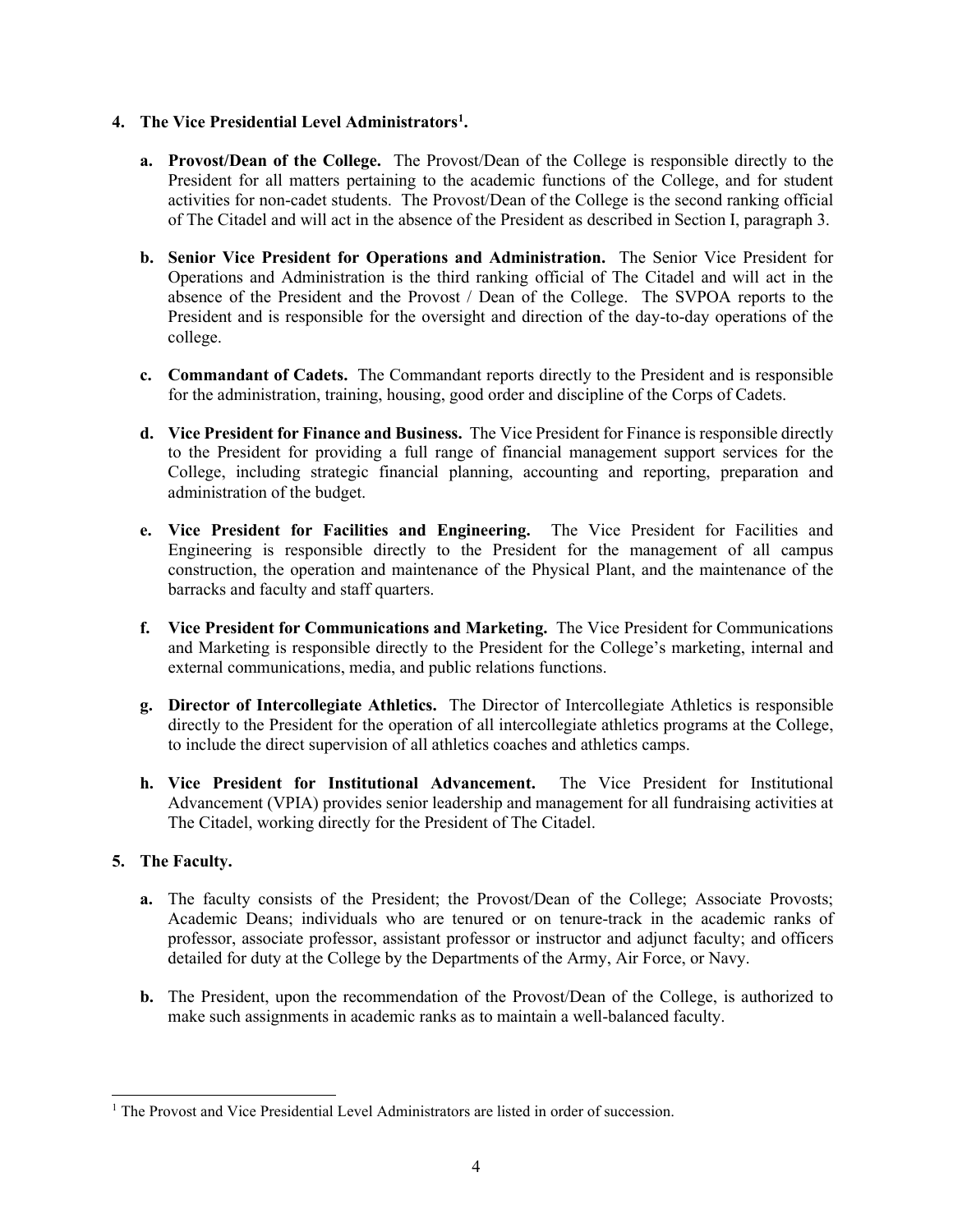**c.** The President will designate tenured and tenure-track members of the faculty to be commissioned officers in the Unorganized Militia of South Carolina and will recommend that commissions be issued in the appropriate rank.

# **6. The Administrative Staff.**

- **a.** Selected members of the staff may be required to have such academic or professional degrees as may be deemed necessary or appropriate by the President.
- **b.** Based on functions and responsibilities, the President will designate certain members of the staff to be commissioned officers in the Unorganized Militia of South Carolina and will recommend that these commissions be issued in the appropriate rank.
- **c.** Under normal circumstances before resigning or retiring, exempt (salaried) staff members should provide their Vice President with a minimum of four weeks' notice, and non-exempt (hourly) employees should give their respective supervisor a minimum of two weeks' notice. This will allow recruitment actions to begin in a timely manner.
- **7. Background Checks and Screening.** All Board members, college officers, faculty, administrative staff and other employees of The Citadel, as well as all volunteers who have regular and substantial contact with students, must complete background investigations and screening processes prior to qualification as a member. Background investigations and screening for members of the Board appointed by the General Assembly shall be as determined by the General Assembly. Background investigations for members of the Board elected by The Citadel Alumni Association shall include those reviews required by the General Assembly for members it appoints, and such screening processes as The Citadel Alumni Association shall determine. Background investigations and screening for the Board member appointed by the Governor shall be as determined by the Governor. Background investigations and screening for all college officers, faculty, administrative staff and other employees of The Citadel shall be as required by the Office of Human Resources.
- **8. Uniforms and Insignia.** The uniform and its wearing, personal grooming and appearance, and wearing of adornments and other supplementary dress will be as prescribed by the President and generally as outlined in appropriate service regulations.
	- **a. Faculty and Staff** Officers of the faculty and staff who are commissioned in the Unorganized Militia of South Carolina will wear the uniform<sup>[2](#page-7-0)</sup> prescribed for officers of the South Carolina National Guard, except that a "SC" and The Citadel device shall be worn. Members of the faculty and staff who are commissioned in the Unorganized Militia of South Carolina and have earned a higher military rank in any branch of the armed services than that to which they would otherwise be entitled at The Citadel may wear the uniform and use the title of such rank. However, they must be members of the Reserve components of the armed services or retired officers therefrom or retired officers from the regular armed services. Such retired members may wear the "SC" emblem on their duty uniforms.

<span id="page-7-0"></span><sup>&</sup>lt;sup>2</sup> On campus, all commissioned officers will be in uniform at all times that they are on duty except when the Corps of Cadets is on furlough. The faculty is considered to be on duty between the hours of 8:00 a.m. and 4:00 p.m., Monday through Friday, and at any other time the faculty member is meeting with cadets in an official capacity. Officers of the faculty serve as role models for members of the Corps of Cadets and should be in proper military uniform when contact with cadets is likely.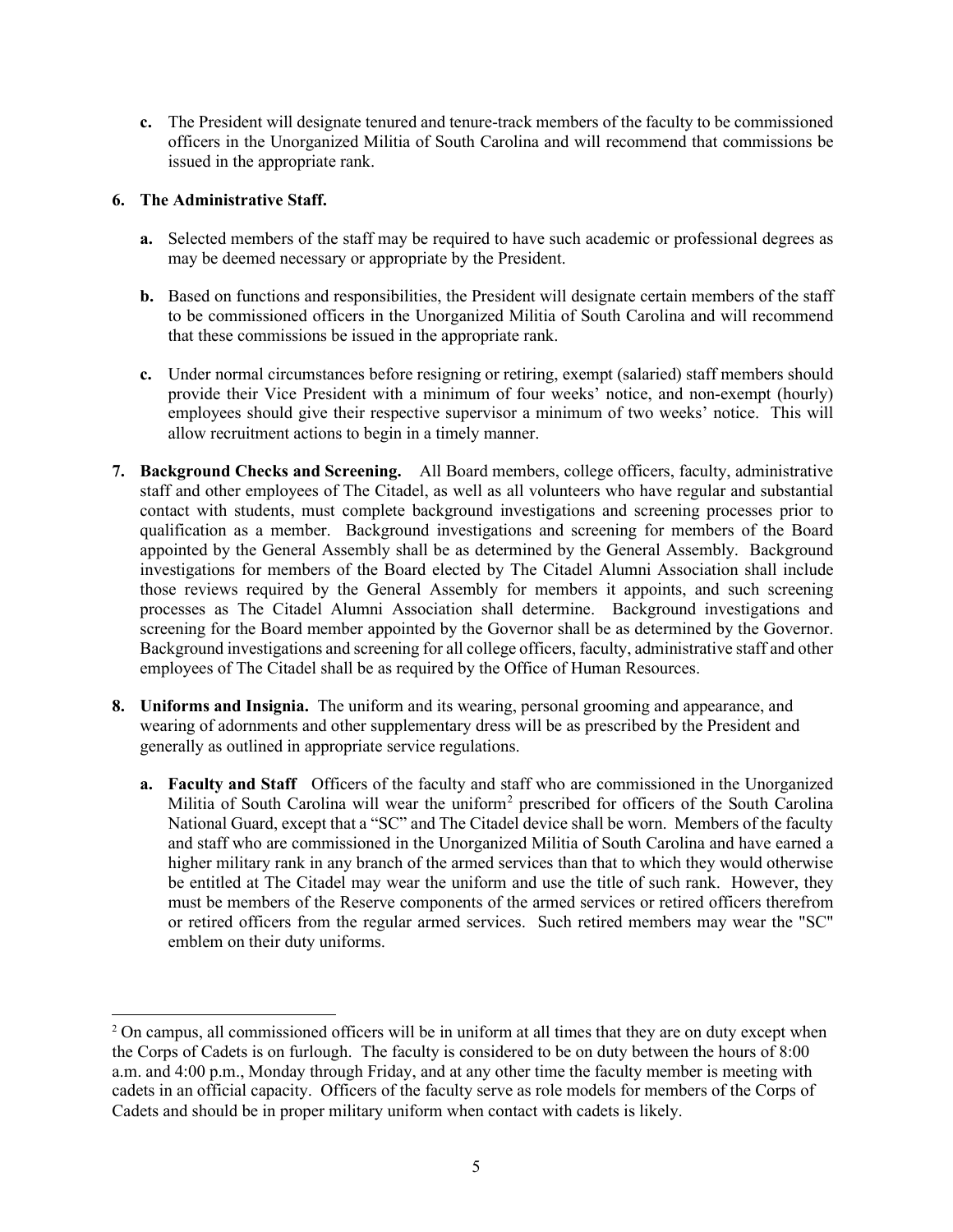- **b. Active Duty.** Active duty personnel of the United States armed forces assigned to duty at The Citadel will wear the uniform prescribed for them by their respective service.
- **c. Cadets.** The uniforms of the cadets shall be such as are prescribed by the President and furnished by the College. Cadets will be in uniform at all times except when the Corps of Cadets has been furloughed. The President may authorize the wearing of civilian clothes by cadets granted leaves.
- **d. Active Duty Enlisted Personnel.** Active duty enlisted personnel who have been admitted into The Citadel's Day Program will be in appropriate duty uniform at all times while in class or participating in other activities where contact with the Corps of Cadets is likely.
- **e. Other Students.** While the Corps of Cadets is in session during the Fall and Spring semesters, the dress of non-cadet students will conform to the general atmosphere of a military college campus. During Summer School, students must dress in a manner which is conducive to an atmosphere of study and learning. The President approves specific dress code restrictions which are published annually and made available to each non-cadet student.
- **9. Housing.** The President, or his Designee, is authorized to assign quarters to faculty and staff members. Policies and procedures are approved by the President and published by the Office of the Vice President for Facilities and Engineering.
- **10. The Student Body.** The student body consists of: the South Carolina Corps of Cadets; Active Duty Students who have been accepted into the formal commissioning program of their respective Service, have been assigned to an ROTC Detachment at The Citadel, and have been admitted to full-time undergraduate degree study in The Citadel's Day Program; veteran students; former cadets who have applied for and been officially approved for Day Student status; and undergraduate and graduate students in The Citadel Graduate College. Only Active Duty Students, Day Students and veteran students are permitted to attend class with the Corps of Cadets.
- **11. Ombudsperson.** The purpose of The Citadel's ombudsperson is to foster values, decent behavior, fairness, equity, justice, equality of opportunity, and respect. The Citadel's ombudsperson shall serve as a trained and confidential source of informal resolution to receive complaints, answer inquiries, and informally address a wide range of inappropriate behaviors.Reporting issues, misfeasance, malfeasance or violations of policy or law to the Ombudsperson does not constitute reporting to an "official of the college." All communications with the ombudsperson are to be absolutely confidential except violations of federal or state criminal law. The scope of The Citadel's ombudsperson's concerns include workplace concerns and mistreatment, learning environment mistreatment, sexual harassment, sexual assault (including rape/sexual assault, date/acquaintance rape), peer harassment, hazing, Fourth Class System violations, and discrimination. The ombudsperson will listen and act to facilitate fair and equitable resolutions to concerns/disputes on behalf of those with problems.
- **12. Supremacy of Regulations.** These *Regulations* constitute the governing rules of The Citadel. To the extent that any rules or regulations published in the Catalog, the *Faculty Manual*, the *Blue Book*, *White Book*, *Red Book*, or any other document, in any form, conflict with these *Regulations*, these *Regulations* shall control. Ignorance of these *Regulations*, or any other order, rule, or regulation shall not be an excuse for neglect or misconduct.
- **13. Campus.** For purposes of these *Regulations*, the campus is defined as all property and buildings owned or leased by The Citadel or the Board of Visitors including, but not limited to, 171 Moultrie Street, Johnson Hagood Stadium, The Citadel Beach House, the Lockwood Property, College/Riley Parks, and The Holliday Alumni Center.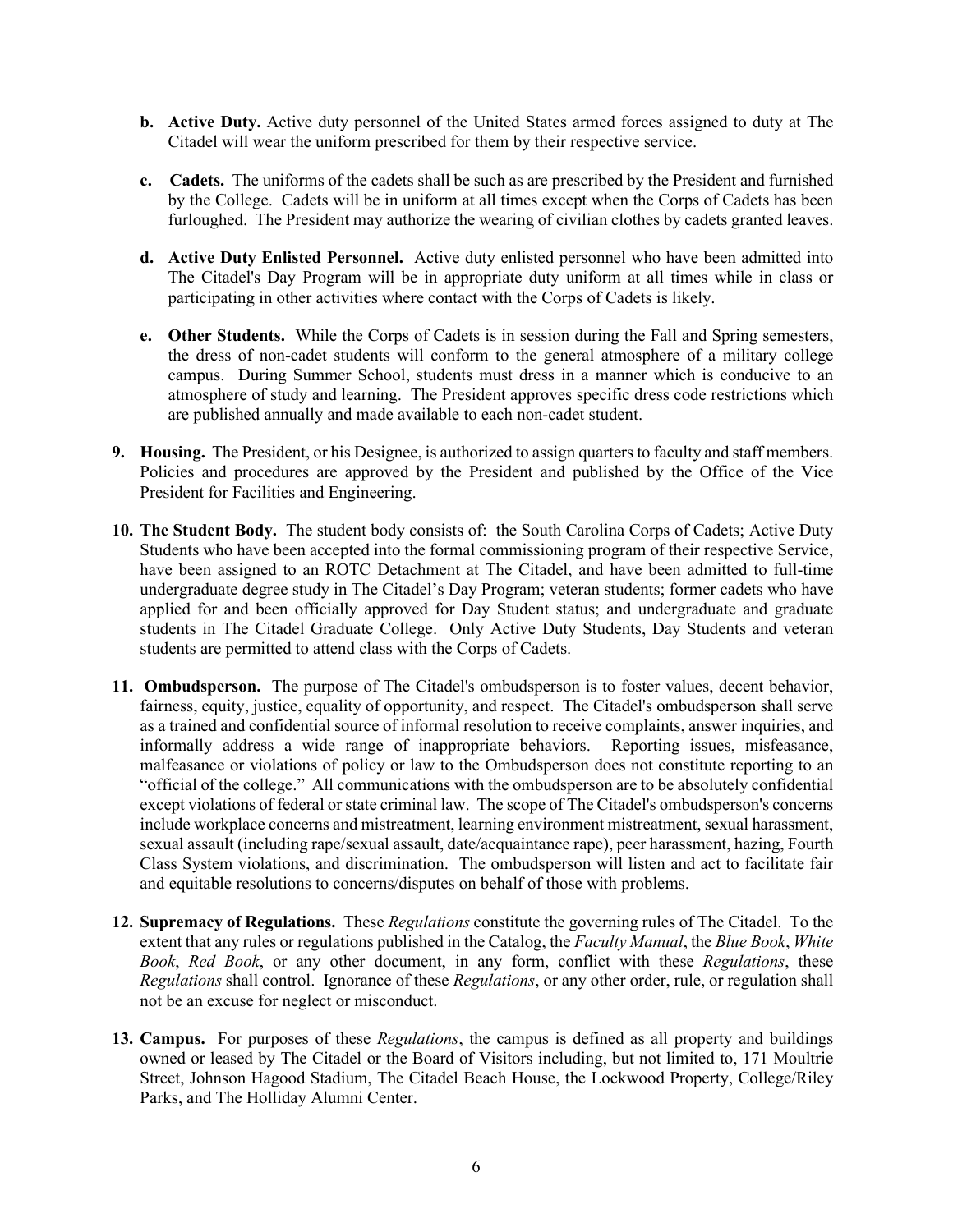**14. College Name, Insignia, Seal and Logos.** The title and name of the governed institution is The Citadel, The Military College of South Carolina. A change in the name of the governed institution will require an affirmative vote of all voting members of the Board of Visitors. The name, insignia, seal, logo or other College or departmental indicia may only be used by College and non-university groups or organizations with prior approval of the appropriate College authority.

# **15. Indemnification.**

The Citadel shall furnish its current and former members and officers of its Board of Visitors, the senior administrative staff<sup>[3](#page-9-0)</sup> officers, and such other officials as the President shall designate with legal defense in connection with any threatened or pending action, suit, or proceeding, whether civil, criminal, administrative, or investigative, to which they are made parties by reason of being or having been a representative of the College, provided the President or Senior Vice President for Operations and Administration is promptly notified of the need for such defense and provided such defense complies with Subarticle E of Article 8 in Chapter 31 of Title 33 in the South Carolina Code of Laws. Furthermore, the College shall indemnify to the extent permitted by South Carolina law any current or former member or officer of its Board of Visitors or senior administrative staff officer for judgments, damages, settlements and costs reasonably incurred in such proceedings, so long as such matters are not as a result of gross negligence or willful misconduct of such member or officer. In addition to the indemnification herein provided, the College shall secure and maintain a policy of Directors and Officers liability insurance covering all members of the Board and officers of the College with limits as established by the Board.

No department, agency, division, other entity or individual in or of the College may employ outside legal counsel in connection with this paragraph or on behalf of the College or any of its directors, officers or employees without prior review and written approval by the Attorney General of South Carolina. All requests to hire outside counsel, and all requests for payment of legal fees, shall be coordinated through the Office of General Counsel.

<span id="page-9-0"></span><sup>&</sup>lt;sup>3</sup> The president shall also identify the additional school officials to be indemnified annually.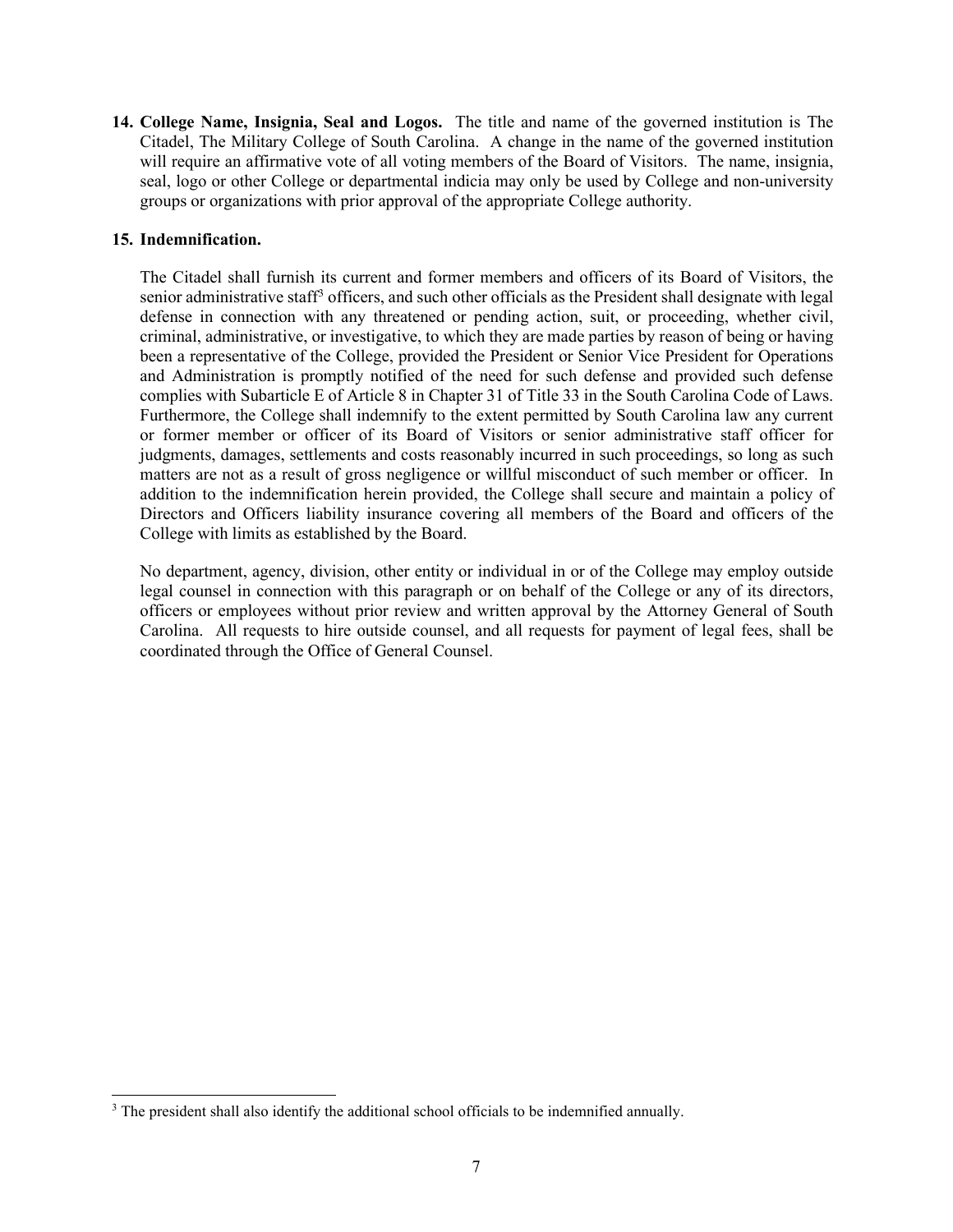# **SECTION II**

#### **Faculty Policies and Procedures**

#### **1. Terms of Employment and Retirement.**

- **a.** As a general policy, new members of the faculty are employed at the lowest academic rank commensurate with the duties they are to assume. Faculty members given probationary (tenuretrack) appointments will receive commissions in the Unorganized Militia of South Carolina, shall have military rank, and will be required to wear the military uniform as required by Section I, paragraph 8 of these *Regulations* and by appropriate College memoranda.
- **b.** Except under extraordinary circumstances, members of the faculty shall give a minimum of three months' notice to the Provost before resigning or retiring.
- **2.** *Faculty Manual***.** The Citadel *Faculty Manual* provides information pertaining to the faculty member's participation in the business of the College and the College Community. Policies and procedures regarding the principal contractual relationships between faculty and the College, college governance in academic matters, professional development of the faculty, and military rank and promotion are presented in the *Faculty Manual*, which will be reviewed no less than bi-annually, by the Provost.
- **3. Provost/Dean of the College.** The Provost**/**Dean of the College is appointed by the President. All other Academic Deans, and all academic department heads, as well as the Director of Library Services and the Associate Provosts, are appointed by the Provost/Dean of the College.

The Provost/Dean of the College is selected as follows:

The Provost/Dean of the College is appointed by President from a list of candidates selected and ranked by the designated search and screening committee. The search and screening committee shall consist of two members appointed from the faculty by the Provost/Dean of the College; two members appointed from the Faculty Senate by the Faculty Senate; three members appointed by the President; and the chair of the Education and Leadership Development Committee of the Board of Visitors. One of the President's three appointees may be from outside The Citadel. If the President does not appoint an individual from outside The Citadel, all presidential appointments will be made from the faculty, department heads, deans, or senior staff. The President prepares the charge for the committee and approves all position announcements. The committee will select its own chair and will present to the President for approval the procedures for conducting the search and screening.

**4. Academic Freedom.** The Citadel is committed to the principle of Academic Freedom. The Board of Visitors first adopted a statement on academic freedom and tenure on 4 October 1958, based on the American Association of University Professor's statement in 1940. This original statement has undergone periodic revision. Relevant excerpts of the current version are as follows:

Institutions of higher education are conducted for the common good and not to further the interest of either the individual teacher or the institution as a whole. The common good depends upon the free search for truth and its free exposition. Academic freedom is essential to these purposes and applies to both teaching and research. Freedom in research is fundamental to the advancement of truth. Academic freedom in its teaching aspect is fundamental for the protection of the rights of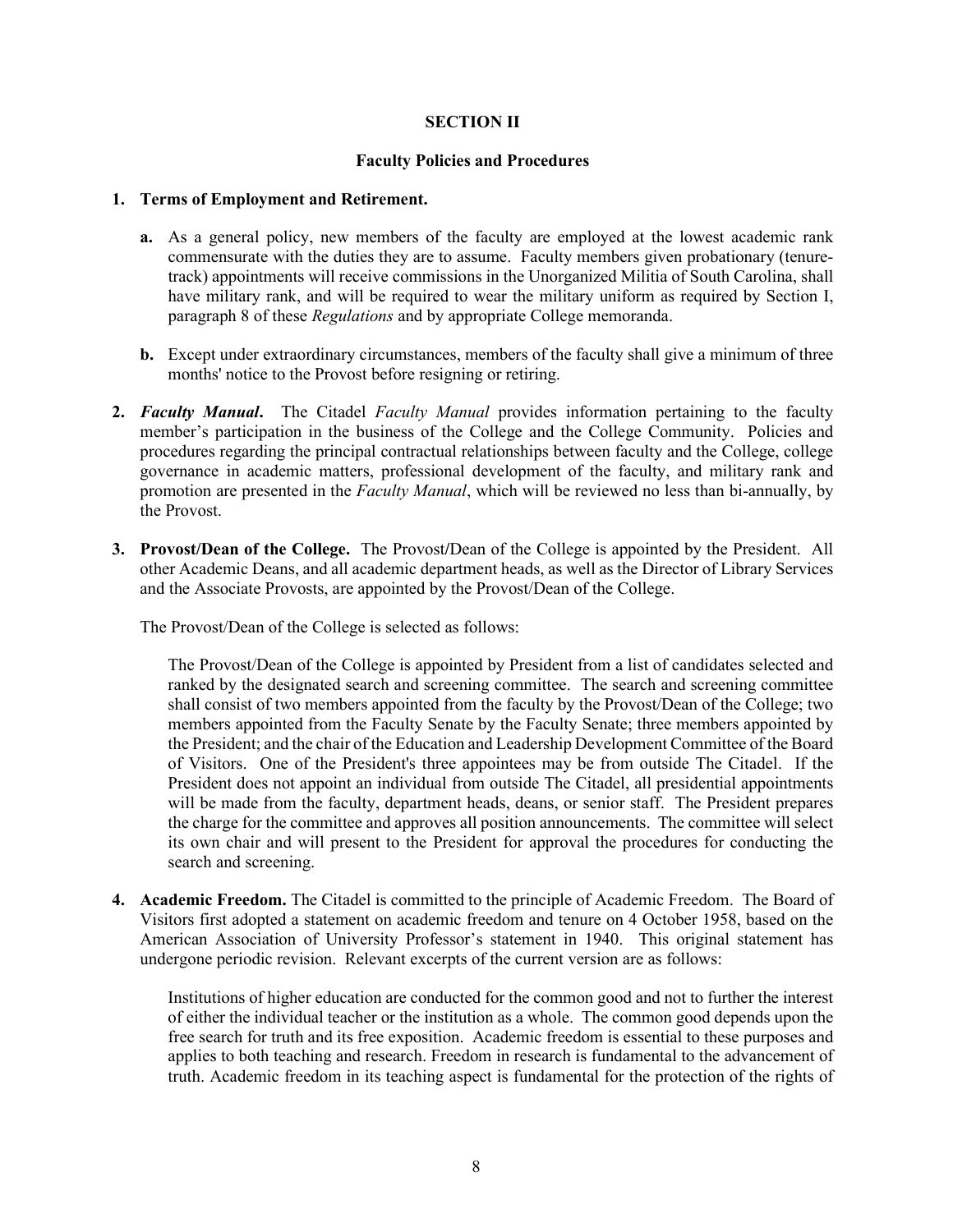the teacher in teaching and of the student to freedom in learning. It carries with it duties correlative with rights.

- 1. Teachers are entitled to full freedom in research and in the publication of the results, subject to the adequate performance of their other academic duties; but research for pecuniary return should be based upon an understanding with the authorities of the institution.
- 2. Teachers are entitled to freedom in the classroom in discussing their subject, but they should be careful not to introduce into their teaching controversial matter which has no relation to their subject. Limitations of academic freedom because of religious or other aims of the institution should be clearly stated in writing at the time of the appointment.
- 3. College and university teachers are citizens, members of a learned profession, and officers of an educational institution. When they speak or write as citizens, they should be free from institutional censorship or discipline, but their special position in the community imposes special obligations. As scholars and educational officers, they should remember that the public may judge their profession and their institution by their utterances. Hence they should at all times be accurate, should exercise appropriate restraint, should show respect for the opinions of others, and should make every effort to indicate that they are not speaking for the institution.
- **5. Freedom of Expression**. The Citadel is also committed to the principle of Freedom of Expression. The Board of Visitors first adopted a statement on freedom of expression on 11 June 2016, based on the report of the University of Chicago's Committee on Freedom of Expression.

Because The Citadel is committed to free and open inquiry in all matters, it guarantees all members of the College community the broadest possible latitude to speak, write, listen, challenge, and learn. Except insofar as limitations on that freedom are necessary to the functioning of the College, The Citadel fully respects and supports the freedom of all members of the College community "to discuss any problem that presents itself."

Of course, the ideas of different members of the College community will often and quite naturally conflict. But it is not the proper role of the College to attempt to shield individuals from ideas and opinions they find unwelcome, disagreeable, or even deeply offensive. Although the College greatly values civility, and although all members of the College community share in the responsibility for maintaining a climate of mutual respect, concerns about civility and mutual respect can never be used as a justification for closing off discussion of ideas, however offensive or disagreeable those ideas may be to some members of our community.

The freedom to debate and discuss the merits of competing ideas does not, of course, mean that individuals may say whatever they wish, wherever they wish. The College may restrict expression that violates the law, that falsely defames a specific individual, that constitutes a genuine threat or harassment, that unjustifiably invades substantial privacy or confidentiality interests, or that is otherwise directly incompatible with the functioning of the College. The College may also restrict expression in accordance with its core characteristics as a military college. In addition, the College may reasonably regulate the time, place, and manner of expression to ensure that it does not disrupt the ordinary activities of the College. And, when faculty, staff, and students speak and write, they must make clear that they do so as individuals, and not as representatives of the College. But these are narrow exceptions to the general principle of freedom of expression, and it is vitally important that these exceptions never be used in a manner that is inconsistent with the College's commitment to a completely free and open discussion of ideas.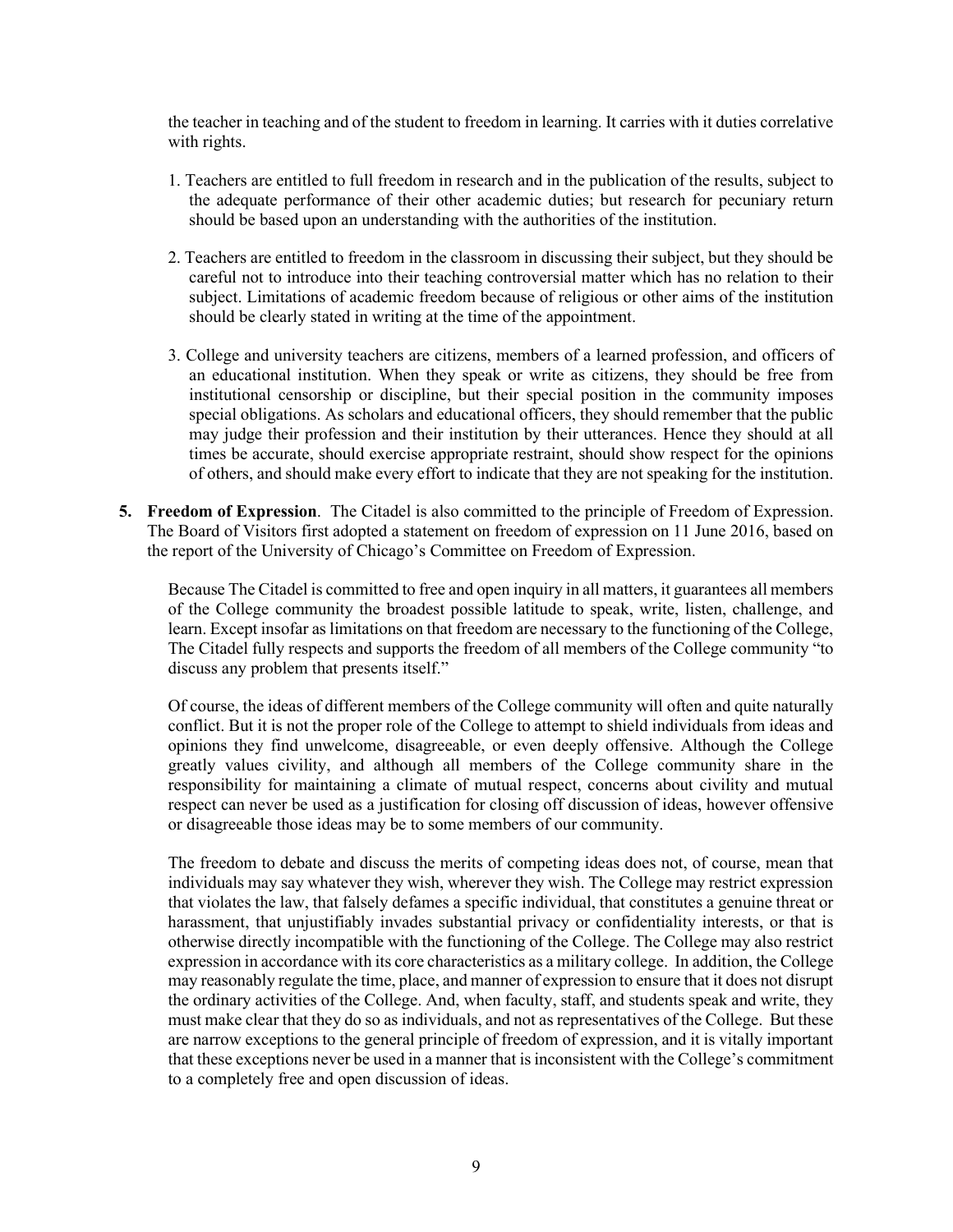In a word, the College's fundamental commitment is to the principle that debate or deliberation may not be suppressed because the ideas put forth are thought by some or even by most members of the College community to be offensive, unwise, immoral, or wrong-headed. It is for the individual members of the College community, not for the College as an institution, to make those judgments for themselves, and to act on those judgments not by seeking to suppress speech, but by openly and vigorously contesting the ideas that they oppose. Indeed, fostering the ability of members of the College community to engage in such debate and deliberation in an effective and responsible manner is an essential part of the College's educational mission.

As a corollary to the College's commitment to protect and promote free expression, members of the College community must also act in conformity with the principle of free expression. Although members of the College community are free to criticize and contest the views expressed on campus, and to criticize and contest speakers who are invited to express their views on campus, they may not obstruct or otherwise interfere with the freedom of others to express views they reject or even loathe. To this end, the College has a solemn responsibility not only to promote a lively and fearless freedom of debate and deliberation, but also to protect that freedom when others attempt to restrict it.

As Robert M. Hutchins observed, without a vibrant commitment to free and open inquiry, a university ceases to be a university. The Citadel's longstanding commitment to this principle lies at the very core of our College's greatness. That is our inheritance, and it is our promise to the future.

- **6. Academic Tenure.** At The Citadel there are four kinds of full-time appointments with rank:
	- (1) Temporary Appointment. A full-time temporary appointment will be for a limited period of time. An individual may be reappointed for multiple full-time temporary appointments.
	- (2) Probationary Appointment. A probationary appointment is given in connection with a tenuretrack faculty position, will be for one academic year, and is subject to renewal. Persons receiving probationary appointments who previously held full-time temporary appointments at The Citadel may request credit for this prior service through the school**/**department. The final decision on such a request is the responsibility of the Provost/Dean of the College or the Designee of the Provost.
		- (a) The time of completion of the review process for probationary reappointments is governed by the length of notice required for non-renewal of appointments. For members of the faculty who are hired effective with a Fall semester, notice for non-renewal at the end of the first year of service must be given not later than **1 March**; at the end of the second year, not later than **15 December**; at the end of the third or subsequent years, not later than twelve months prior to termination. The term of a terminal appointment need not be linked to the academic year.
		- (b) For members of the faculty who are hired effective with a Spring semester, notice that employment will not be extended through the next academic year must be given not later than **15 May**. Thereafter, the periods of notification for probationary reappointments shall be as described above. The lengths of the periods of probation for tenure decisions will not be affected for faculty members who are hired effective with a Spring semester. That is, the periods of probation for these faculty members will begin officially in the August following their initial employment.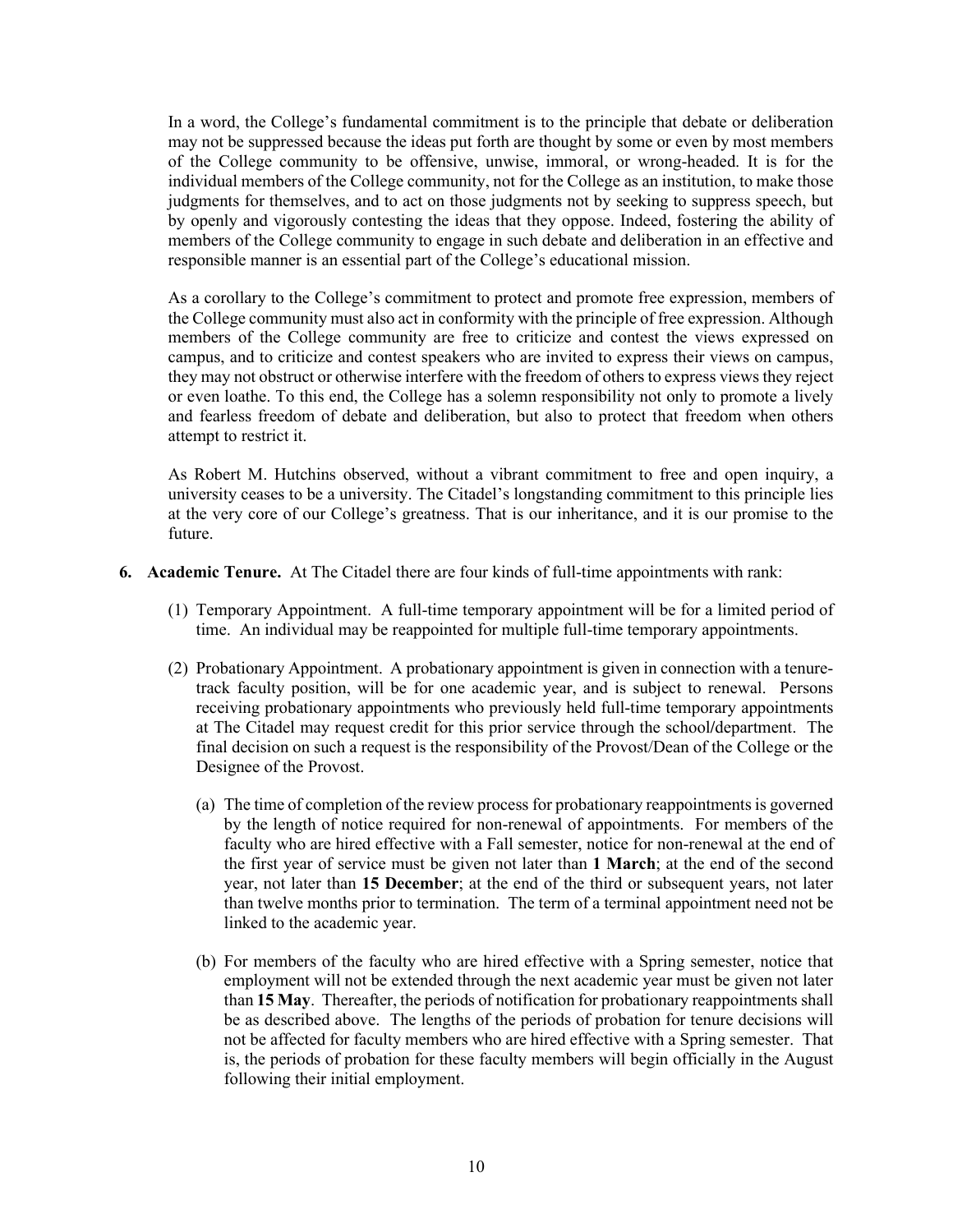- (c) It should be noted that for purposes of notification each probationary period extends from **16 August-15 August**. This means that an individual who is notified by **15 December** of reappointment for a third year must be notified prior to the following **15 August** if a fourth year is not to be recommended. Because many members of the faculty are not available during the summer months, decisions on reappointment after the second year should generally be made during the Spring semester of the current appointment.
- (3) Terminal Appointment. A terminal appointment is one given in view of terminating the employment of a faculty member; it shall be for a specified term, not to exceed twelve months.
- (4) Appointment with Continuous Tenure. It is the policy of The Citadel to grant certain members of the faculty tenure status, assuring them continuous appointment until resignation or retirement, except under conditions explained in this statement. Those eligible for tenure are assistant professors, associate professors, and professors. Tenure is not automatic but is granted on the basis of appropriate recommendations made at a time after eligibility has been established. A faculty member shall be notified in writing of the decision to grant or deny tenure.
	- (a) Active duty military personnel assigned to instruct in ROTC and members of the staff are not eligible for tenure.
	- (b) Once acquired, tenure shall be continuous until retirement or resignation except that it may be terminated for just cause. The following shall be considered just cause for the termination of a faculty member with tenured appointment, a faculty member on probationary appointment before the end of the specified term of appointment or without the specified period of notice, or a faculty member on contract before the end of the contract period:
		- (i) conduct seriously prejudicial to the College through infraction of law or gross immorality;
		- (ii) failure to perform satisfactorily, for reasons including but not limited to physical or mental incapability or incompetence, the duties of the position to which the faculty member is assigned;
		- (iii) repeated, flagrant and willful violation of published College regulations and policies, insofar as they do not contravene academic freedom or the rights of any citizen;
		- (iv) institutional contingencies such as curtailment or discontinuance of programs or schools**/**departments or other conditions requiring reduction of faculty.
	- (c) Action for termination for cause may be initiated by the President upon recommendation of the Provost/Dean of the College. The faculty member concerned shall be provided with a written statement of reasons for the action and have an opportunity to be heard by the Standing Appeals Committee. This standing committee of five persons with two alternates is appointed by the Provost/Dean of the College based upon recommendations from the Committee on Committees. Members of the Standing Appeals Committee are selected from among those faculty members who are eligible to serve on the Faculty Tenure and Promotion Committee but are not currently serving on that committee. The faculty member in question has the right to challenge up to two members of the Standing Appeals Committee for cause. During the proceedings, the faculty member in question is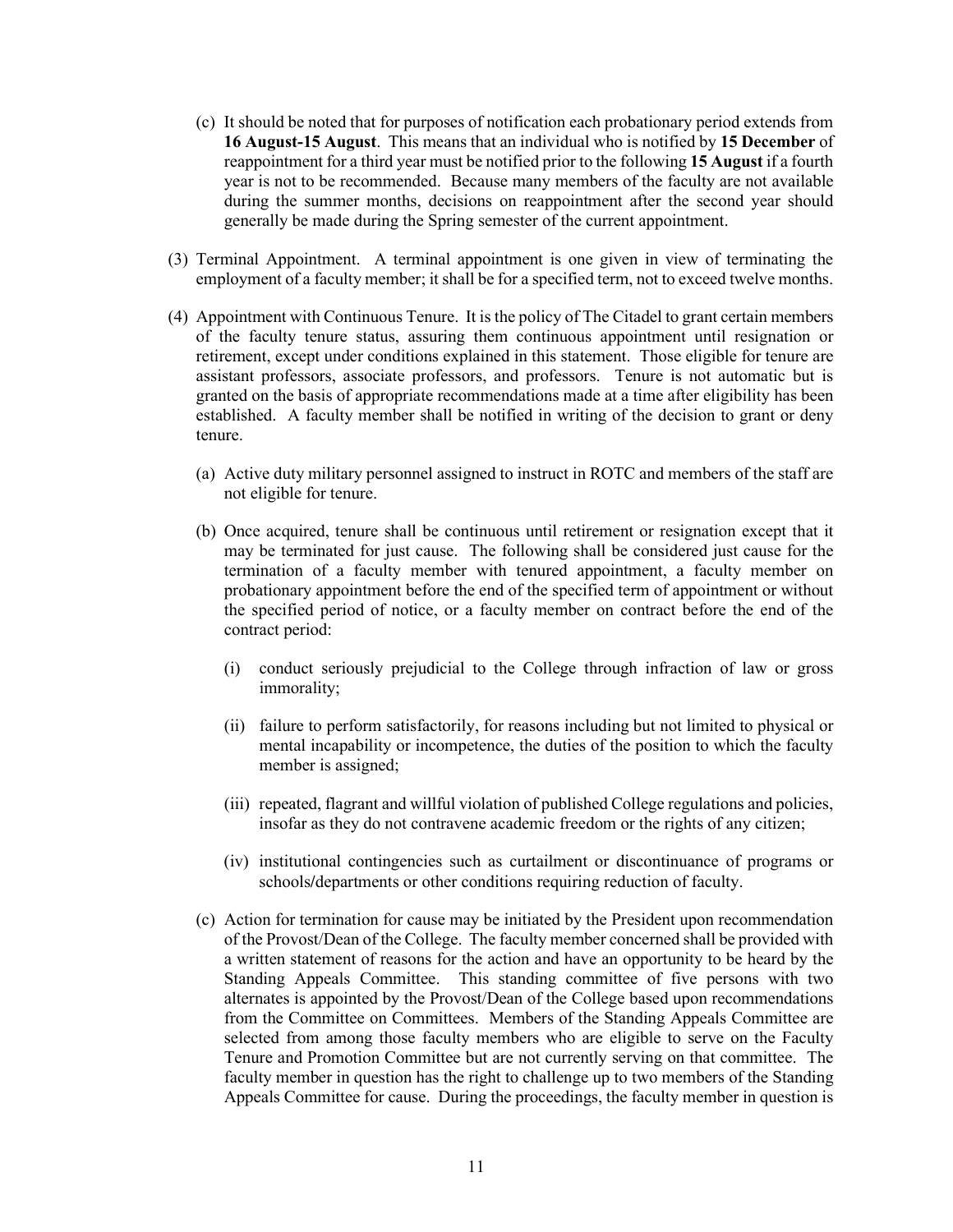expected to present his/her case but may have a member of the faculty or staff of his or her choice present as an advisor. A faculty member who is facing disciplinary hearings for an act which is also the subject of the termination proceedings may request that an attorney attend the hearing. Except as required by 20 USC Section 1681, *et. seq.* , as prescribed by implementing regulations published at 85 F.R. 30026, *et. seq.*, an attorney may act only in an advisory role to the faculty member and may only advise the faculty member during recesses of the hearing; any attorney who attends a hearing may not ask questions of witnesses, speak on behalf of the faculty member, or actively participate in the hearing process. The President may designate an appropriate representative to assist in developing the case. If the faculty member has an attorney present as an advisor, the College may, at the discretion of the Standing Appeals Committee chair, have legal counsel present to provide advice. If there is a hearing, a complete stenographic record will be made. This recording will be available to all parties concerned. If the competence of the faculty member is questioned, the testimony will include that of qualified faculty members of The Citadel or other comparable institutions. The recommendation of the Standing Appeals Committee will be sent to the President for action. The faculty member in question will have the privilege of requesting an appeal to the Board of Visitors for a final review. The Board may only hear cases in which a professor has been dismissed for cause or denied tenure. The Board may elect to hear the appeal, in its discretion, provided a request in writing for such a review or hearing is submitted to the President within ten days of the receipt of the notification of termination. Grounds for such appeals shall be limited to those cases in which the professor alleges (1) a violation of due process or (2) the production of new evidence which would probably change the result of the underlying decision, but which could not, in the exercise of due diligence, have been presented prior to the underlying decision. If a hearing before the Board is granted, the faculty member may have counsel and may request that a stenographic record be made of the hearing. Pending the consideration of the case, the faculty member may be suspended, at the discretion of the President.

- **7. Reduction in Force for Financial Exigency.** A policy has been approved by the Board of Visitors which recognizes three legitimate bases for terminating faculty employment because of external constraints: (1) demonstrable, bona fide financial exigency; or (2) program change for demonstrable, bona fide institutional reasons, on the basis of a decision by the President, concurred in and approved by the Board of Visitors or (3) mandatory reduction in force that prevents the College from meeting its contractual obligations. If financial exigency necessitates termination of appointment with continuous tenure, the faculty member shall be given at least twelve months' notice before the date of termination. The position of the released faculty member will not be filled by a replacement until at least two years have elapsed, unless the released person has been offered reappointment and has refused to take it. This policy, with implementing procedures, was coordinated with the Faculty Council, (since replaced by the Faculty Senate) approved by the Board of Visitors, and published by separate order. This policy is available in the Office of Human Resources.
- **8. Policy on English Fluency for Faculty.** In compliance with the laws of the State of South Carolina, The Citadel ensures the English fluency of its teaching faculty through a two-stage review process.
	- **a.** During the interview process, each applicant will make an oral presentation before a group consisting of faculty members and students. Each participant will evaluate the candidate's English fluency and clarity of presentation. These evaluations will be a major factor in the selection process, and should a candidate who is ultimately selected be deemed by this evaluation to have an English language fluency problem, the extent of this problem, the support to be provided the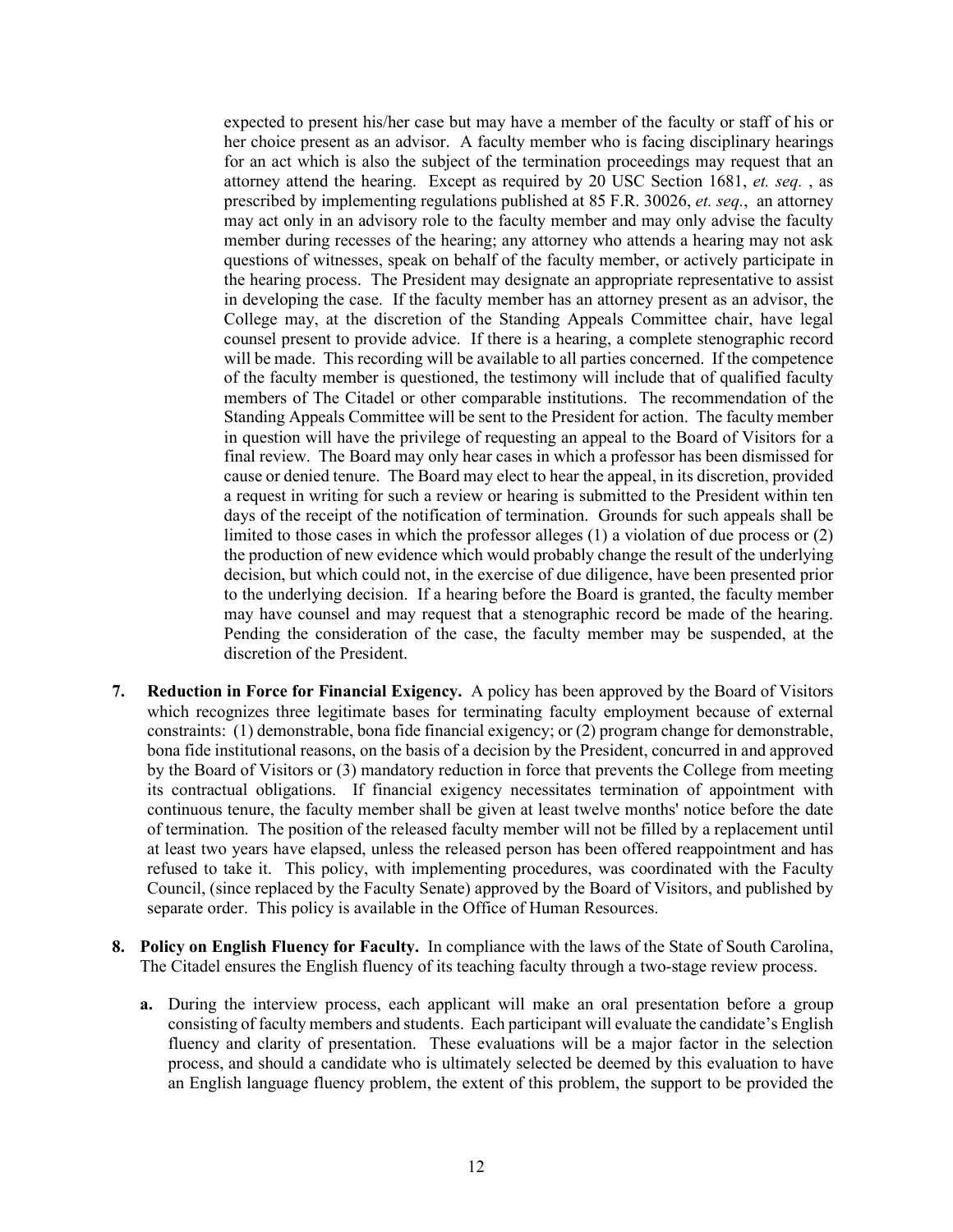candidate by the College in addressing this problem, and the expectations for improvement in English fluency will all be clearly stated in the offer of employment.

**b.** Should the English fluency of a member of the faculty be challenged by a student, standard procedures for student academic grievances (see *Faculty Manual*) will be followed.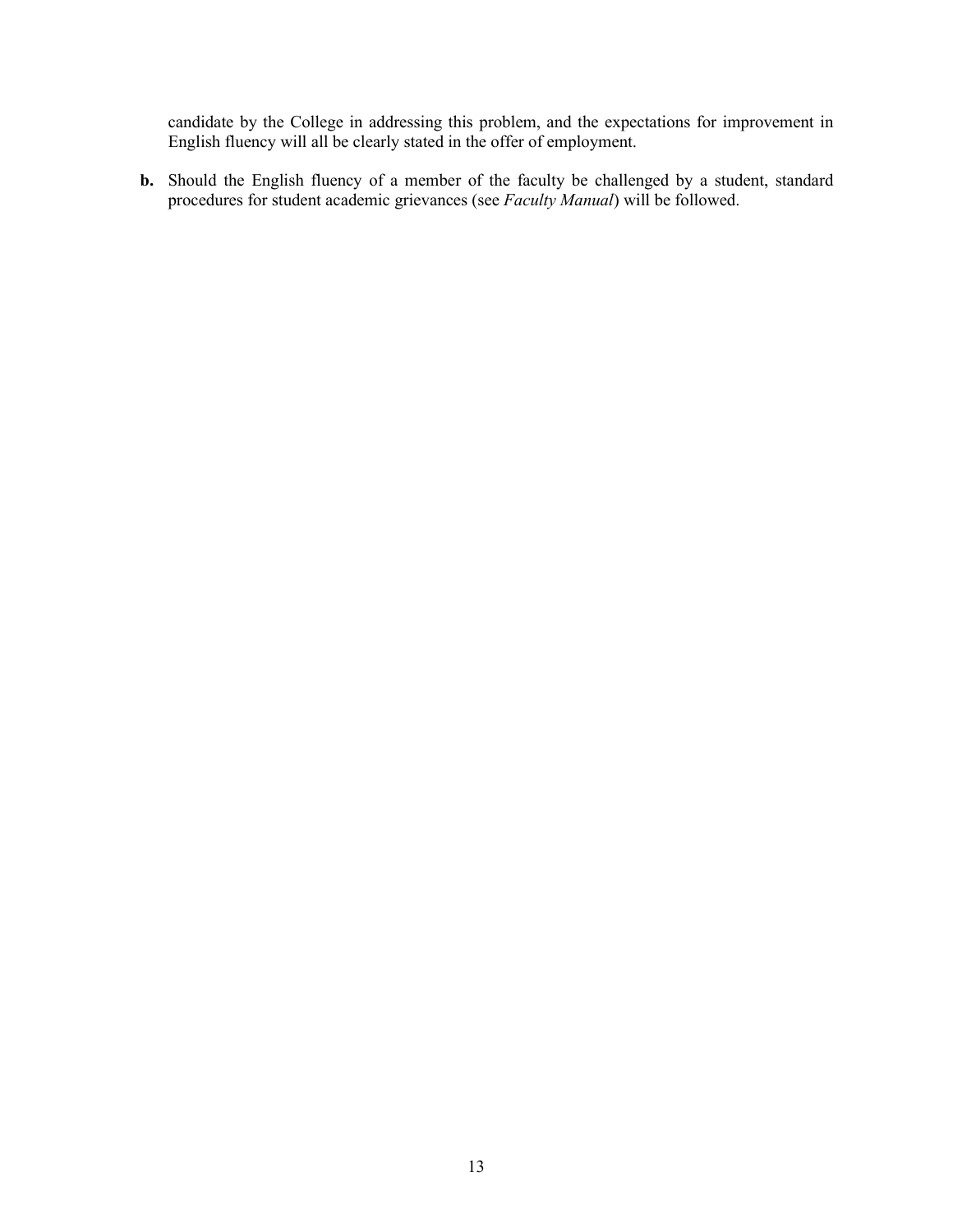#### **SECTION III**

#### **The Academic Program**

- **1. Criteria for Admission.** The general criteria and educational qualifications for admission to the College are such as may be adopted by the Faculty Senate, approved by the President, and published in the appropriate college catalog.
- **2. General Qualifications for Admission as a Cadet.** Applicants to the South Carolina Corps of Cadets should meet the U.S. Army standard for height/weight and be physically qualified for military duty as determined by The Citadel Surgeon. In making these decisions, the Department of Army physical standards and The Citadel Physical Fitness Test standards are used as basic guidelines. After admission, any condition or physical impairment that prohibits a cadet from participating in normal training activities may result in a discharge. In addition, an applicant must meet the following personal requirements:
	- **a.** An applicant must be at least 17 and less than 23 years old on the day of matriculation at The Citadel. Applicants for readmission must be less than 26 years old on the first day of classes. Exceptions to this policy may be considered on an individual basis for extenuating circumstances such as military service prior to application for admission. Any exception must be approved by the Provost/Dean of the College.
	- **b.** An applicant or cadet may not be married nor have childcare responsibilities for any minor child. Any cadet who marries or who assumes childcare responsibilities for any minor child will be discharged immediately.
	- **c.** An applicant must agree in writing to participate in The Citadel's drug testing program.
	- **d.** An applicant must not have a record of a felony conviction.
	- **e.** An applicant must provide evidence from school authorities and personal references to show good moral character and to prove the applicant has the potential and the personality to conform to the ethical standards and the strict regimentation of cadet life.
	- **f.** Applicants are expected to successfully complete the Citadel Physical Fitness Test (CPFT) prior to arrival on campus. This test will be administered for record early in Fourth Class Training. Individuals who do not meet the established standards will be required to participate in remedial physical training until the test has been satisfactorily completed.
	- **g.** Each applicant entering the Corps of Cadets shall subscribe to the following cadet oath:

I, (state your first, middle, and last name), hereby engage to serve as a cadet in The Citadel, The Military College of South Carolina, until graduation or until I shall be discharged by proper authority; I promise to support loyally the constituted authorities thereof as long as I remain a member of the Corps of Cadets. I will remain loyal to the ideals, values, and goals of The Citadel. I further promise that I will never bring discredit on The Citadel or the South Carolina Corps of Cadets. I take this obligation freely and without any mental reservation or purpose of evasion.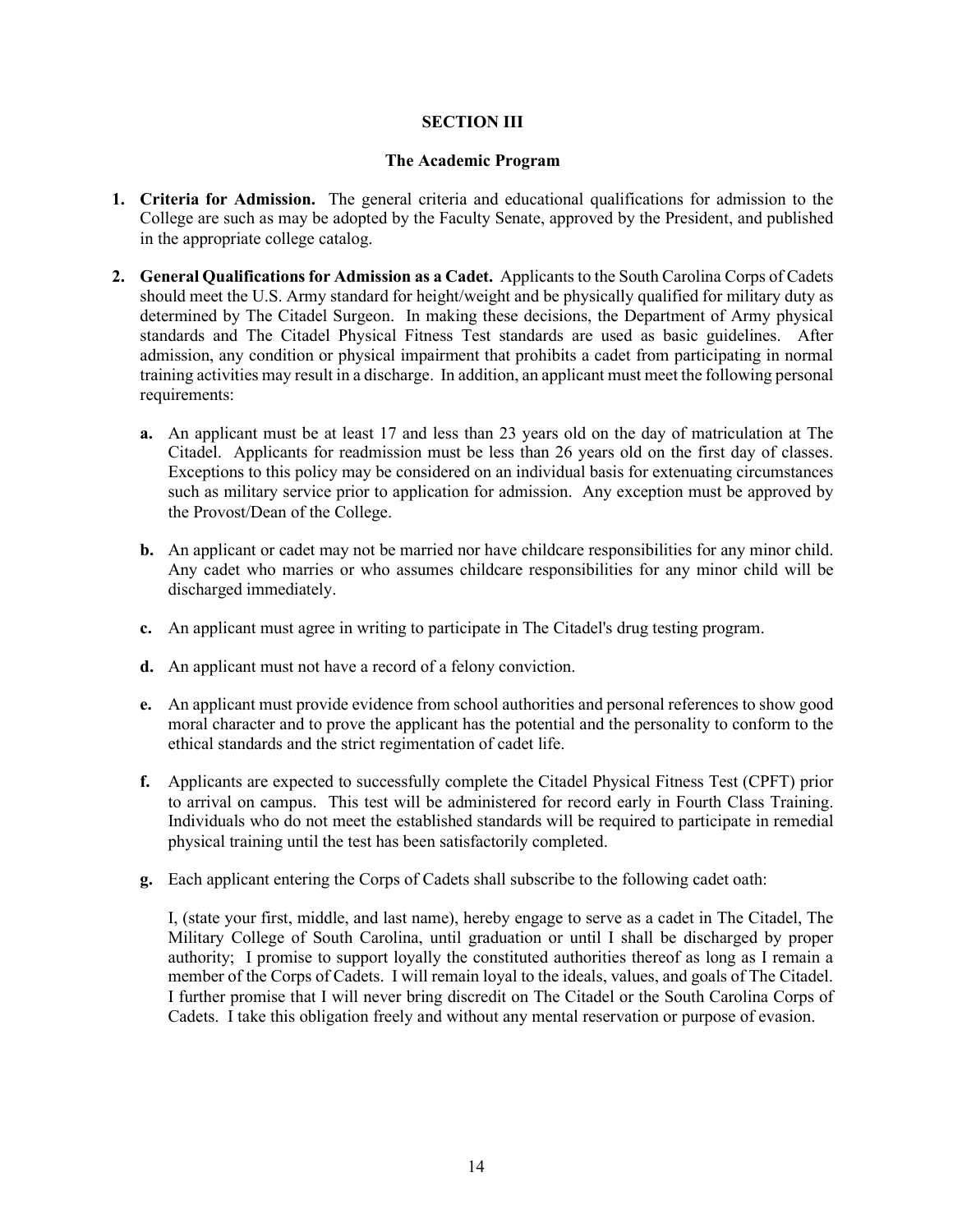# **3. Organization and Direction of the Student Body.**

- **a.** For leader development, good order and discipline, the Corps of Cadets is organized as prescribed by the President, with the advice of the Commandant of Cadets. Cadet officers and non-commissioned officers are appointed and reduced by the Commandant of Cadets as authorized by the President. Cadets assume duties and responsibilities within the Corps of Cadets in furtherance of their educational objectives. Cadets are not thereby acting as agents or employees of The Citadel or the State of South Carolina. Appropriate commissions and warrants may be issued. Appointments are solely for instruction and discipline, and any or all of them may be revoked and new appointments made at any time by the Commandant of Cadets as authorized by the President. Reductions will be made to a rank consistent with the duties and responsibilities assigned by the Commandant of Cadets.
- **b.** The Provost/Designee of the Provost is responsible for the academic progress of all students and for the conduct of all non-cadet students during the academic year and for all students enrolled in courses in Maymester or one of the summer sessions but not residing in the barracks. The Commandant is responsible for the conduct of cadets and for all students residing in the barracks in Maymester or one of the summer sessions.
- **4. Academic Arrangement of the Corps of Cadets.** The Corps of Cadets is arranged in four distinct classes. Beginning cadets constitute the Fourth or Freshman Class. Promotions to the Third or Sophomore Class, to the Second or Junior Class, and to the First or Senior Class are based on years of attendance and completion of other specific academic requirements. Cadets assume duties and responsibilities within the Corps of Cadets in furtherance of their educational objectives.

# **5. Responsibility for Academic Matters.**

- **a.** The Citadel faculty has jurisdiction over the academic programs of the College. This responsibility is carried out through a number of representative bodies. The composition and responsibilities of these bodies are presented in the *Faculty Manual*.
- **b.** Recommendations having a major impact on the College as a whole, such as establishing or eliminating academic programs or departments, are referred to the Board of Visitors for approval.

# **6. Criteria for Graduation.**

- **a.** In questions regarding academic qualification for graduation, the recommendation of the Faculty Senate, as appropriate, approved by the President, is final. The criteria for graduation are fixed by the Faculty Senate, as appropriate, with the approval of the President, and published in the appropriate college catalog.
- **b.** For all South Carolina Corps of Cadet members, a minimum of six semesters of residence at The Citadel - or five semesters in residence plus one semester in an approved study abroad program - are required for graduation, regardless of the number of course credits approved for transfer and credit by examination submitted to the institution.This requirement may be waived by the Board of Visitors in exceedingly unusual circumstances.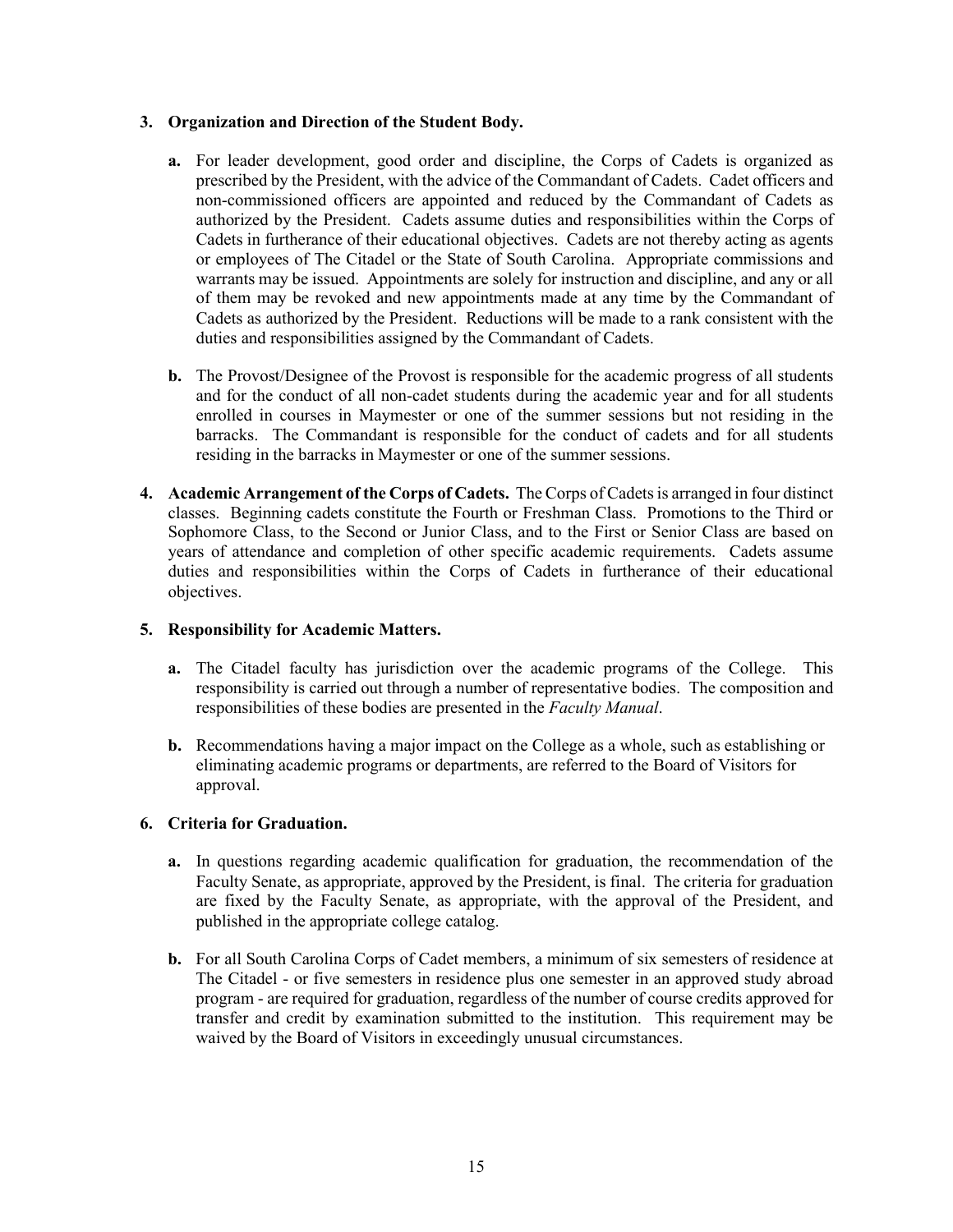#### **SECTION IV**

#### **Disciplinary Matters**

#### **1. General.**

- **a.** With the approval of the President, the Provost and the Commandant prescribe for the various components of the student body such rules and regulations as are necessary for the good government and well-being of the College. The Commandant prescribes these rules and regulations for the Corps of Cadets and for all students living in the barracks in Maymester/Summer School. The Provost/Designee of the Provost prescribes these rules and regulations for all non-cadet students, including all students enrolled in Maymester/Summer School at The Citadel but not residing in the barracks.
- **b.** The primary purposes of the disciplinary system are to promote a campus environment that supports the overall mission of The Citadel and to protect The Citadel community from disruption and harm. Disciplinary regulations are set forth in writing in order to give students general notice of prohibited conduct. The regulations should be read broadly and are not designed to define misconduct in exhaustive terms. Infractions of rules and regulations will be handled administratively in the simplest fashion which will meet these goals and will provide due process to the alleged offender.
- **c.** Obedience to orders is the basis of all military discipline, and cadets will obey without argument or comment all lawful orders received by them from proper authority. If, in their judgment, such orders are improper, they may, after compliance, make an official statement of the circumstances in writing to the Commandant of Cadets, who will investigate and take appropriate action.
- **d.** Members of the faculty and staff are expected to participate in the maintenance of good order and discipline at the College.
- **e.** The cadet disciplinary system applies while the Corps of Cadets is constituted. During periods of furlough, the cadet disciplinary system shall apply any time a cadet represents the school in an official capacity, including but not limited to any time when the cadet is employed by the College. The cadet disciplinary system shall also apply if the conduct meets the criteria established in Section V paragraph 4 of these *Regulations* for the application of Citadel jurisdiction for an offcampus offense.
- **f. Non-Academic Graduation Requirements.** The Citadel may withhold awarding a degree otherwise earned, and/or may prohibit participation in graduation exercises or delivery of a diploma until (1) the completion of the disciplinary process, as prescribed herein, in the *Blue Book*, or in such other policies as published by the College; and/or (2) the completion of all sanctions imposed, if any. For members of the Corps of Cadets, The Citadel may also prohibit participation in graduation exercises or delivery of a diploma, pending (3) successful completion of the Cadet Physical Fitness Test, and/or (4) compliance with U.S. Army height/weight regulations, as prescribed by the Commandant of Cadets. The Provost, for all non-cadet students, or the Commandant of Cadets, for cadets, has authority to waive these requirements
- **2. Command of the Corps of Cadets.** The cadets of the College constitute a military corps and are subject to military discipline under the immediate command of the Commandant of Cadets.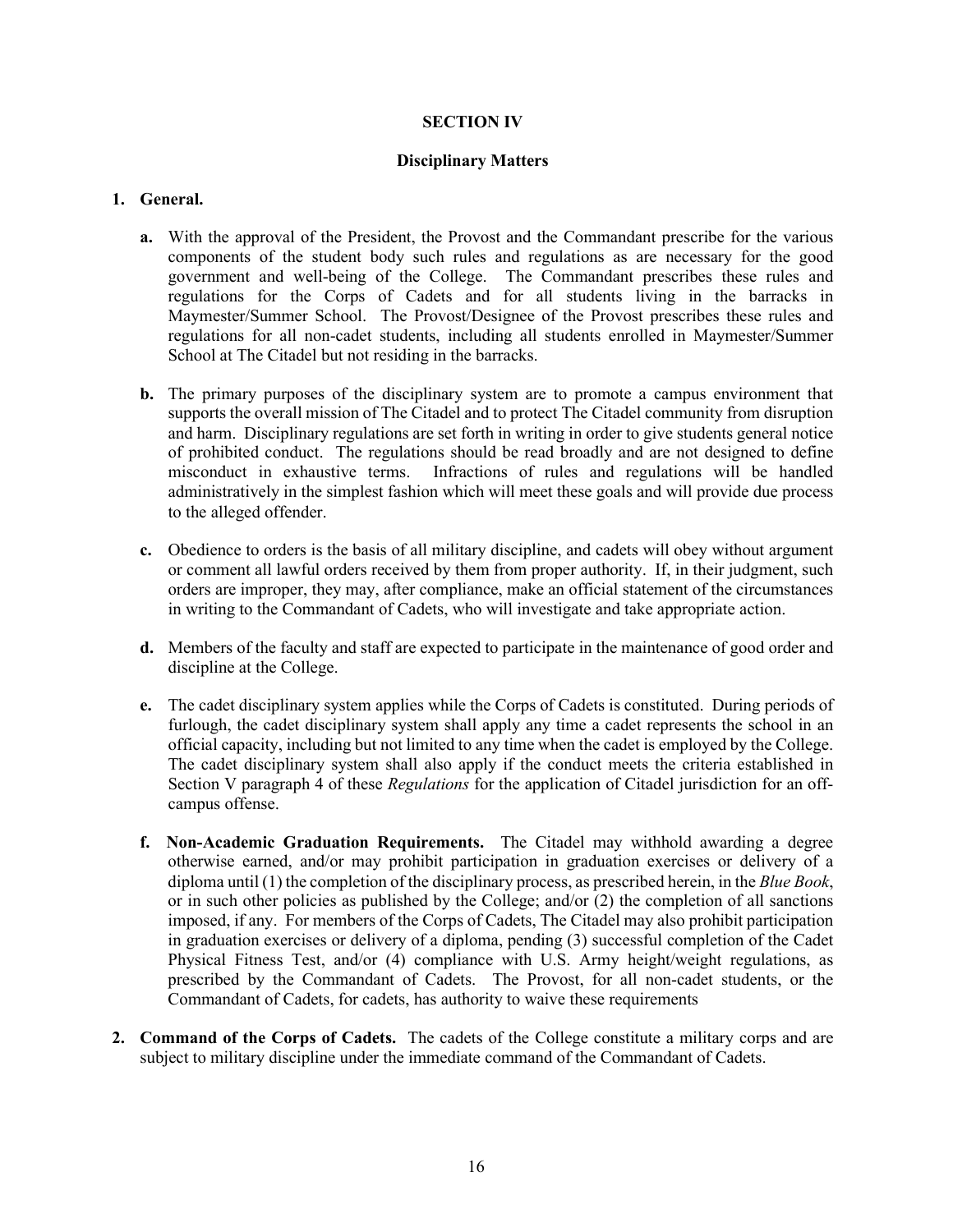# **3. Cadet Merits and Demerits.**

- **a.** A system of merits will be established and published. Allowable demerits for each academic class shall be established and published in the *Blue Book, Regulations for the South Carolina Corps of Cadets* or appropriate cadet regulation by the Commandant of Cadets, with the approval of the President. Similarly, for each recorded delinquency, a cadet is awarded punishment and/or a number of demerits corresponding to the degree of delinquency. The degree of punishment and the number of associated demerits are fixed by the Commandant of Cadets with the authority of the President and published in the *Blue Book, Regulations for the South Carolina Corps of Cadets* or appropriate cadet regulation.
- **b.** When cadets accumulate more than the total number of demerits allowed each month for their academic class, such cadets shall be declared deficient in conduct. Those cadets who have exceeded a monthly allowance but have not exceeded the maximum number of demerits allowed for their academic class for either or both semesters will be removed from conduct deficient status when they complete a month without accruing excessive demerits and without committing Class I or II offenses (defined in paragraph 5 of this section).
- **c. Conduct Review Board.** A Conduct Review Board shall consist of the Company TAC Officer and the Company Commander for each cadet company. A Company TAC Officer may recommend a Conduct Review Board for a cadet based on persistent misconduct. Furthermore, a cadet who accumulates one-half of the maximum allowance of demerits for the semester or the academic year shall appear before a Conduct Review Board**,** unless he or she has previously appeared before such a board pursuant to an order of his or her Company TAC Officer, as prescribed herein.

The Conduct Review board will review the cadet's record with the cadet. The cadet may present information to remove demerits from his or her record and/or clarify his or her conduct. The CRB shall submit a report of this review to the Assistant Commandant for Discipline. If the cadet still exceeds the maximum allowable number of demerits, or if the cadet has not been able to clarify his or her conduct, the Assistant Commandant for Discipline may recommend to the Commandant that a **Suitability Board** be conducted.

**d. Suitability Board.** A Suitability Board shall consist of (1) the Assistant Commandant for Discipline the Deputy Commandant, the Assistant Commandant for Leadership, the Assistant Commandant for Operations and Training, or a Battalion TAC officer, (2) a cadet officer of cadet captain or above, and (3) the Academic Advisor or Company Advisor of the cadet who is to face the hearing or a senior faculty member appointed by the Provost/Dean of the College. A Suitability Board may be held only upon recommendation of the Assistant Commandant for Discipline, as prescribed in paragraph 3c, above, and with the concurrence of the Commandant.

The Suitability Board will review the cadet's record, and the cadet may present information in his or her own behalf. The Suitability Board may recommend such action as it deems appropriate to the Commandant, up to and including dismissal. (Section VII, paragraph 4.) For recommendations less than suspension, the Commandant may impose such discipline as he deems appropriate; for recommendations of suspension or dismissal, if the Commandant concurs, he shall forward such recommendation to the President.

**4. Off-Campus Offenses.** A cadet who commits an act off-campus that reflects adversely on The Citadel or the Corps of Cadets may be punished as if the act had been committed on-campus if the alleged misconduct violates the cadet disciplinary code and the act: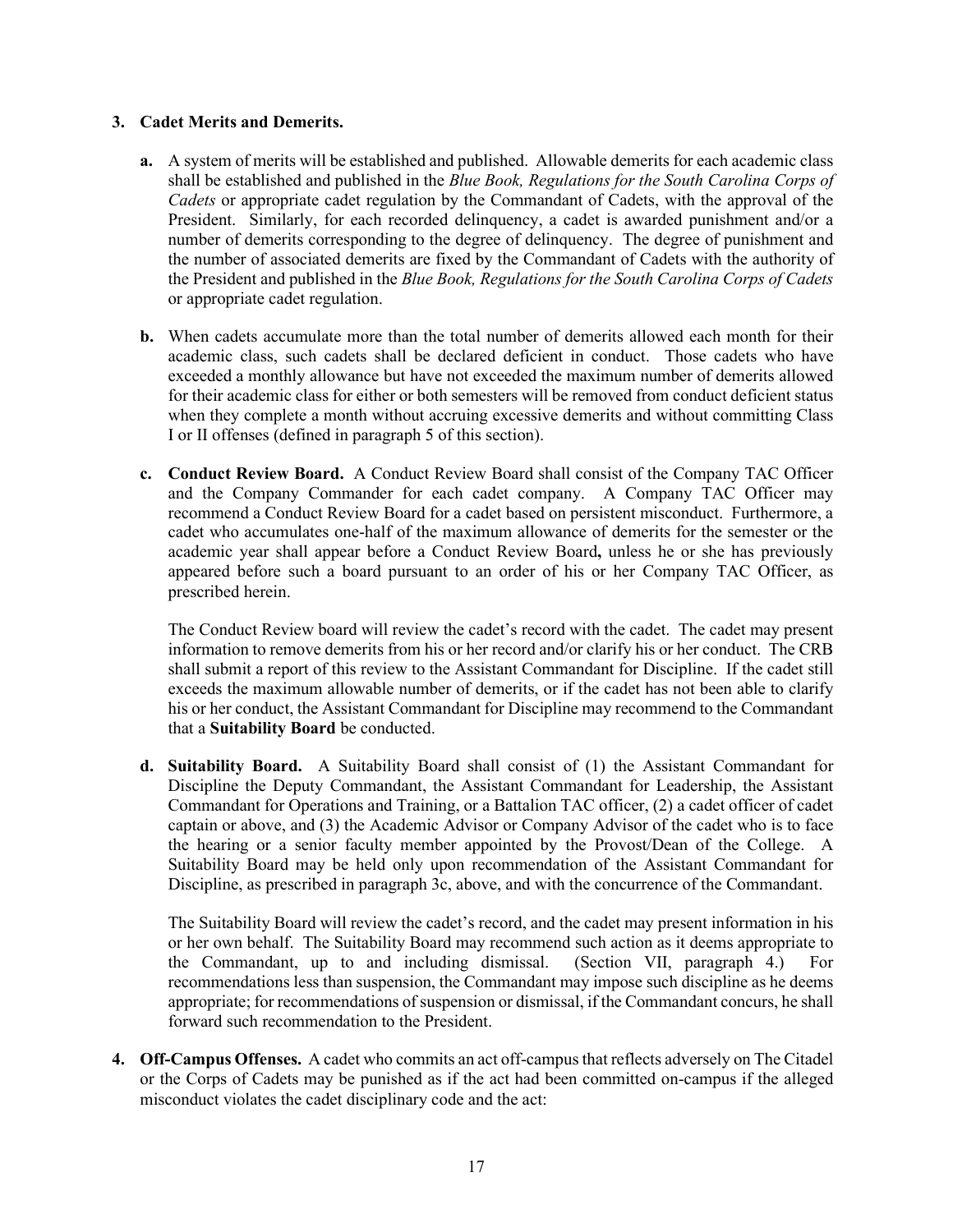- **a.** potentially endangers the health, safety, or welfare of members of the campus community, or
- **b.** potentially places College property at risk of damage, loss, or destruction, or
- **c.** occurs at a time when the cadet represents the College in an off-campus activity, or
- **d.** involves conduct that constitutes one or more of the following:
	- (1) a felony act;
	- (2) a crime of moral turpitude;
	- (3) an act of violence;
	- (4) an act that involves the possession, use, distribution, or sale of an illegal drug, alcohol, or any other substance prohibited by these *College Regulations*; or
	- (5) an act involving racial or sexual harassment.
- **5. Cadet Offenses.**The offenses for which a cadet shall be punished are divided into three categories as follows:

# **a. Class I Offenses.**

- (1) **Expulsion** from the College may be the punishment for the following offenses:
	- (a) violation of the Cadet Honor Code;
	- (b) commission of any act which is a felony under the laws of any state, the United States, or any other jurisdiction;
	- (c) violating The Citadel's drug policy as outlined in Section IV, paragraph 16;
	- (d) hazing as defined in Section IV, paragraph 11a, or toleration of hazing;
	- (e) commission of any act of a vicious or immoral nature unbecoming to a cadet;
	- (f) assault, battery or stalking;
	- (g) sexual misconduct, toleration of sexual misconduct, or attempted sexual misconduct;
	- (h) sexual harassment (as defined in Section IV, paragraph 11b);
	- (i) fraternization of a sexual nature
	- (j) serious sexual activity. Serious sexual activity may include, but is not limited to: oral sex, sexual intercourse, or public display of nudity or partial nudity.
		- (i) Cadets may not engage in serious sexual activity on campus.
		- (ii) Cadets may not engage in serious sexual activity off campus between fourth class and upper class cadets.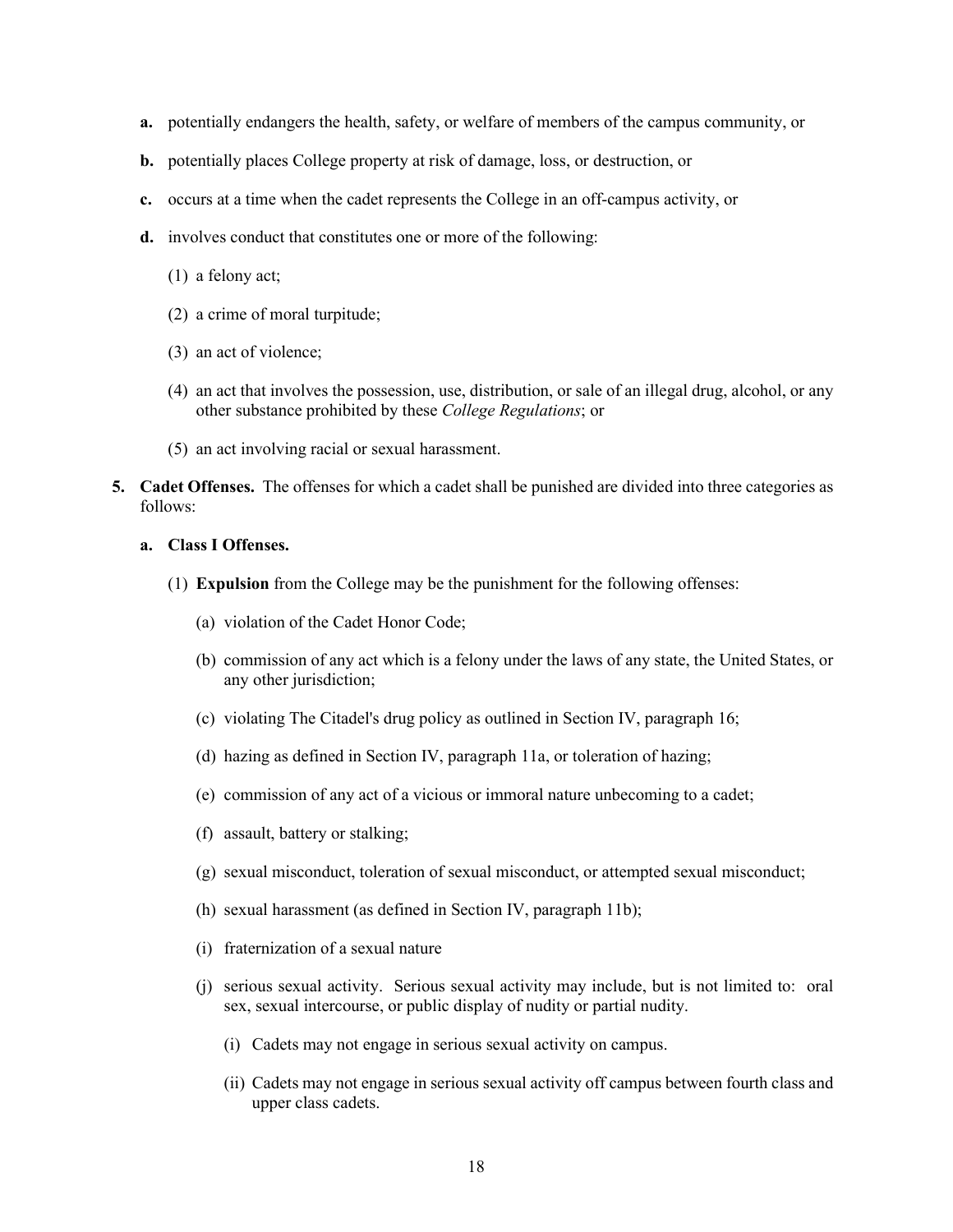- (2) **Dismissal** from the College may be the punishment for the following offenses:
	- (a) use, possession, manufacturing, or distribution of alcoholic beverages (except as expressly provided by College rules or regulations) or public intoxication. Alcoholic beverages may not, in any circumstance, be used by, possessed by, or distributed to any person under twenty-one (21) years of age;
	- (b) disobedience of the lawful command of or an act of disrespect toward any superior officer or official of the College;
	- (c) persistent significant misconduct, as demonstrated by the accumulation of more than the semester or annual allowable number of demerits or the commission of multiple disciplinary violations carrying forty (40) or more tours, within a calendar year;
	- (d) any threat to or act against the person or property of another, the effect of which tends to intimidate or influence the enforcement of the rules and regulations of the College;
	- (e) discharge or possession of firearms on campus (as defined in Section I, paragraph 12) except under proper supervision on authorized ranges;
	- (f) the commission of any act unbecoming to a cadet and/or one which would tend to bring discredit upon the institution or to the uniform.
- (3) **Suspension** from the College may be the punishment for the following offenses:
	- (a) insubordination or disorderly conduct;
	- (b) demonstrating or exhibiting disrespect to a member of the guard in any way, or interfering in any way with a member of the guard in the proper discharge of his/her duties;
	- (c) challenging another cadet in a verbally abusive or physically threatening manner for actions taken while in the discharge of his/her duties;
	- (d) major violation of the fourth-class system by upperclassmen.
- (4) The Commandant's Chief of Staff may award and enforce restriction and/or up to and including 60 demerits and 120 punishment tours for other offenses not enumerated above but considered serious violations of good order and military discipline.

#### **b. Class II Offenses.**

Offenses in this category are all those enumerated in *Regulations, South Carolina Corps of Cadets*  for which the Assistant Commandant for Discipline shall have the authority to assess against any cadet penalties up to and including restriction and/or 30 demerits and 60 tours.

# **c. Class III Offenses.**

Offenses in this category are other offenses, except those cited in paragraphs 5a and b, above, as enumerated in *Regulations, South Carolina Corps of Cadets* for which penalties have been assigned. All such offenses have assigned punishments.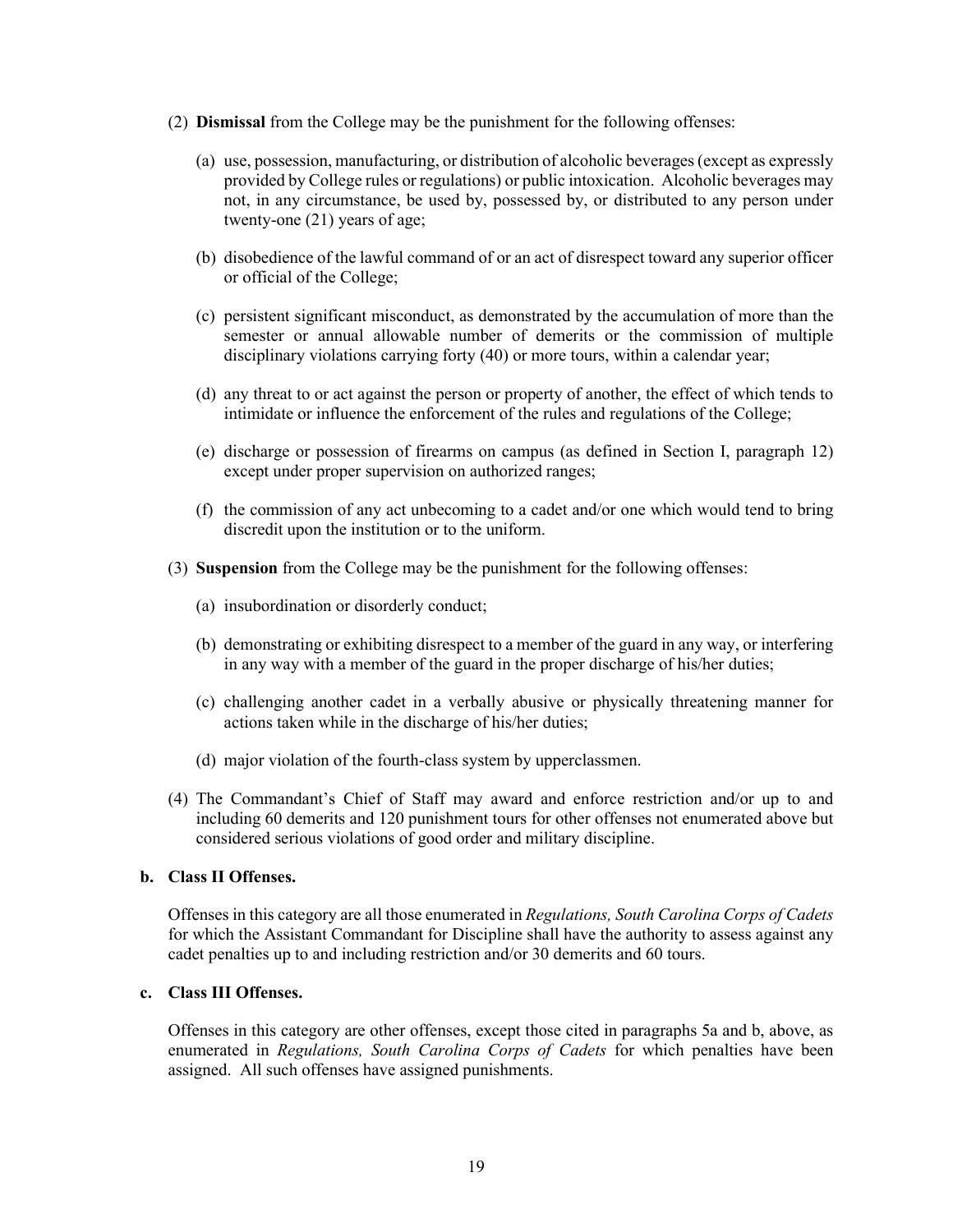- **6. Offenses of Non-Cadet Students During the Academic Year and All Students, Including Cadets, Attending The Citadel Maymester/Summer School or Employed by The Citadel.** These provisions apply to students other than cadets during the academic year and to all students including cadets during Maymester/Summer School. These provisions also apply to students employed by The Citadel.The offenses are as follows:
	- **a. Expulsion** may be the punishment for the following offenses:
		- (1) knowingly making a false oral or written statement in response to an oral or written requirement from an individual or officer of the College authorized by position or function to place such a requirement;
		- (2) violating the academic integrity policy;
		- (3) stealing, or the commission of any act which is a felony under the laws of any state, the United States, or any other jurisdiction;
		- (4) violating The Citadel's drug policy as outlined in Section IV, paragraph 16;
		- (5) sexual misconduct or attempted sexual misconduct;
		- (6) assault,battery or stalking;
		- (7) sexual harassment;
		- (8) serious sexual activity on campus (students may not engage in serious sexual activity on campus. Serious sexual activity may include, but is not limited to: oralsex, sexual intercourse, or public display of nudity or partial nudity);
		- (9) commission of an act of a vicious or immoral nature unbecoming of a Citadel student.
	- **b. Dismissal** may be the punishment for the following offenses:
		- (1) use, possession, manufacturing, or distribution of alcoholic beverages (except as expressly provided by College rules or regulations) or public intoxication. Alcoholic beverages may not, in any circumstance, be used by, possessed by or distributed to any person under twentyone (21) years of age;
		- (2) disobedience to the directives of or an act of disrespect to any official of the College;
		- (3) commission of any unbecoming act or one which would tend to bring discredit to the College;
		- (4) discharge or possession of firearms on campus (as defined in Section I, paragraph 12), except under proper supervision on authorized ranges.
	- **c. Suspension** may be the punishment for the following offenses:
		- (1) insubordination or disorderly conduct;
		- (2) challenging another student in a verbally abusive or physically threatening manner for actions taken while in the discharge of duties.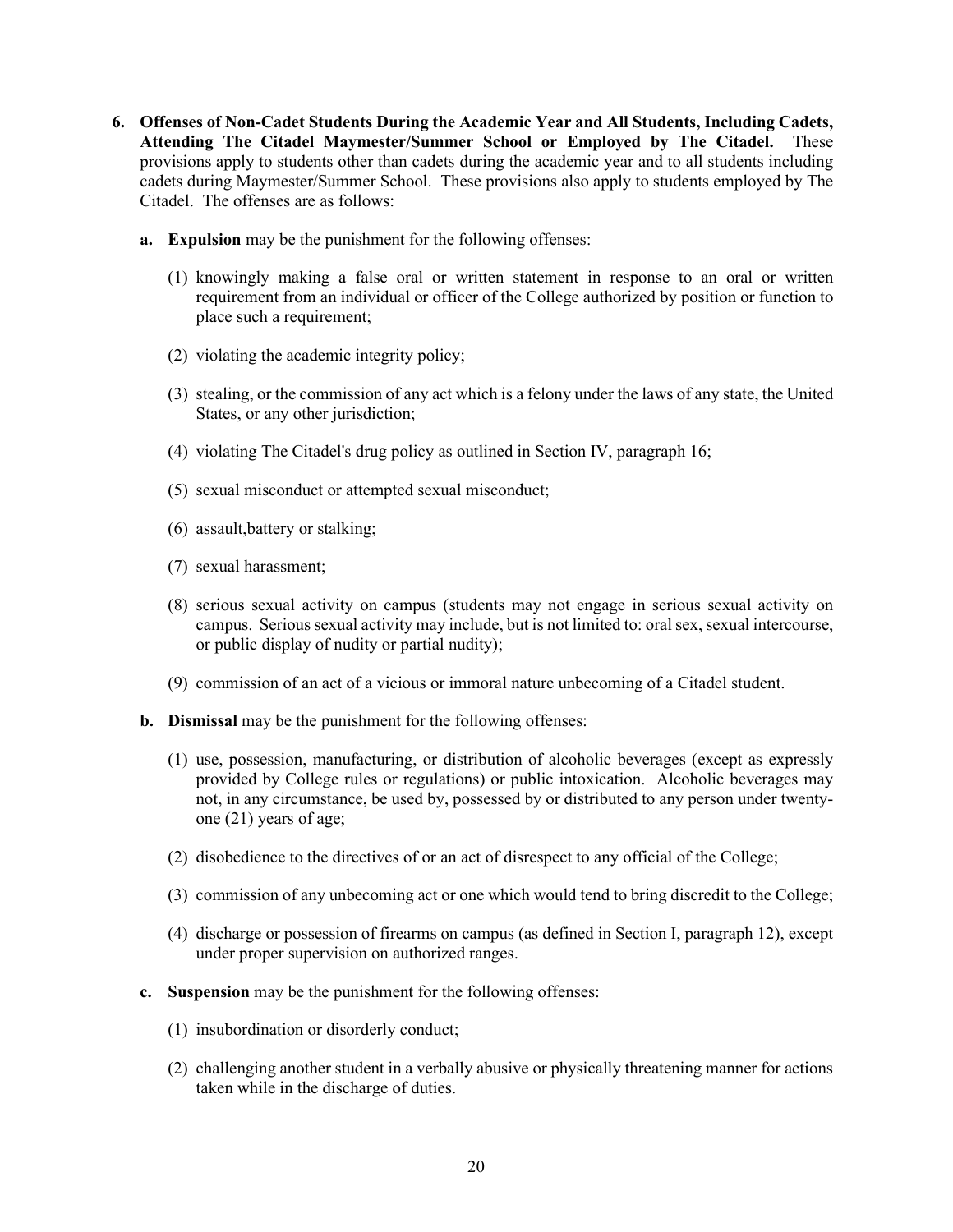**d.** Other punishment may be imposed by the appropriate authority for the following:

Any disorderly act, neglect, or misbehavior listed in regulations specifically prepared for students other than cadets.

**e.** All students, including cadets, who attend Maymester/Summer School at The Citadel will abide by Maymester/Summer School and other regulations published separately.

# **7. Definitions of Select Disciplinary Offenses**

- **a. Alcoholic Beverages.** Except as specifically authorized by the President, or designee, cadets and non-cadet students will not drink alcoholic beverages on the campus (as defined in Section I, paragraph 13) or bring to or have in their possession such beverages on the campus. Elsewhere, cadets and non-cadet students will not drink, possess, or traffic in alcoholic beverages in violation of law or in such a manner or under such conditions as to reflect discredit upon the College or student body.
- **b.** Assault and Battery. An "assault" is an attempt or offer, with force or violence, to inflict bodily harm on another person, which attempt or offer creates a reasonable fear of bodily harm. A "battery" is the actual infliction of any unauthorized physical contact on the person of another, or the intentional causing of bodily harm to another person.
- **c. Hazing.** A wrongful striking, an unauthorized laying hand upon; a threat of violence; an offer to do bodily harm by any student to another student; any other unauthorized treatment by one student toward another student of a tyrannical, abusive, shameful, insulting, or humiliating nature; or a requirement of any student to perform personal services for another student except as specifically provided for cadets in the *Blue Book, Regulations for the South Carolina Corps of Cadets.*
- **d. Sexual Harassment.** Conduct on the basis of sex that satisfies one or more of the following:
	- (1) An employee of The Citadel conditioning the provision of an aid, benefit, or service of The Citadel on an individual's participation in unwelcome sexual conduct;
	- (2) Unwelcome conduct determined by a reasonable person to be so severe, pervasive, and objectively offensive that it effectively denies a person equal access to The Citadel's education program or activity, or
	- (3) "Sexual assault" as defined in 20 U.S.C.  $1092(f)(6)(A)(v)$ , "dating violence" as defined in 34 U.S.C. 12291(a)(10), "domestic violence" as defined in 34 U.S.C. 12291(a)(8), or "stalking" as defined in  $34$  U.S.C.  $12291(a)(30)$ .

Harassment of women by men, harassment of men by women, and harassment between persons of the same sex may all constitute sexual harassment.

Verbal, non-verbal, or physical conduct can constitute sexual harassment when:

- (1) It is implicitly or explicitly suggested that submission to or rejection of the conduct will be a factor in academic or employment decisions or evaluations, military or leadership positions, or participation in a Citadel activity (Quid Pro Quo);
- (2) It does not implicitly or explicitly suggest that submission to or rejection of the conduct will be a factor in an academic or employment decision, but is sufficiently serious to deny or limit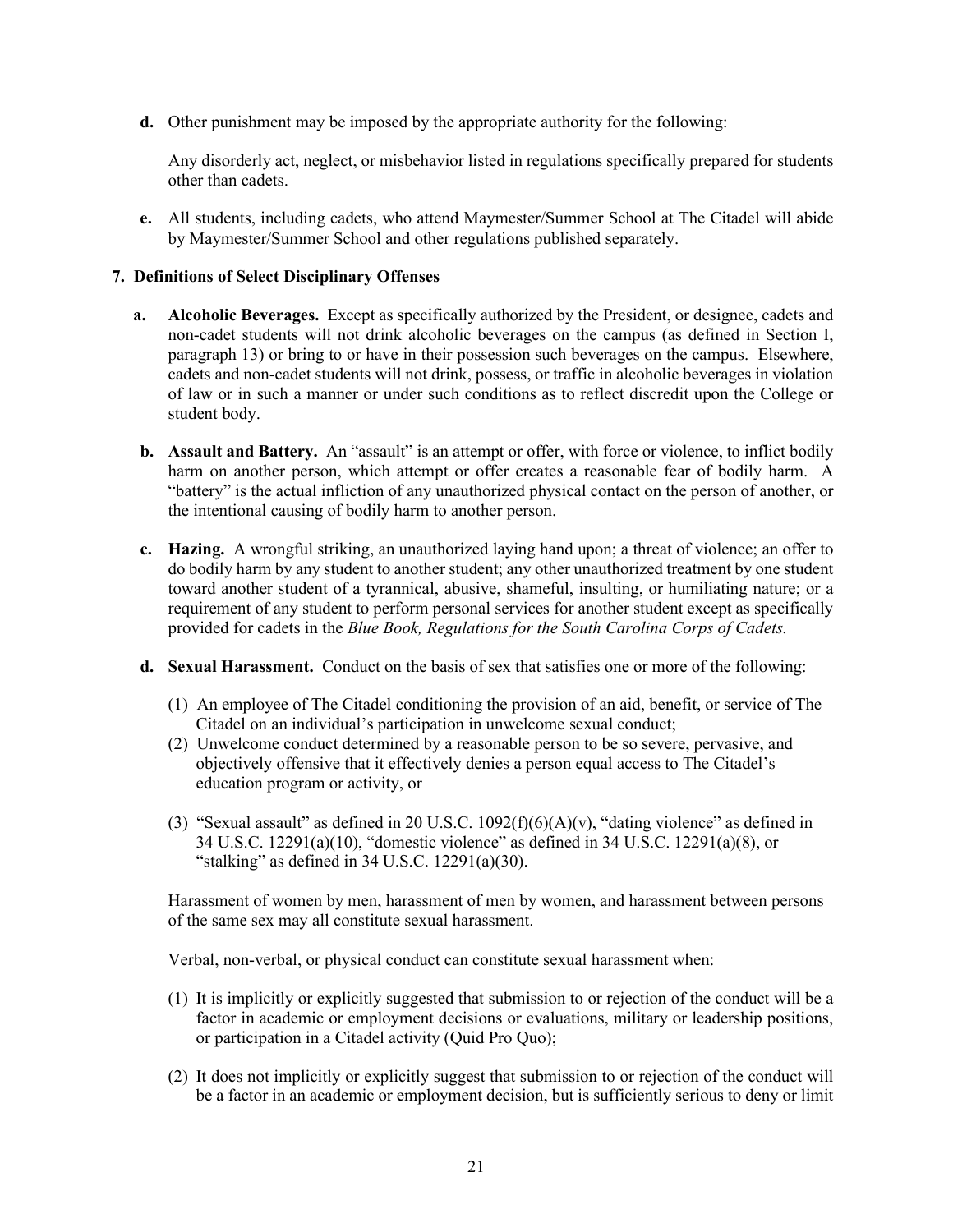an individual's ability to participate in or benefit from The Citadel's program, and is both subjectively offensive to the alleged victim and objectively intolerable to a reasonable person. (Hostile Environment).

- **e. Sexual Misconduct.** Any non-consensual physical conduct of a sexual nature and encompasses a broad range of behaviors including, but not limited to:
	- (1) Non-Consensual Sexual Intercourse: Any sexual penetration (anal, oral, or vaginal) however slight, with any body part or any object, without affirmative consent. This act is commonly referred to as rape.
	- (2) Non-Consensual Sexual Contact: Touching of someone's intimate body parts such as genitalia, groin, breast, buttocks, or any clothing covering them; touching a person with one's own intimate body parts; or compelling another to touch one's intimate body parts without affirmative consent. These acts are commonly referred to as sexual assault.
	- (3) Sexual Exploitation: Non-consensual sexual advantage of another for one's personal or thirdparty benefit that does not otherwise constitute rape or sexual assault. Sexual exploitation encompasses a wide range of behaviors which include, but are not limited to:
		- (a) Inducing incapacitation with the intent to rape or sexually assault;
		- (b) Allowing others to observe a personal act of consensual sex without knowledge or consent of the partner;
		- (c) Non-consensual electronic recording, photographing, or transmitting intimate or sexual utterances, sounds, or images of another person;
		- (d) Voyeurism ("Peeping Tom" activity);
		- (e) Knowingly transmitting an STI/STD or HIV to another student;
		- (f) Prostituting another person (i.e., personally gaining money, privilege, or power from the sexual activities of another person).
- **f. Stalking.** engaging in a course of conduct directed at a specific person that would cause a reasonable person to (1) fear for his or her safety or the safety of others; or (2) suffer substantial emotional distress.

# **8. Policy on Hallucinogenic, Narcotic, and Controlled Drugs and Substances; Drug Paraphernalia; and The Citadel Drug Testing Policy.**

#### **a. Prohibited Activity.**

(1) Possession, purchase, manufacture, solicitation, distribution, sale, or use of hallucinogenic, narcotic, or other controlled drugs and substances, or of drug paraphernalia, unless expressly permitted by law. This prohibition applies to all staff, faculty, and students, on and off campus. All other persons are prohibited from unlawfully possessing these substances and items on campus;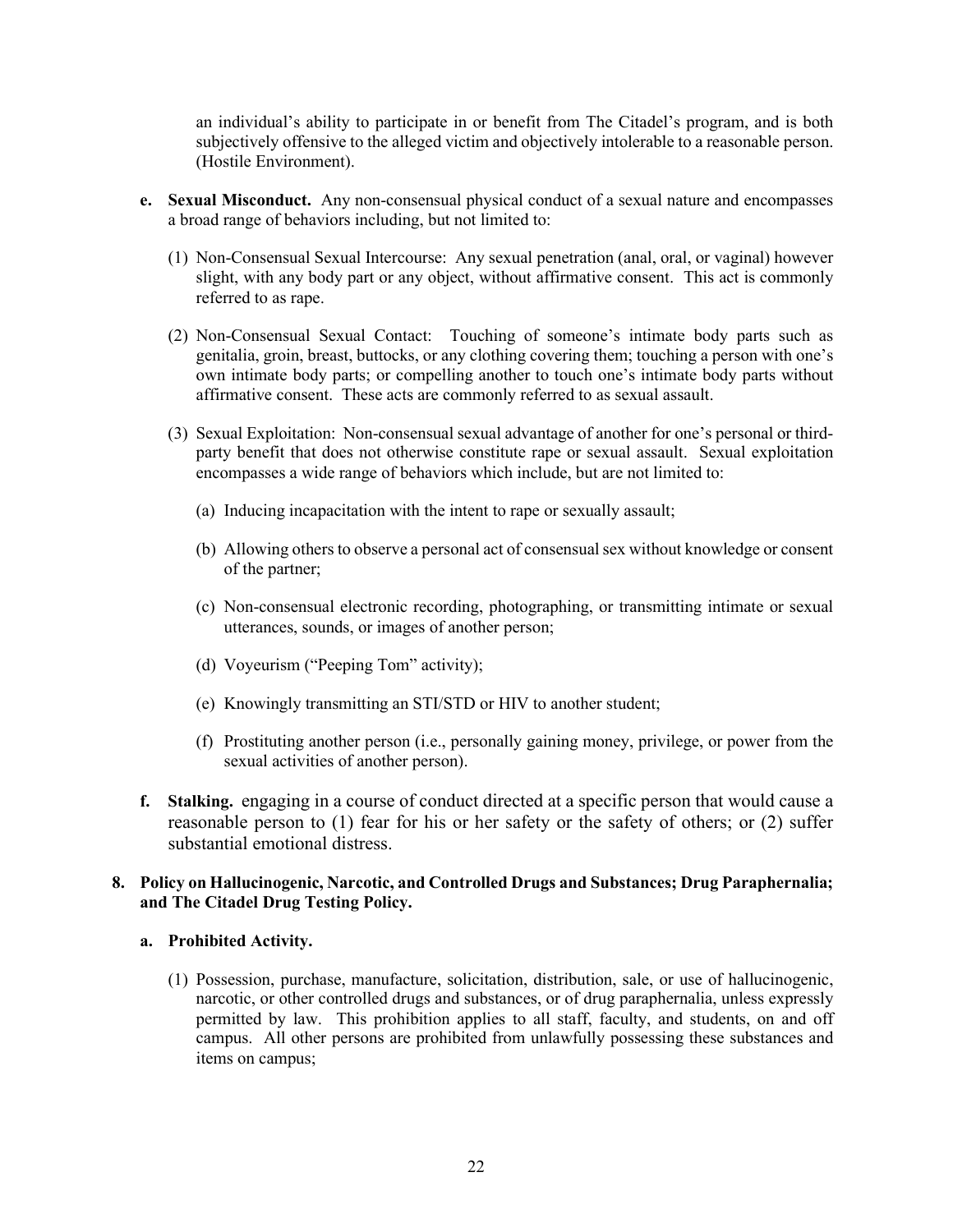- (a) The Citadel will consider a student conviction, admission, plea of *nolo contendere*, plea pursuant to North Carolina v Alford, or confession in any legal or administrative proceeding to the possession or use of any such drug, substance or item prohibited herein as possession of such drug, substance or item;
- (b) The Citadel will also consider a positive finding of the presence of a prohibited substance pursuant to any generally accepted test, including but not limited to, a blood, urine, or hair follicle test for such substance, as possession of such drug substance or item;
- (c) The Citadel will also consider the final judgment of any Department of Defense administrative proceeding which concludes that a student has possessed or used any such drug, substance or item as possession or use of such drug, substance or item.
- (2) A refusal to submit to testing for drugs in accordance with The Citadel's drug testing program;
- (3) Providing financial assistance or otherwise aiding or abetting any other person in the purchase, sale, manufacture, delivery, possession or use of any such prohibited drug, substance or item.

#### **b. Drugs and Substances Covered.**

- (1) Drugs and substances which are prohibited by this policy include, but are not limited to, all of those controlled substances listed in the schedules in South Carolina Code of Laws Sections 44-53-190, 44-53-210, 44-53-230 44-53-250 and 44-53-270, as amended.
- (2) Items constituting paraphernalia which are prohibited by this policy include, but are not limited to, those items identified in South Carolina Code of Laws Section 44-53-110, as amended.

# **c. Drug Testing Policy.**

- (1) The Citadel randomly tests members of the Corps of Cadets for the presence of the substances proscribed herein. Agreeing to participate in this program is a condition of acceptance and continued enrollment at The Citadel, and submitting to testing when required under this program is a condition for remaining as a student.
- (2) The Citadel will conduct unannounced random drug tests periodically during the Academic Year. Cadets selected for random testing will be directed to report to a specified location at a specified time for the purpose of providing an observed specimen for testing. Each cadet will be briefed on the process and will remain at the designated location until an acceptable sample is provided for use by the testing laboratory.
- (3) In addition, the College will direct members of the Corps of Cadets to be tested when reasonable suspicion of drug use exists. "Reasonable suspicion" is defined as the existence of circumstances, reports, information, or direct observation of such a nature as to create a reasonable belief of a violation of the Drug Policy of The Citadel.
- (4) Refusal to provide an observed specimen upon request in accordance with the provisions of this Policy will be treated as the equivalent of a positive test and turned over to the Commandant for appropriate disciplinary action in accordance with the Drug Policy of The Citadel.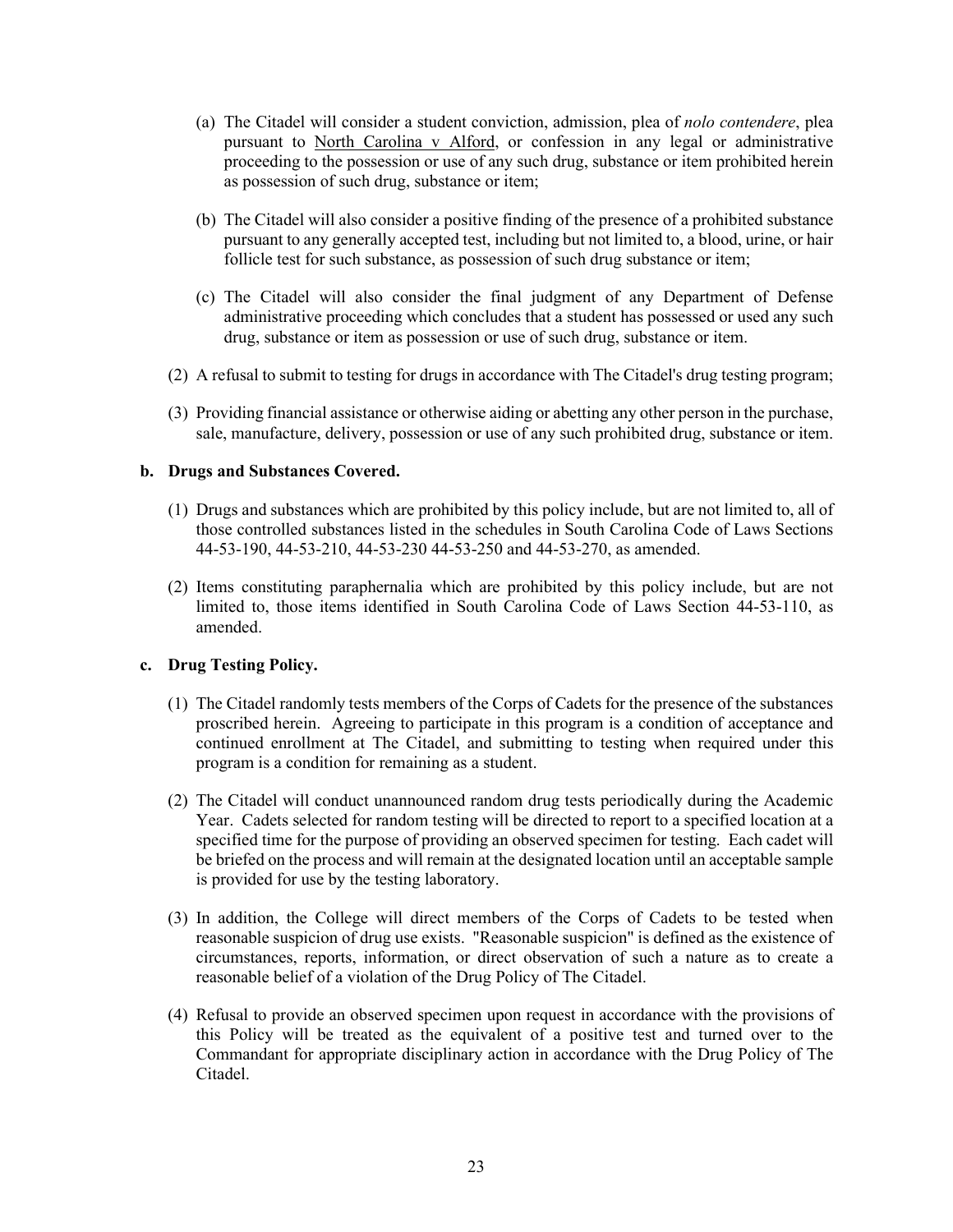#### **d. Punishment.**

- (1) The Citadel will punish student violations of this policy as follows:
	- (a) Any student possessing or using any hallucinogenic, narcotic, or other drug or substance, which hallucinogenic, narcotic, drug, or substance, is prohibited or otherwise controlled by law in South Carolina, will be subject to expulsion from the College.
	- (b) Any student possessing or using any drug paraphernalia which is prohibited by law in South Carolina, and any student using any other paraphernalia in an attempt to use any drug or substance in subsection (a), above, will be subject to expulsion from the College.
	- (c) Any student possessing or using any other hallucinogen which causes a loss of control or inebriation will be subject to dismissal from the College.
- (2) Any employee possessing or using any hallucinogenic, narcotic, or other drug or substance, which hallucinogenic, narcotic, drug, or substance is prohibited or otherwise controlled by law in South Carolina, will be subject to disciplinary action, up to and including termination. In addition, such person shall be subject to arrest and criminal prosecution, as well as ejectment and barring from the campus of The Citadel. Further, any such prohibited item located on The Citadel campus or Citadel-controlled property is regarded as contraband and subject to immediate seizure.
- (3) Any visitor to campus possessing or using any hallucinogenic, narcotic, or other drug or substance, which hallucinogenic, narcotic, drug, or substance, is prohibited or otherwise controlled by law in South Carolina, will be subject to arrest and criminal prosecution, as well as ejectment and barring from the campus of The Citadel. Further, any such prohibited item located on The Citadel campus or Citadel-controlled property is regarded as contraband and subject to immediate seizure.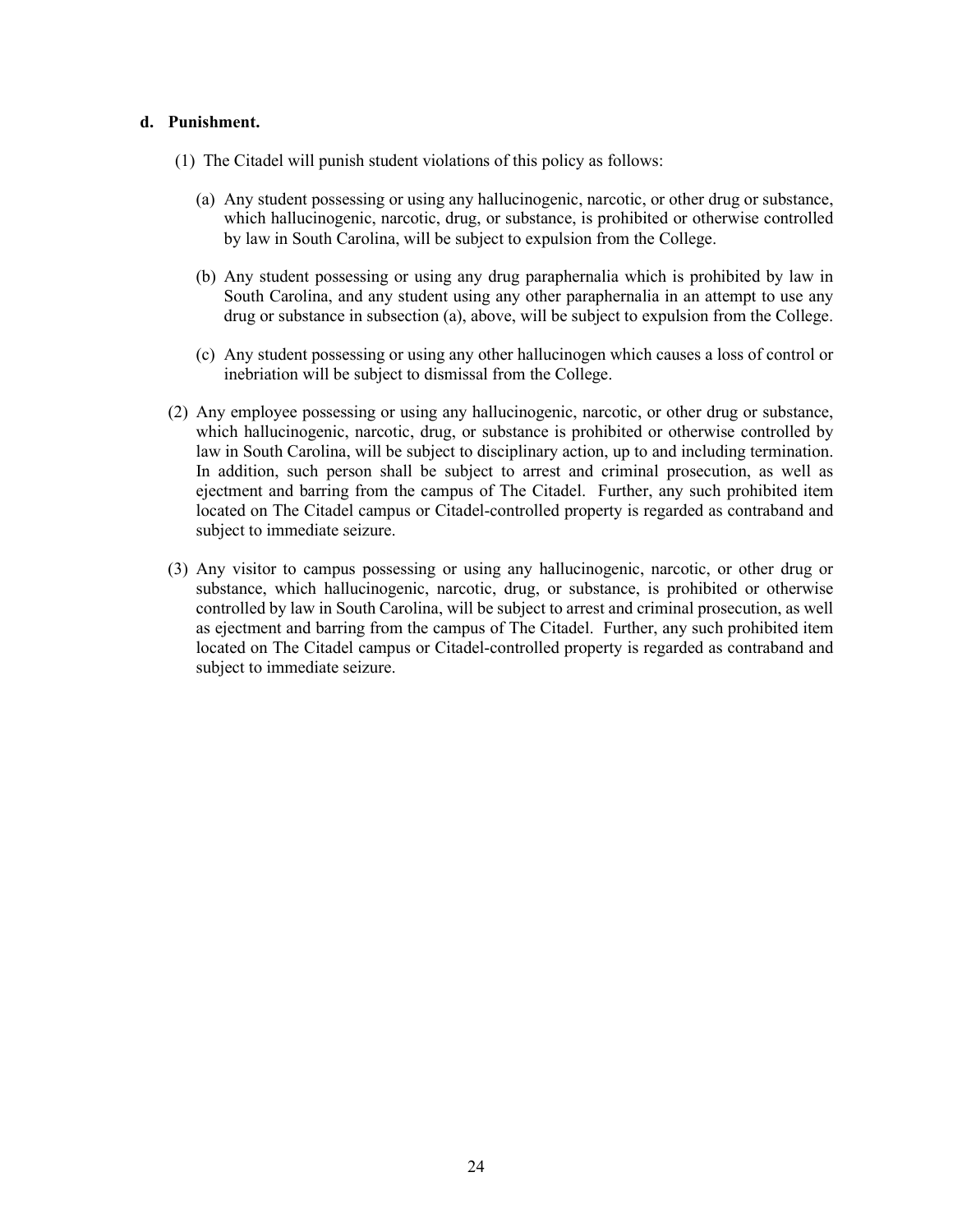# **SECTION V**

#### **Investigations and Hearings for Student Violations**

#### **1. Presiding Officials.**

- **a.** Investigations of violations of disciplinary regulations will be made by officers on boards appointed by the President, the Commandant of Cadets, or the Provost, as appropriate. Investigations of violations of the Cadet Honor Code will be made by the Cadet Honor Committee. Investigations of violations of Academic Integrity for non-cadet students and for cadets enrolled in Maymester/Summer School will be made by the Provost.
- **b.** No person may influence or attempt to influence the action of any official in an investigation, board or hearing, or the action of any convening, approving, reviewing or appellate authority of such investigation, board or hearing.
- **c.** Any official responsible for conducting an investigation, board or hearing, or for convening, approving, or reviewing such board or hearing, shall disqualify himself or herself in any proceeding in which his or her impartiality might reasonably be questioned.

#### **2. Representatives and Advisors.**

- **a.** Except in hearings or boards governed by 20 USC 1681, as prescribed by implementing regulations published at 85 F.R. 30026, *et. seq.*, in all college hearings and boards in which a student faces suspension, dismissal, or expulsion, the student may be represented by up to two student "representatives." In hearings or boards governed by 20 USC 1681, as prescribed by implementing regulations published at 85 F.R. 30026, *et. seq.*, a student may be represented by an attorney in lieu of one of the student representatives. Student representatives must be students in the same academic program as the student facing disciplinary action, i.e., graduate students may not serve as representatives for cadets, nor may cadets serve as representatives for graduate students. Representatives may participate in the board or hearing, including speaking directly to the board or hearing officer and questioning witnesses.
- **b.** In all other college hearings and boards, the student may be assisted by up to two students who are members of the same academic program as the student facing disciplinary action, who shall serve as "advisors." Advisors are not permitted to participate or speak directly in any board or hearing. The accused student, and also any alleged victim who chooses to be assisted by an advisor, is responsible for presenting his or her own information.
- **c.** Students who are facing disciplinary hearings for an act which is also the subject of an off-campus criminal proceeding may request that an attorney attend the hearing. A request to have an attorney present at a hearing or board must be made in writing to the board president or chair at least two days in advance of the hearing. An attorney may act only in an advisory role to the student and may only advise the student during recesses of the hearing. Any attorney who attends a hearing may not ask questions of witnesses or board members, speak on behalf of the student, or actively participate in the hearing process. If the student has an attorney present as an advisor, the College may, at the discretion of the board president or chair, have legal counsel present to advise the board.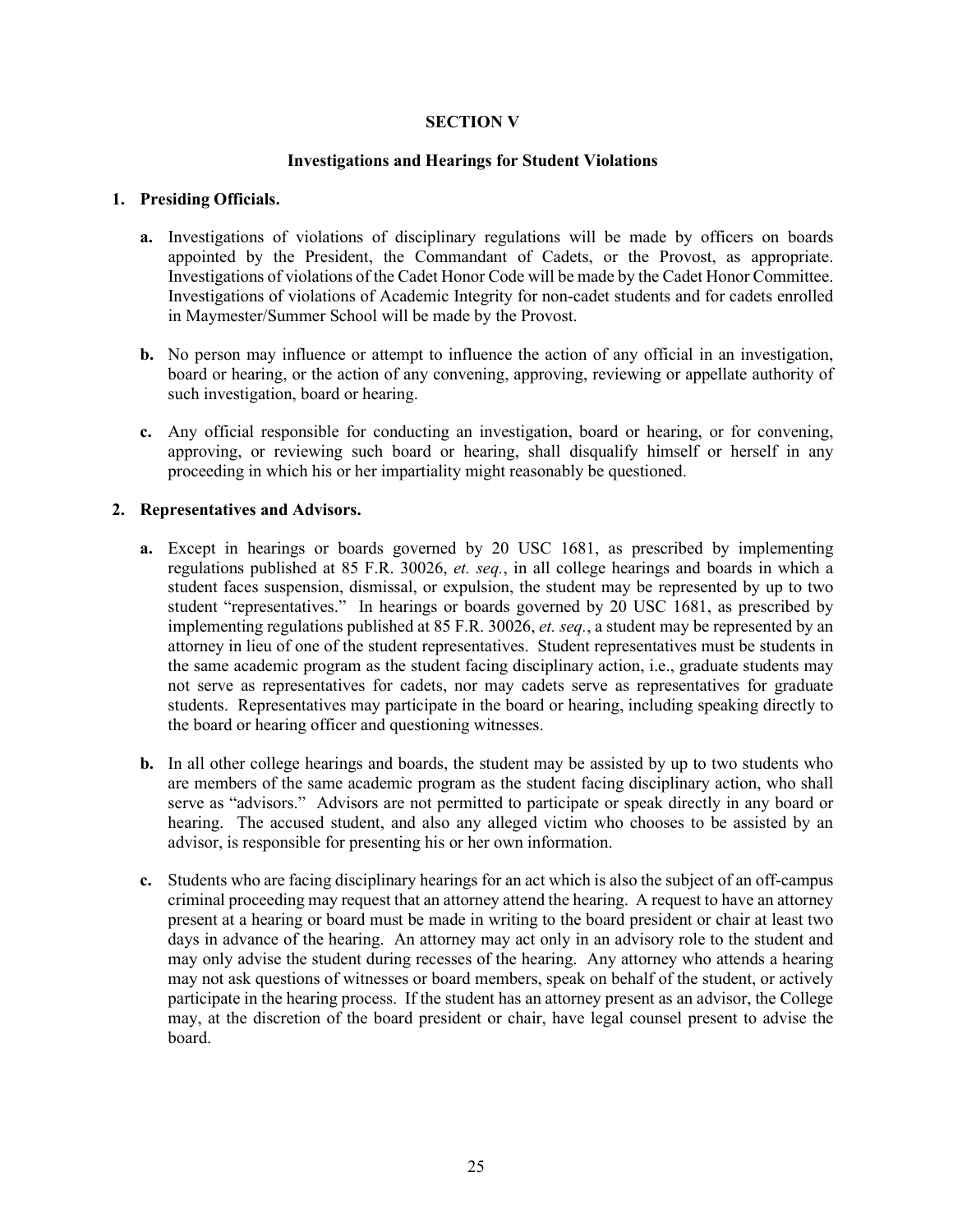#### **3. Hearings for Violations of Disciplinary Regulations.**

- **a.** Students accused of a violation of disciplinary regulations which may lead to suspension, dismissal, or expulsion are entitled to the following:
	- (1) to have a fair and prompt hearing before a board of officers of the College;
	- (2) to be informed in writing of the offense of which accused and to have reasonable time to prepare a defense;
	- (3) to present information in their own behalf;
	- (4) to be able to submit a petition of appeal to the proper authority should the decision go against them;
	- (5) to resign from the College at any time during the disciplinary process.
- **b.** For offenses that may lead to suspension, dismissal, or expulsion, the Commandant of Cadets will appoint the board, consisting of officers and/or senior non-commissioned officers and a cadet, to hear cases which involve cadets during the academic year and for all students living in the barracks during Maymester or one of the summer sessions. The Provost will appoint the board of officers to hear cases which involve non-cadet students in the academic year and for all students not living in the barracks during Maymester or one of the summer sessions. For Class I or II offenses that do not involve suspension, dismissal, or expulsion, cadets may request a hearing in writing to the Office of the Commandant, which is responsible for deciding if a hearing is warranted.
- **c.** Policies and procedures for hearings for all students are approved by the President. Formal rules of process, procedure, and/or technical rules of evidence, such as are applied in criminal or civil court, are not used in boards or hearings.
- **d.** The hearing officer's or board's determination shall be made on the basis of whether it is more likely than not that the accused student violated the disciplinary code. Based on the evidence presented, the hearing officer or board may recommend any appropriate penalty to the appointing authority. Disciplinary penalties involving suspension, dismissal, or expulsion may be recommended to the President by the appointing authority and shall be imposed only by the President or his designee. The punishing official may impose punishment based on the information in the Board's report as well as the cadet's or student's entire education record.

# **4. Hearings for Violations of Honor Code or Academic Integrity Policy.**

- **a.** An Honor System as designed by the Corps of Cadets and approved by the President will be in effect at The Citadel. This system is presented in the cadet *Honor Manual*.
- **b.** The Citadel expects all its students to conduct themselves honorably. The Academic Integrity Policy and procedures for non-cadet students during the academic year and for all students--cadets and non-cadet students--attending The Citadel's summer sessions--Maymester, Summer Evening, Summer I, and Summer II--or employed by The Citadel, are approved by the President.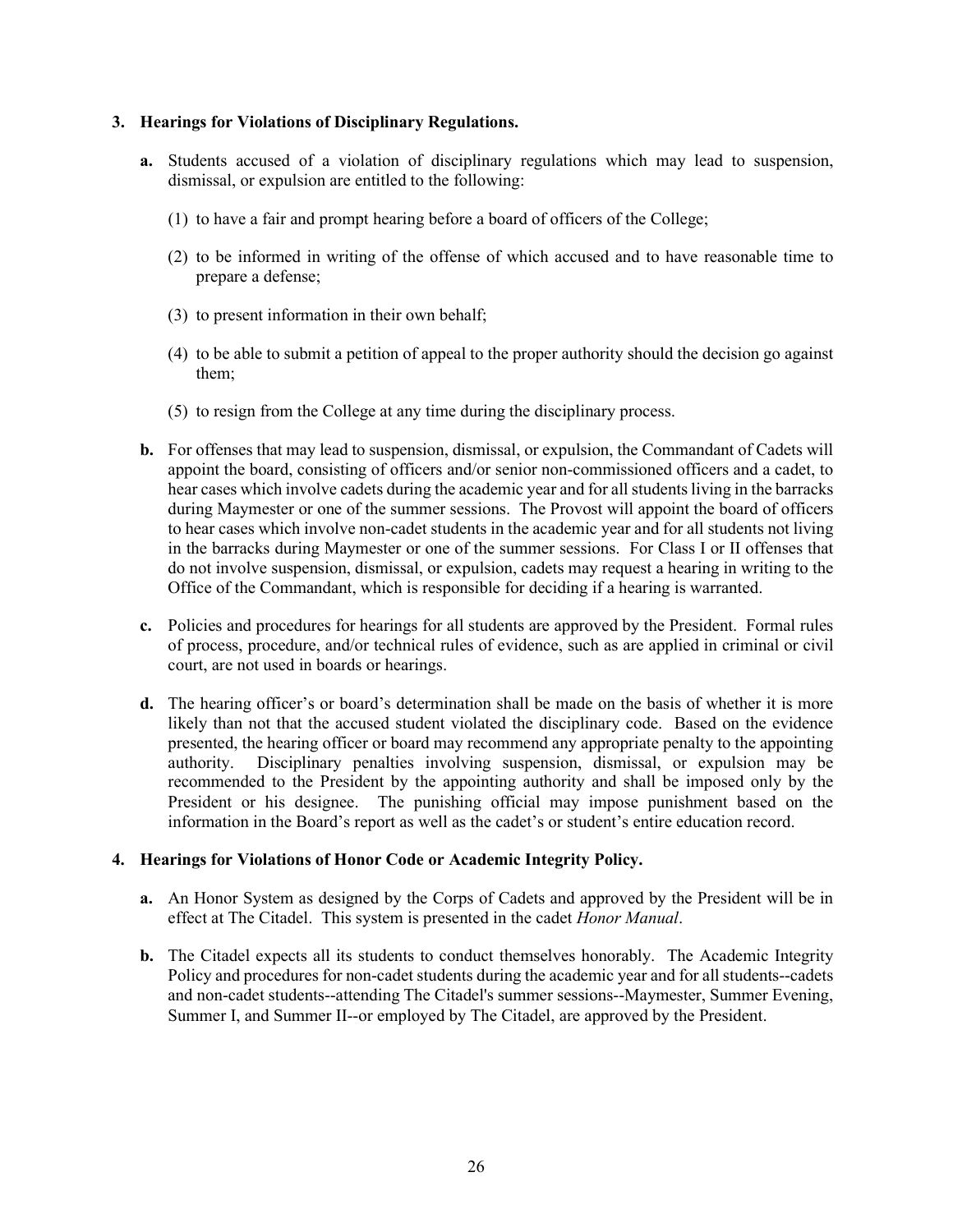# **5. Appeals.**

- **a.** The Citadel Board of Visitors will not entertain petitions of appeal on honor cases or violations of the Academic Integrity Policy.
- **b.** Disciplinary decisions may be appealed in writing to the authority one level higher than the penalty approval authority.
	- (1) The Board of Visitors may, in its discretion, consider and decide appeals in which the punishment imposed is expulsion. Appeals to the Board of Visitors are not a matter of right.

The President is the appellate authority for all Class I offenses in which the punishment imposed is suspension or dismissal, as well as for all Suitability Boards in which the punishment imposed is suspension or dismissal.

- (2) The Commandant of Cadets is the appellate authority for all other cadet disciplinary offenses.
- (3) The Provost is the appellate authority for all other non-cadet disciplinary offenses.
- **c. Grounds.** An appeal does not provide a second forum in which to present the case. Appeals deal only with how a decision has been reached and not with the decision itself.
	- (1)Grounds for honor appeals shall be as defined in the Honor Manual.
	- (2) Except in appeals governed by 20 USC 1681, as prescribed by implementing regulations published at 85 F.R. 30026, *et. seq.*, The following are the exclusive grounds for all disciplinary and academic appeals:
		- (i) that the hearing officer or board failed to provide due process;
		- (ii) that significant information has been discovered since the board or hearing, which would probably change the result, but which could not, in the exercise of due diligence, have been presented to the board or hearing.
	- (3) In appeals governed by 20 USC 1681, as prescribed by implementing regulations published at 85 F.R. 30026, *et. seq.*, the grounds for appeals are:
		- (i) Procedural irregularity that affected the outcome of the matter; or
		- (ii) New evidence that was not reasonably available at the time the determination regarding responsibility or dismissal was made, that could affect the outcome of the matter; or
		- (iii) The Title IX Coordinator, investigator(s), or decision-maker(s) had a conflict of interest or bias for or against complainants or respondents generally or the individual complainant or respondent that affected the outcome of the matter.

#### **d. Appeals to the Board of Visitors.**

(1) A cadet or student may appeal the President's decision of expulsion to the Board of Visitors. The preparation and submission of the appeal, which must include grounds on which relief is being sought, is exclusively the responsibility of the cadet or student. The cadet or student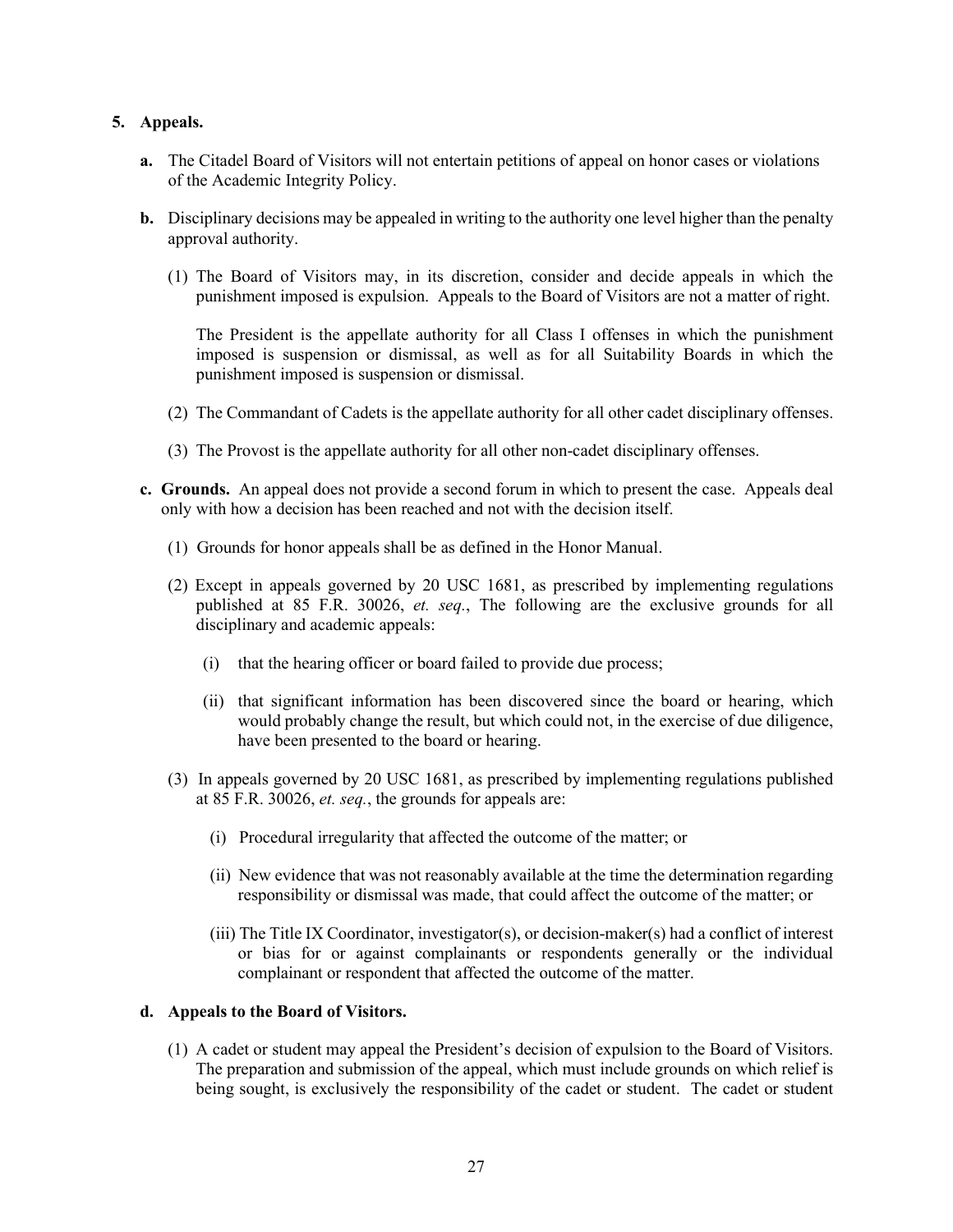may request permission of the President to attend classes until final action is taken on the appeal.

- (2) The cadet or student must present the appeal to the Office of the President within five working days of the announcement of the punishment. Extensions beyond the five working days may only be granted in extraordinary cases and will not be granted simply to accommodate the schedule or other needs of anyone involved in the preparation of the appeal. Requests for extensions must be submitted in writing by the cadet or student and must include the justification for the extension.
- (3) The Office of the Commandant or the Provost, as appropriate, shall submit the College Response within a reasonable time to the Office of the President, or may elect to submit the College Response within a reasonable time of the Special Appeals Committee's decision to forward the appeal to the Board of Visitors, as prescribed below.
- (4) The Office of the President will deliver the appeal, the report of the board, the response of the College, if any, the associated Special Order(s), the student's education record, and any other supporting documentation (e.g., emails or letters of support for the appellant) to the Special Appeals Committee of the Board of Visitors. Upon receipt, the Office of the President will also provide the response of the College to the cadet or student.
- (5) The Special Appeals Committee will review the appeal without appearance of parties or argument, and determine whether or not the appeal is meritorious. If the Committee determines, by an affirmative vote of a majority of those present and eligible to vote, that the appeal does not have merit, it will be dismissed with finality. If the Committee determines, by an affirmative vote of a majority of those present and eligible to vote, that the appeal has merit, it shall identify those issues to be considered and forward them to the Board of Visitors. If the College has not previously provided a response, the College will prepare and provide the Board a response to those issues.
	- i. In the case of an appeal based on alleged violations of due process, the Special Appeals Committee shall only consider whether
		- 1. the student was notified, before the hearing, of the charges against him/her;
		- 2. the college provided the student with the names of the witnesses against him/her and either a summary of their testimony or the opportunity to confront and cross examine these witnesses;
		- 3. the student was afforded the opportunity to be heard in his/her own defense and to be present and present evidence on his/her own behalf; and
		- 4. the disciplinary action was based upon ample evidence such that it was not arbitrary or capricious
	- ii. In the case of an appeal based on new evidence, the Special Appeals Committee shall only consider whether:
		- 1. significant information has been discovered since the board or hearing;
		- 2. the information would probably change the result; and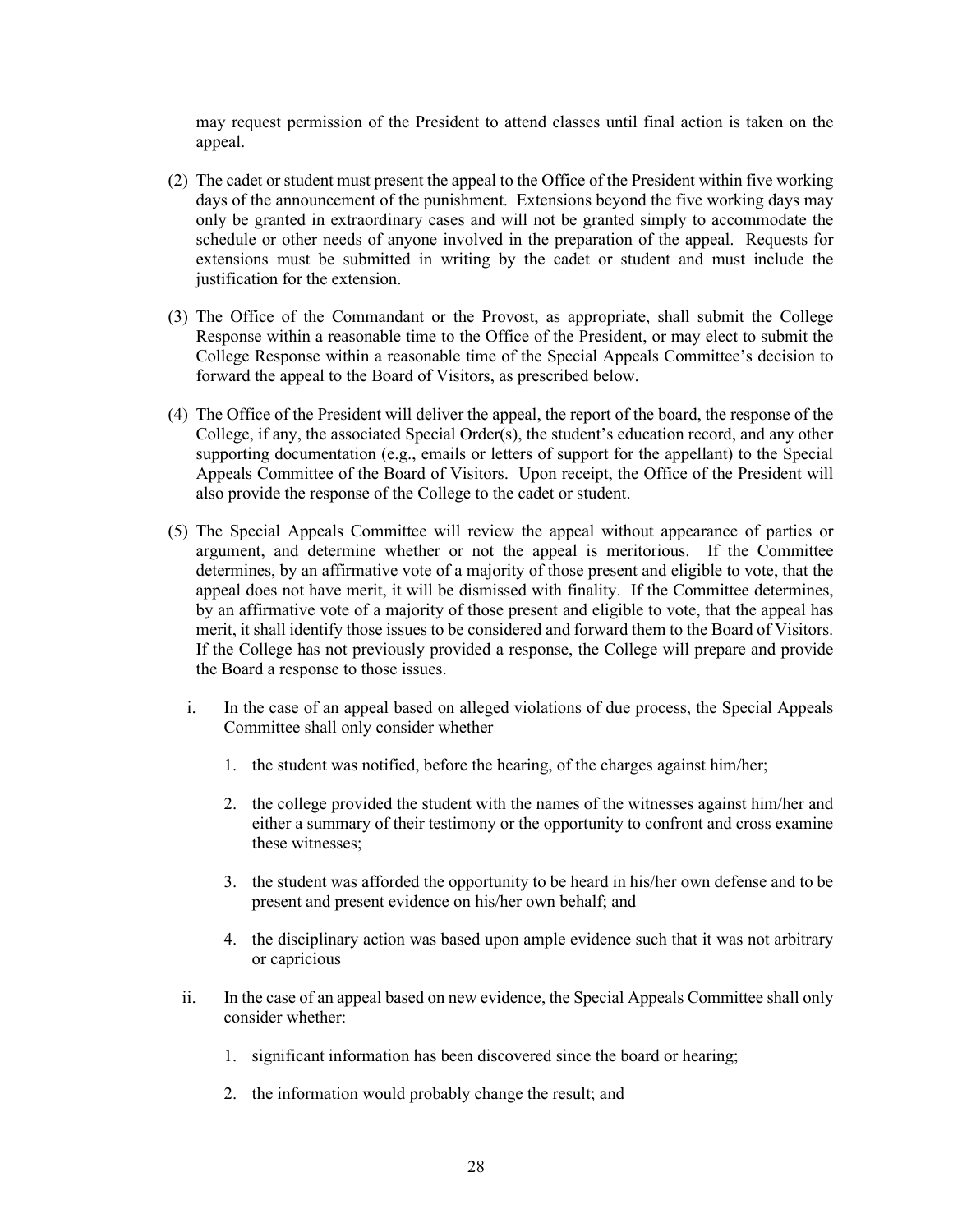- 3. the information could not, in the exercise of due diligence, have been presented to the board or hearing
- iii. In appeals governed by 20 USC 1681, as prescribed by implementing regulations published at 85 F.R. 30026, *et. seq.*, the Special Appeals Committee shall determine if:
	- 1. procedural irregularity affected the outcome of the matter; or
	- 2. New evidence exists that was not reasonably available at the time the determination regarding responsibility or dismissal was made, that could affect the outcome of the matter; or
	- 3. The Title IX Coordinator, investigator(s), or decision-maker(s) had a conflict of interest or bias for or against complainants or respondents generally or the individual complainant or respondent that affected the outcome of the matter.
- (6) The Board of Visitors will receive the same documents as were received by the Special Appeals Committee, and also the response of the College, if the College chose not to provide a response to the Special Appeals Committee. In addition, either party may submit a transcript of the hearing, or the Board of Visitors may commission and review a transcript on its own motion. Appeals will be heard as expeditiously as possible, but not later than the next regularly scheduled meeting of the Board of Visitors.
- (7) The Board of Visitors may entertain oral presentations from the cadet or student and a representative of the administration. Oral presentations will be limited to fifteen minutes for each party. Oral presentations will be limited to those issues identified as meritorious by the Special Appeals Committee. The cadet or student shall have the right to open and close the oral presentations, but the total time for the cadet or student's argument may not exceed fifteen minutes. Following oral presentations, members may ask any questions they deem necessary to a full consideration of the appeal.
- (8) A family member (or members) and an attorney may attend the hearing but may not speak on behalf of the cadet or student.
- (9) Following oral presentations, the Board of Visitors may hold an executive session to deliberate the appeal. The Board of Visitors is limited to: (a) denying the appeal, (b) remanding it to the President for reconsideration, or (c) upholding the appeal. The decision to deny or remand the appeal must be reached by a majority vote of present and eligible Board members. A decision to uphold the appeal must be reached by a two-thirds vote of present and eligible Board members. A determination of the Board of Visitors to deny the appeal will be final.
	- (a) A vote to deny the appeal means that the Board upholds the administration's decision to expel the cadet or student.
	- (b) A vote to remand the appeal gives the President authority to impose expulsion, reduce the punishment of expulsion, delay the punishment of expulsion, or take any action he deems appropriate, taking into consideration the evidence presented in the appeal materials and the argument made during the appeal hearing.
	- (c) A vote to uphold the appeal returns the cadet or student to normal cadet or student status.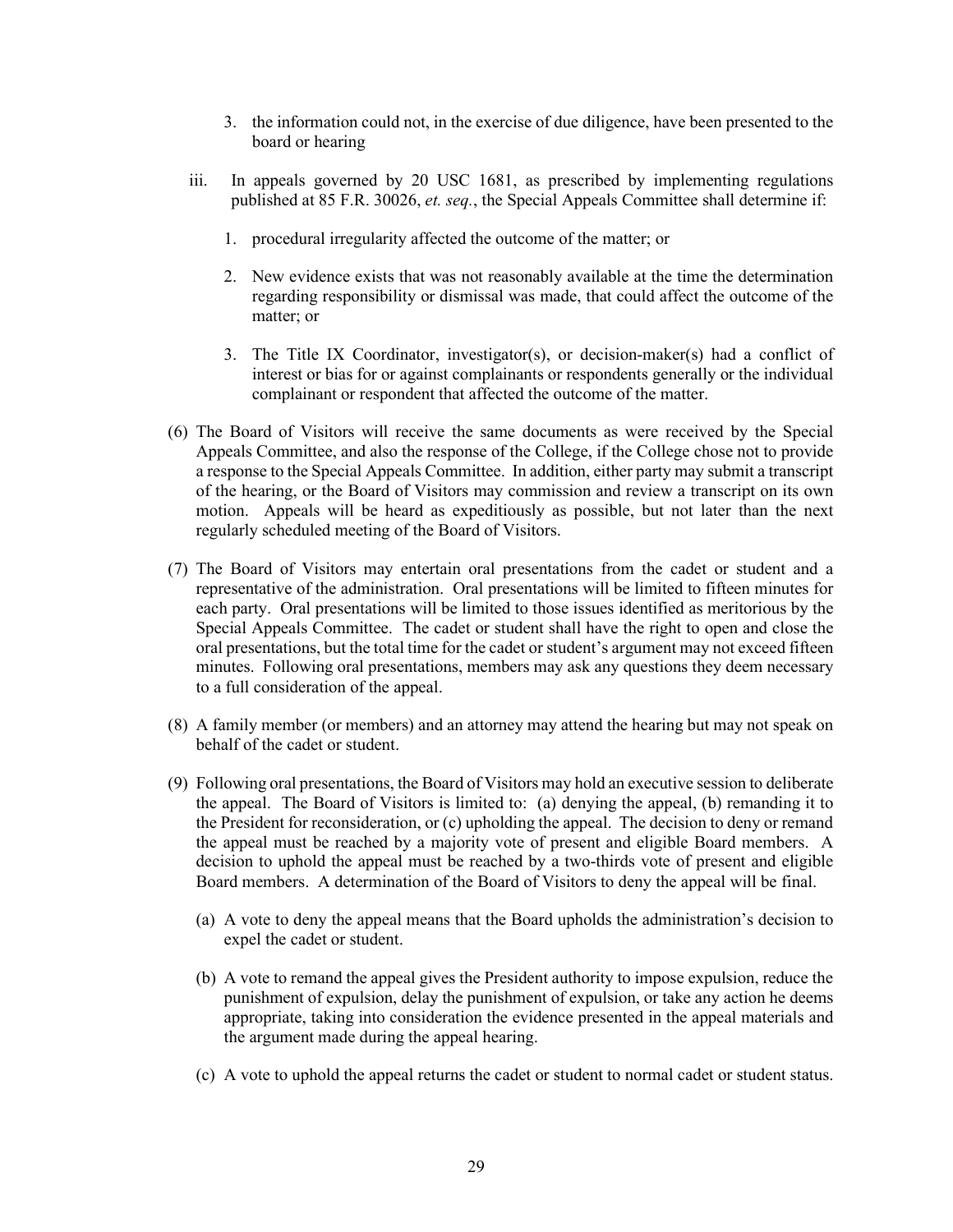# **SECTION VI**

#### **Discharges and Reinstatement**

#### **1. Authority to Discharge.**

- **a.** No student shall be discharged before graduation except by Special Order from the Office of the President or by policy stated in a catalog of the College. The President may, by written authorization, delegate the authority to discharge students to an appropriate official of the College.
- **b.** The President has authority to discharge a student:
	- (1) on the student's application; or
	- (2) for whom expulsion, suspension, or dismissal has been recommended; or
	- (3) who otherwise fails to meet continuing conditions of admission or matriculation set forth in these *College Regulations* or a college catalog; or
	- (4) on recommendation of the Campus Assessment Team.
- **c.** The Chair of the Board of Visitors will be informed of the expulsion of students for disciplinary reasons. A disciplinary finding of expulsion, dismissal, or suspension or an honor finding of expulsion shall be imposed only by the President.

# **2. Temporary Suspension.**

- **a.** The President may suspend a student temporarily pending a hearing when, in the President's opinion, such action is in the best interests of the suspended student or the maintenance of good order and discipline.
- **b.** When any student is charged by any law enforcement authority for an offense which constitutes a felony, as defined by the laws of the state of South Carolina, temporary suspension under paragraph 2a, above, shall be considered.

# **3. Resignation.**

- **a.** A cadet or non-cadet student who has been accused of a disciplinary offense that could require a board or hearing or a cadet who has been called before a suitability board may resign in lieu of facing the prescribed board or hearing. The Citadel will treat the cadet as if he or she has been found to have committed the offense in question and has been awarded the maximum punishment authorized. The Office of the President will so inform the student.
- **b.** A cadet or non-cadet student who elects to leave the College without resigning and with a disciplinary board, hearing, or offense pending that could result in suspension, dismissal, or expulsion may be suspended, dismissed, or expelled in absentia, as determined by the maximum punishment allowed for the charge in question. The Office of the President will so inform the student.
- **c.** A cadet accused of an honor violation or a non-cadet student accused of a violation of the academic integrity policy may resign at any time prior to the final disposition of the case. A cadet who leaves the College with an honor trial or accusation pending or a non-cadet student who leaves the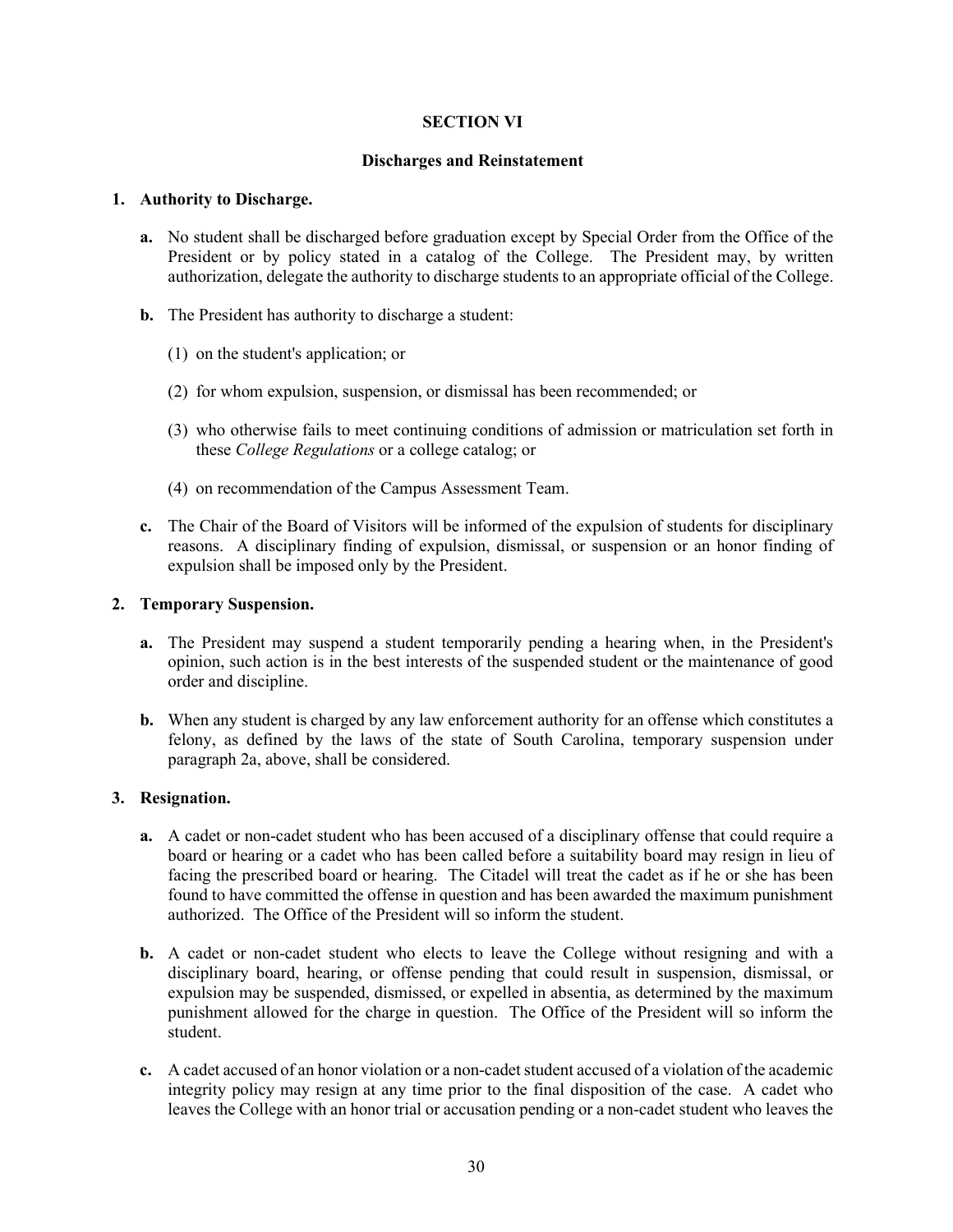College with an academic integrity accusation or hearing pending will be expelled in absentia. The Office of the President will direct the Office of the Registrar to so inform the cadet or noncadet student.

- **4. Types of Discharge.** In all cases in which a cadet is discharged for disciplinary reasons, the terms "Discharged," "Discharged as a result of disciplinary action for violation of student code of conduct," "Permission to Resign," "Resigned as a result of disciplinary action for violation of student code of conduct," or "Administrative Discharge," as appropriate, will appear on the academic transcript. The following terms are used by the Office of the President in announcing internally the discharge of cadets or non-cadet students for disciplinary reasons. These terms do not appear on the cadet's or non-cadet student's academic transcript.
	- **a.** PERMISSION TO RESIGN indicates that the cadet or non-cadet student has resigned in lieu of facing a board or hearing that could have led to his or her suspension, dismissal, or expulsion from the College. This cadet or non-cadet student will be treated by the College as if he or she has been suspended, dismissed, or expelled, whichever is the maximum punishment the cadet or non-cadet student could have received had he or she elected to face the charge or accusation that had been made.
	- **b.** SUSPENDED indicates that the cadet or non-cadet student has been required to leave the College for a period of one semester.
	- **c.** DISMISSED indicates that the cadet or non-cadet student has been required to leave the College for a period of two semesters.
	- **d.** EXPELLED indicates that the cadet or non-cadet student has been required to leave the College and is not eligible to return. A cadet or non-cadet student who has been expelled may not enroll in classes in any of The Citadel's programs--Cadet, Citadel Graduate College, Maymester, or Summer School.
	- **e.** The terms "discharged as a result of disciplinary action for violation of student code of conduct" and "resigned as a result of disciplinary action for violation of student code of conduct" indicate that the cadet or non-cadet student has been suspended, dismissed, or expelled from the College as a result of, or with an appeal pending for, a disciplinary matter which involves a crime of violence or non-forcible sex offense, as defined by the Family Educational Rights and Privacy Act. The Office of the Commandant will recommend whether to include these terms, and the President will make the final determination. If a student who has been suspended or dismissed with this designation returns to and graduates from The Citadel, the Registrar will remove this designation upon that student's designation.

# **5. Reinstatement.**

**a.** A cadet or non-cadet student who has been expelled, has been expelled in absentia, or has resigned with a possible expulsion offense pending will not be eligible for readmission to the College unless new evidence becomes available which indicates to the satisfaction of the Provost/Dean of the College that the original findings or charges were in error. This new evidence must be presented in the form of an appeal for reinstatement by the cadet or non-cadet student to the Provost/Dean of the College within one academic semester after the charges were filed or the action of the College is finalized. The Provost/Dean of the College must obtain approval from the President for the reinstatement to be granted.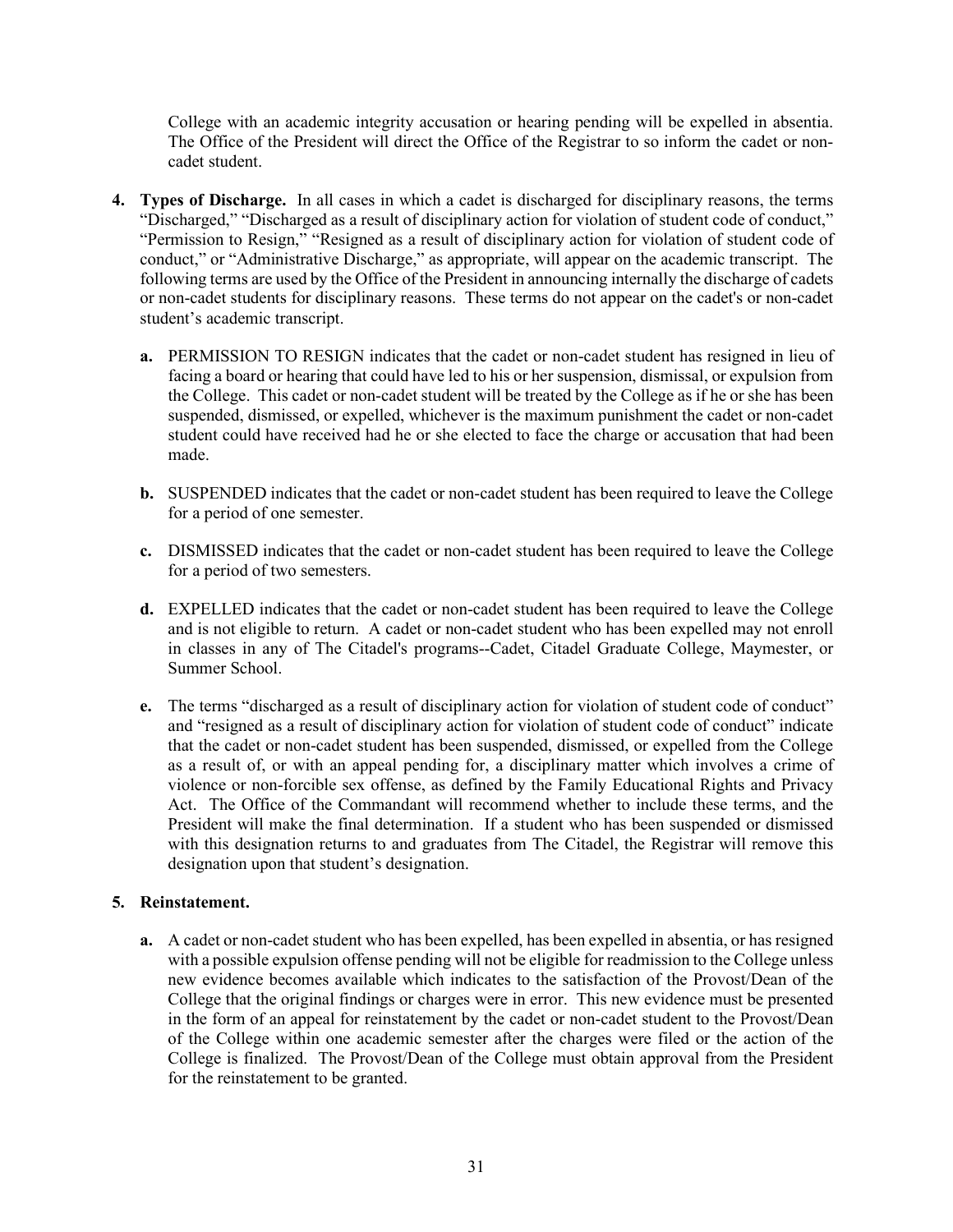- **b.** A cadet or non-cadet student who has been dismissed, has been dismissed in absentia, or has resigned with a possible dismissal offense pending may make written application during the second semester following the semester of discharge for readmission at the beginning of the semester following the application; i.e., a minimum of two semesters must elapse after the semester of dismissal before the semester of readmission. Maymester, Summer I, and Summer II do not constitute "a semester" for purposes of the two semesters which must elapse. The application will be considered by the Provost, who is responsible for the process of clearing readmission to the College.
- **c.** A cadet or non-cadet student who has been suspended, has been suspended in absentia, or has resigned with a possible suspension offense pending may make written application during the first semester following the semester of discharge for readmission at the beginning of the semester following the application (i.e., a minimum of one semester must elapse after the semester of suspension before the semester of readmission). Maymester, Summer I, and Summer II do not constitute "a semester" for purposes of the semester which must elapse. The application will be considered by the Provost, who is responsible for the process of clearing readmission to the College.
- **d.** In the event that a cadet or non-cadet student who has been suspended or dismissed, or suspended in absentia or dismissed in absentia, or who has resigned with a possible suspension or dismissal offense pending, leaves the College at such point in time during a semester that the cadet or noncadet student is precluded from completing academic course requirements and participating in a significant amount of military training and other mandatory activities of the Corps of Cadets, such cadet/student may submit a request to have the semester during which the suspension or dismissal was awarded credited as one (1) full semester of punishment. This request will be submitted to the Commandant who will make a recommendation to the President, whose decision will be final and not subject to further review. If the request for relief is granted, the cadet or non-cadet student must make application for readmission as provided for in paragraphs 5b and 5c, above.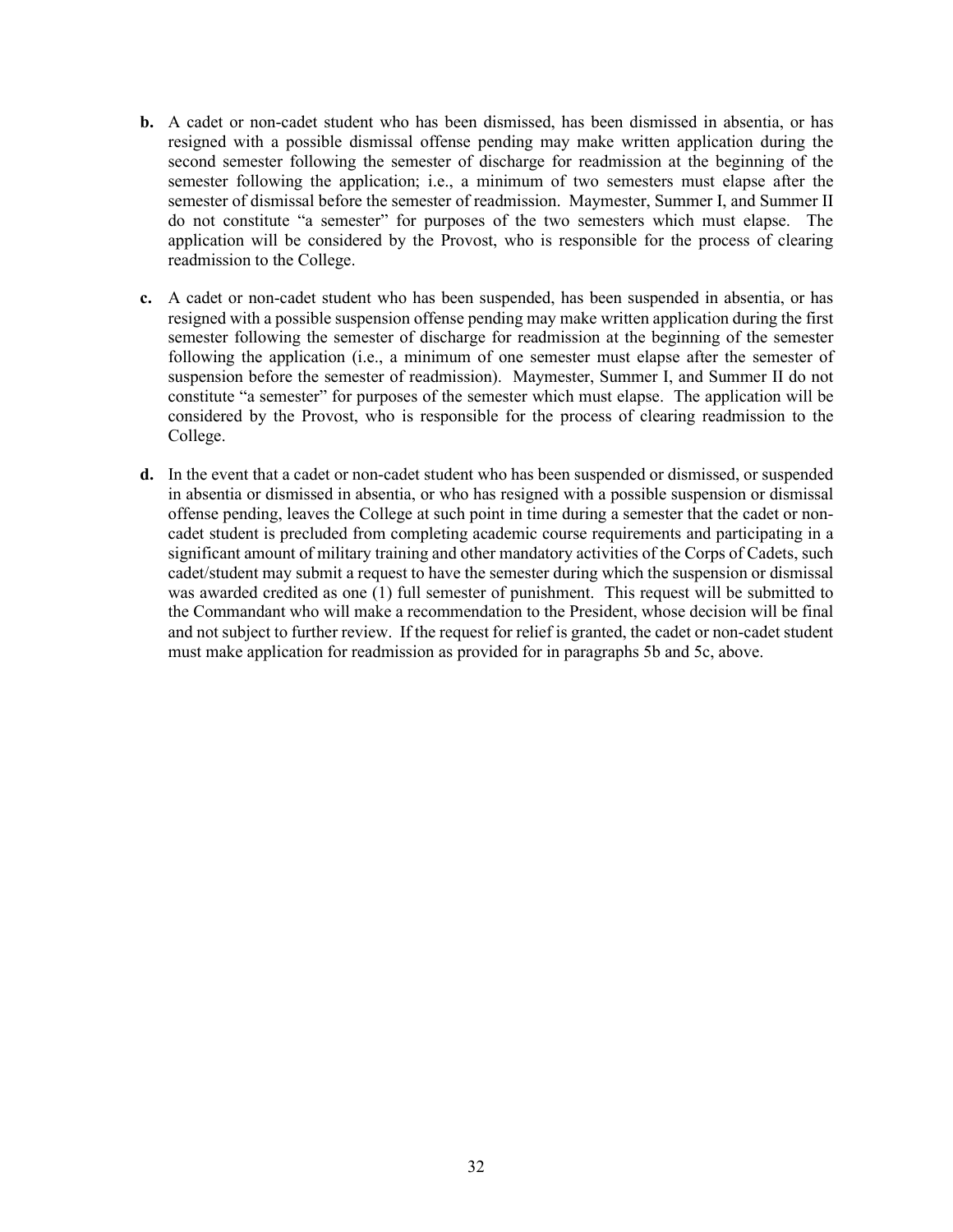# **SECTION VII**

#### **Organization and Operating Rules of The Citadel Board of Visitors**

#### **1. Composition of the Board of Visitors.**

#### **a. Composition.**

- (1) **Voting Members.** Pursuant to Section 59-121-10, Code of Laws of South Carolina (1976), as amended, the Board of Visitors of The Citadel is composed of the Governor, the State Superintendent of Education, and the Adjutant General, which three members shall be *exofficio* members of the Board, and eleven other members, consisting of seven elected by the general vote of the General Assembly, three elected by the Citadel Alumni Association, and one at-large member appointed by the Governor.
- (2) **Emeritus Members.** A member of The Citadel Board of Visitors who terminates membership after a total of eighteen years of service and who, in the opinion of the Board, has contributed significantly to the governance of the College, may be selected to be named "Member Emeritus" if this action is supported by an affirmative vote of three-fourths of the votes cast. Persons so named and who choose to serve shall receive notice and agenda of all Board meetings and such perquisites of office as shall be determined by the Board from time to time.
- (3) **Non-Voting Representatives.** The President of The Citadel Alumni Association, the President of The Citadel Brigadier Foundation, and the Chair of The Citadel Foundation Board of Directors shall serve *ex-officio* as representatives to the Board. They shall receive notice and agenda of all Board meetings and such perquisites of office as shall be determined by the Board from time to time.
- **b. Rank of Board of Visitors Members.** All members of the Board of Visitors have the rank of colonel in the Unorganized Militia of South Carolina, and appropriate commissions are issued.
	- (1) Any member who may have earned a rank other than colonel in any branch of the Federal or State armed services is entitled to be designated by such rank, if the individual so desires, but precedence among members of the Board is determined by total service on the Board whether this service be continuous or not.
	- (2) If the total service on the Board is identical for two or more members, members shall take precedence among themselves by year of graduation.
	- (3) The Board of Visitors shall elect from among their members a Chair and a Vice Chair who take precedence in that order and ahead of other members of the Board, regardless of length of service.
- **c. Removal from Office.** Any member of the Board may be removed by the Governor pursuant to Section 3 of Article XV of the South Carolina Constitution or S.C. Code Ann. Section 1-3-240, as appropriate. The Board may recommend a member be removed by the Governor pursuant to the procedure for Removal of Board Officers and Appointees in Paragraph 3f, below. Upon removal vote by the Board, the Chair will recommend removal by the Governor.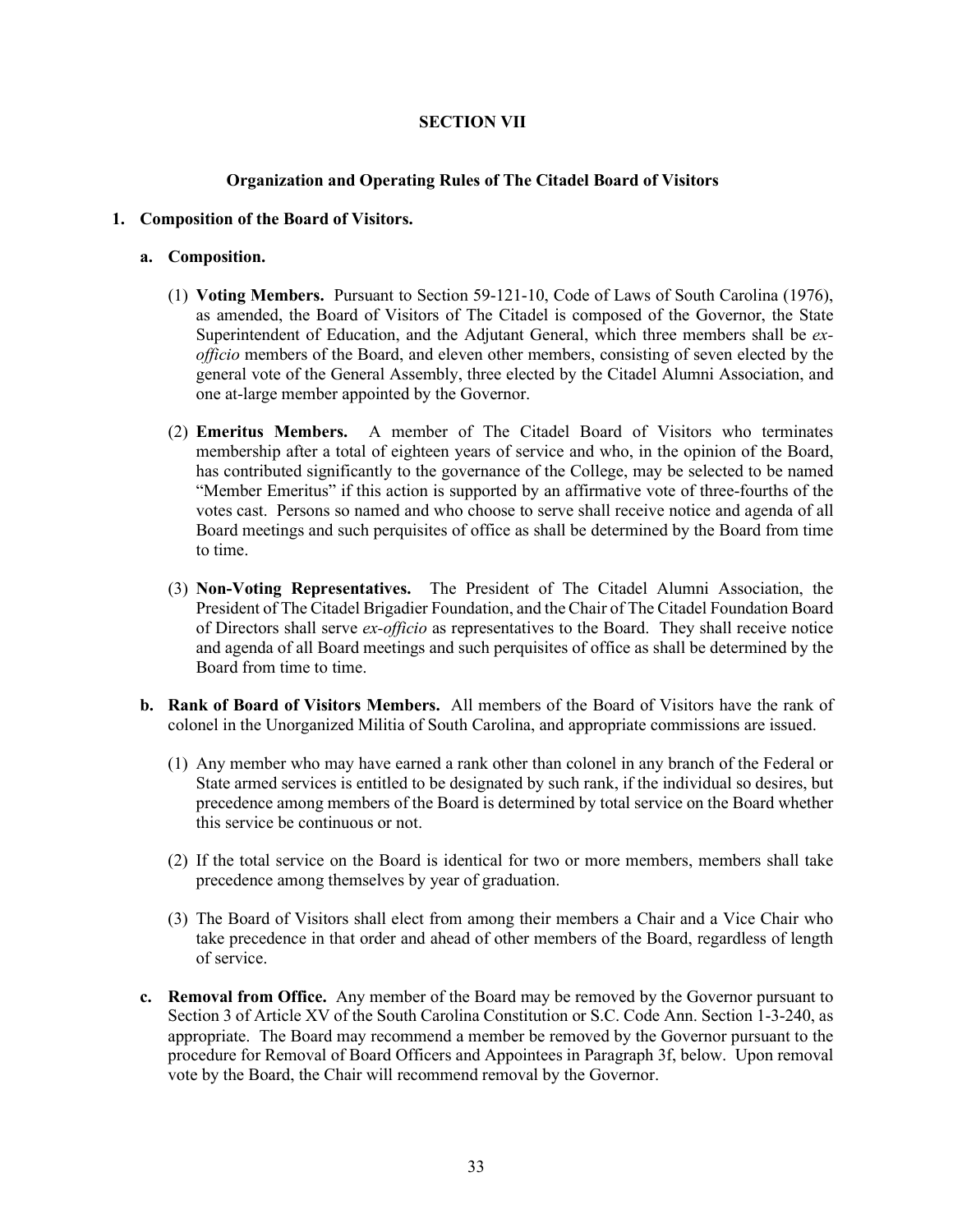#### **2. Responsibilities of the Board.**

- **a. Duty of the Board.** The powers of the Board of Visitors are derived from the General Assembly of South Carolina and are prescribed in Chapter 121 of Title 59 of the South Carolina Code *.* Based upon the authority granted by the General Assembly, The Citadel Board of Visitors is responsible for the direction, oversight, and fiscal solvency of the College while delegating administration to the President and his administrative officers. The Board of Visitors meets its responsibilities by selecting the President, providing guidance and support to make the President successful, and protecting The Citadel's reputation within the State and Federal higher education systems. The Board protects The Citadel's reputation by understanding the State and Federal higher education operating environments; approving The Citadel vision, strategy and policies; influencing Citadel culture; building consensus; providing fiscal oversight for the acquisition, allocation and use of resources; shaping external environments to support college initiatives; complying with applicable laws; and communicating strategic efforts to The Citadel extended family.
- **b. Professional Development.** The Board of Visitors shall conduct its business in an exemplary fashion and with appropriate transparency. To that end, Board members shall engage in the continuing study of higher education governance, shall ensure the currency of Board governance policies and practices, and shall periodically assess the performance of the Board, its committees, and its members. The Board shall budget appropriate funds each year to accomplish these goals.
- **c. Presidential Search.** The Board of Visitors will establish and maintain a succession plan for selection of the College President for use as needed. The plan will address both the routine and emergency selection of the President. The plan shall be maintained by the Senior Vice President for Operations and Administration and shall be reviewed annually.
- **d. Transactions Involving Real Estate.** No real estate shall be acquired or disposed of, nor shall property or money realized from the sale of property be sold, transferred or reinvested, unless **two thirds of the total number of Board members who are eligible to vote** agree thereto.
- **e.** *College Regulations.*To be fully effective, the Board of Visitors shall confine its efforts to policy direction. The Board shall establish this direction through the *College Regulations.* One of the major functions of the Board is periodic and thorough examination of the *Regulations*. Thus, annually, each member of the Board, and each Committee of the Board, should review and make recommendations for changes to the *College Regulations*, in accordance with the following schedule:
	- (1) Board members shall review the *College Regulations* during the Fall semester.
	- (2) Board members shall recommend changes appropriate for their respective Committees during the February meeting of the Board of Visitors.
	- (3) Between February and April, Standing Committees of the Board shall meet and consider changes to the *College Regulations*, among other business of the Committees.
	- (4) Committees shall present proposed changes to the *College Regulations* to the Strategy, Vision and Governance Committee at the April meeting of the Board of Visitors.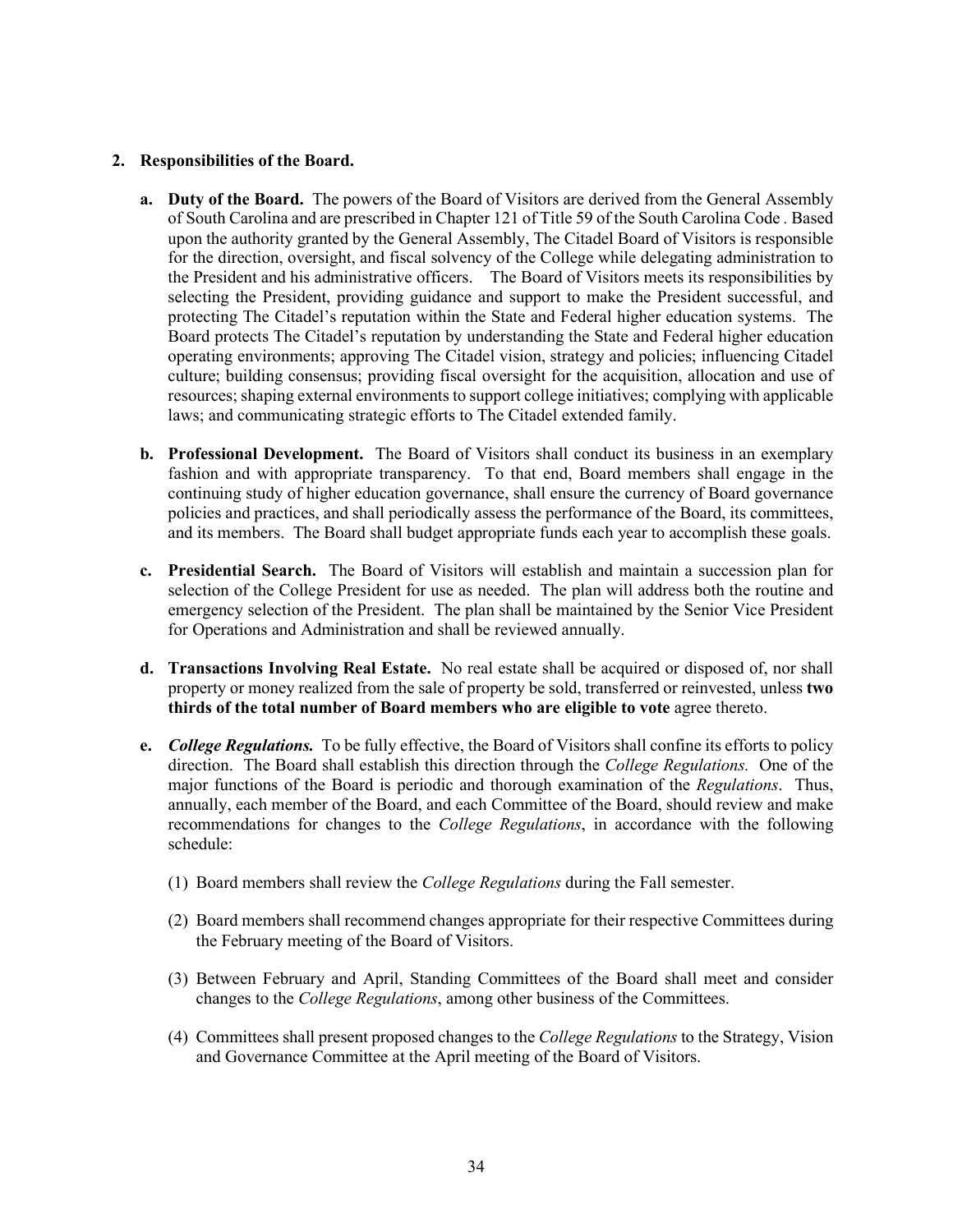- (5) The Strategy, Vision and Governance Committee shall meet, review, and make recommendations for all proposed changes no later than May 30 of each year.
- (6) The Board of Visitors shall address the recommended changes at its annual meeting each June.
- **f. Official Communications.** Official requests from the Board of Visitors to the College shall be communicated by the Board Chair to the President, or his designated representative. Committee members shall communicate through Committee Chairs with Committee liaisons, or their representatives, concerning Committee business, as necessary.All other official communications to the Board from persons employed by the College or its affiliates must be forwarded through the President.
- **g. Review Disciplinary Appeals.** The Board shall review all disciplinary appeals of students, faculty, and staff, in accordance with Sections II and V of these *College Regulations.*
- **h. Special Recognition.** The Board may provide special recognition to members of the Corps of Cadets, The Citadel Graduate College student body, faculty, staff, alumni, and other friends of The Citadel. This recognition may include:
	- (1) awarding Honorary Degrees and the Palmetto Medal each academic year, in accordance with criteria and processes it shall adopt and publish from time to time;
	- (2) designating former members as Board of Visitors Members Emeritus;
	- (3) naming of facilities or portions of facilities in accordance with policies it may establish;
	- (4) granting requests for presentation of diplomas at graduation ceremonies by alumni, in accordance with policies it may establish;
	- (5) any other special recognition, in such manner and to such persons, as it shall deem appropriate.
- **3. Officers.** The officers of the Board shall be the Chair and the Vice Chair, who shall be selected in such manner and have the duties as described below. The Board may also elect to retain a Secretary, who shall not be a member or officer of the Board, but who shall be selected in such manner and have such duties as are described below.

#### **a. Chair.**

- (1) **Duties.** The duties of the Chair shall be to preside over all regular meetings of the Board as described herein, to preside over all meetings of the Executive Committee, and to call such special meetings of the Board or Executive Committee as deemed necessary or appropriate. The Chair shall serve as the spokesperson for and communicate official positions of the Board, as well as represent the Board on ceremonial occasions, including the conferring of degrees at graduation exercises. The Chair shall receive information from Board members regarding the President's annual assessment, discuss the annual assessment with the President, and conduct an annual review of the President's compensation. The Chair shall appoint members and Chairs of all Standing Committees.
- (2) **Expenditure of Trust Funds.** The Chair shall have authority to expend funds not otherwise committed from The Citadel Trust in an amount not to exceed Seven Thousand Five Hundred dollars (\$7,500.00). The Chair shall inform the Board of the expenditure of such funds as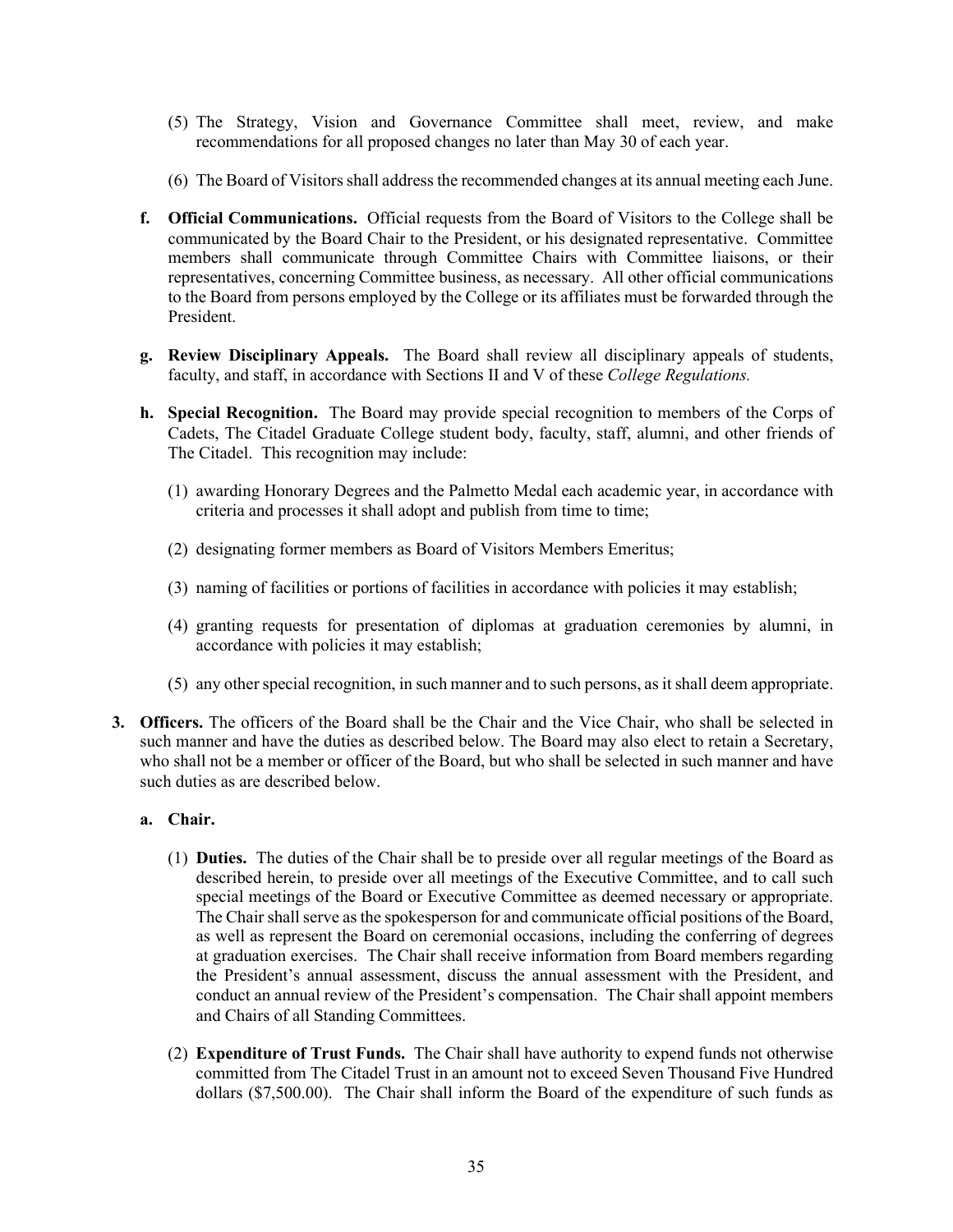soon as is practicable but not later than the next regularly scheduled meeting of the Board. Such notification may be made verbally or in writing and may be accomplished by electronic mail, U.S. Mail, or hand delivery.

- (3) **Committee Membership.** The Chair shall be an *ex-officio* member of all Committees of the Board but shall be Chair of the Executive Committee only. The Chair of the Board may attend all meetings of The Citadel Trust Board of Directors elected by the Board of Visitors and shall have the privileges of the floor at such meetings but shall not have a vote unless the Chair is a Director by individual right.
- (4) **Election and Term.** The Chair shall be elected to serve for a term of two years, or less depending on Board service termination. The Chair may be re-elected to a second term, but the entire service as Chair will not exceed four years. Election of the Chair shall take place at the April meeting of the Board during the final year of the outgoing Chair's term of office.

Prior to an election for a new Chair, any member who wishes to offer for consideration of nomination should inform the Board of Visitors Secretary **at least fourteen (14) days** prior to the April meeting. The Secretary shall inform all members of the Board **at least seven (7) days** prior to the April meeting of all members who have expressed interest.

The election will be conducted in open session. Each candidate must be nominated by another Board member. Prior to voting, each candidate shall address the Board for a maximum of ten (10) minutes to express his or her reason(s) for offering to serve as Chair, to review his or her experience and personal skills that qualify him or her for service, to identify the challenges he or she believes the college faces, and to describe his or her objectives, should he or she be elected. Candidates will respond to member questions after their presentations are completed. At the conclusion of all presentations, the Board may hold discussion concerning the candidates, in open session. Following these discussions, the Board will vote.

The election will be conducted by roll-call vote. The Secretary shall call each member's name, in order of seniority, and the member shall vote by stating the candidate's name. The Secretary will tally votes and record each vote in the minutes. Voting shall continue until one candidate receives a majority of the votes cast or until the Board decides, by majority vote, to cease voting until the next meeting of the Board, which meeting shall immediately be set by majority vote of the Board. The same process will be followed to elect a Vice Chair.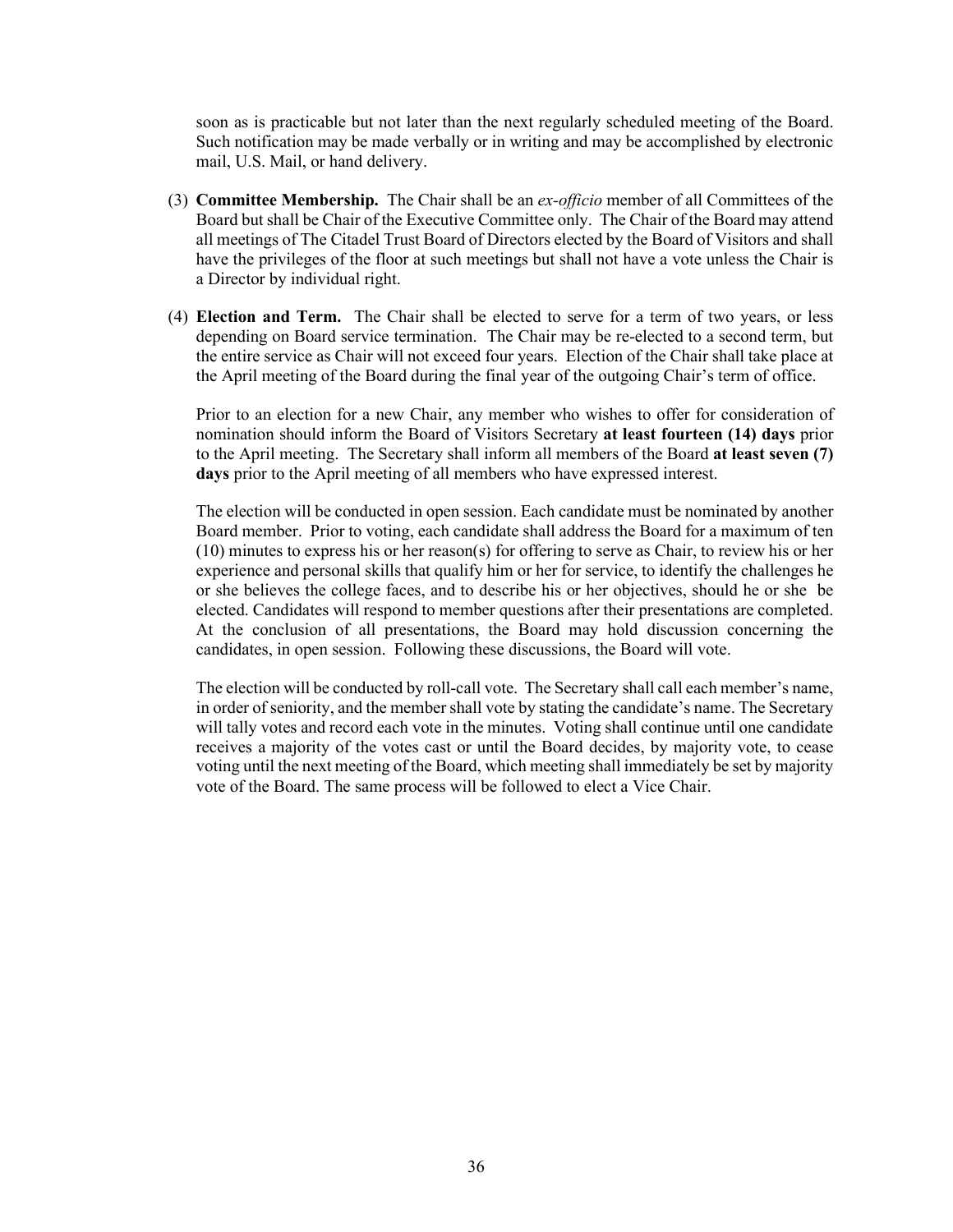#### **b. Vice Chair.**

- (1) **Duties.** The duties of the Vice Chair will be to act as Chair when the Chair is absent, to assist or represent the Chair when called upon to do so, and to perform such other duties as may be assigned by the Chair or the Board of Visitors. In the event the Chair shall vacate office prior to the expiration of his or her term, the Vice Chair shall become Chair of the Board of Visitors for the remainder of the term. The Chair shall appoint a Vice Chair from the members of the Board to fill the Vice Chair position for the remainder of the Vice Chair's term.
- (2) **Election and Term.** The Board of Visitors shall elect from among its members a Vice Chair by the same process as the Board Chair. The Vice Chair shall serve a term of two years, or less depending on Board service termination. The Vice Chair may be re-elected to a second term, but the entire service as Vice Chair shall not exceed four years. The Vice Chair shall take precedence immediately after the Chair and ahead of all other members.
- (3) **Chair of Special Appeals Committee.** The Chair of the Board of Visitors shall appoint a Special Committee under Section IX, paragraph 5c of these *Regulations* to review all disciplinary appeals submitted in accordance with these *Regulations* and make appropriate recommendations to the Board of Visitors. Special Appeals Committees formed under this section shall be comprised of at least five voting members of the Board of Visitors. The Chair shall make every effort to rotate appointments to Special Appeals Committees equitably across the membership of the Board of Visitors. The Vice Chair shall serve as Chair of each Special Appeals Committee. Each Special Appeals Committee formed under this section shall be dissolved when the purpose of its formation is accomplished.

#### **c. Secretary.**

- (1) **Duties.** The duties of the Secretary shall be to attend and record the minutes of meetings of the Board, all meetings of the Executive Committee, and other committee meetings when requested to do so by the Chair of the committee. The Secretary shall prepare minutes and promptly present them to the Board, and perform other duties as may be assigned by the Chair or Board of Visitors. The Secretary shall also attest to the authenticity of all official Board actions and Board approved documents or other records required under law or requested by the College in the course of its business operations. The Secretary shall also perform such other functions as desired by the Board.
- (2) **Selection and Term.** The Chair of the Board of Visitors shall appoint a Secretary to the Board, whose term shall be co-extensive with the Chair's term.
- (3) **Compensation.** The Secretary shall be paid for services provided and necessary travel in a manner to be determined by the Board of Visitors.
- **d. Terms of Office for Officers of the Board.** Terms of office for the Chair, Vice Chair and Secretary will coincide with the fiscal year of the College (i.e., 1 July through 30 June). A Board member elected as an officer to fill an unexpired term of office of the Board shall serve until the next annual meeting. Such interim term shall not count against the mandatory provision for term of office.
- **e. Removal of Board Officers and Appointees.** Any officer of the Board, Director, or Committee member elected or appointed to the Board or by its authority may be removed at any time for cause, or upon any inability to perform duties assigned, upon the vote of **not less than two thirds of the total number of Board members who are eligible to vote.** However, there must be **at least ten**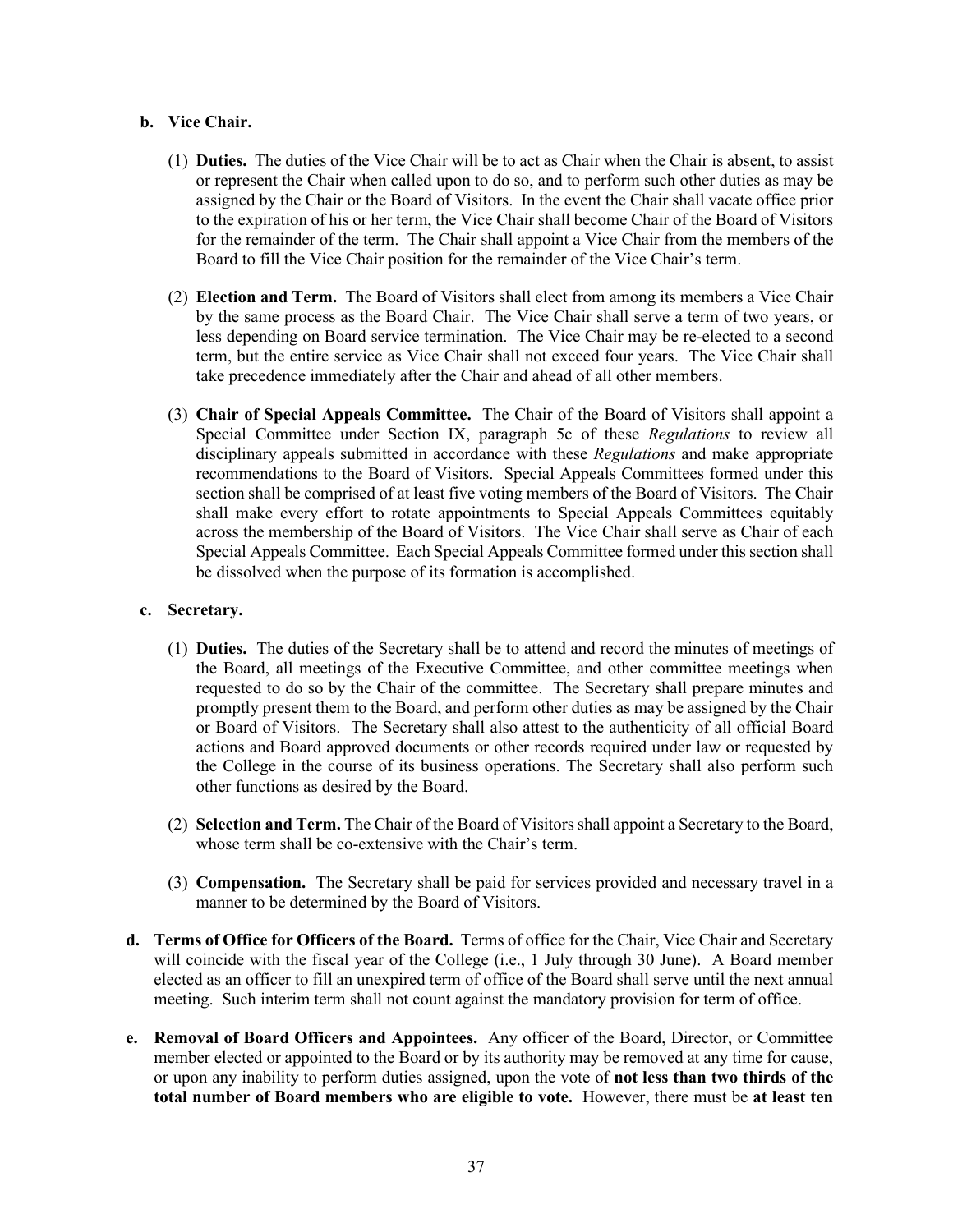**(10) days'** notification in advance of proposed action required, and there must be an opportunity for the one in question to be heard before the vote is taken.

# **4. Meetings of the Board.**

- **a. Regular Meetings.** The Board of Visitors will meet in person at least three times annually. The June meeting is designated as the Annual Meeting. The Board shall schedule Regular Meetings for the following academic year at the Annual Meeting, and it shall publish such schedule in accordance with S.C. Code. Ann. 30-4-10, *et. seq*.
- **b. Monthly Teleconference Meetings.** The Board may meet by teleconference on the first day of each month, unless it be a weekday or holiday, and in such case, on the next non-holiday weekday. Except in exigent circumstances, the purpose of Monthly Teleconference Meetings shall be to receive information from the President and the administration. The Board shall publish the schedule of Monthly Teleconference Meetings in accordance with S.C. Code. Ann. 30-4-10, *et. seq*. The Chair shall have the authority to cancel any monthly teleconference in his or her discretion.
- **c. Special Meetings.** The Chair shall call a Special Meeting of the Board at any time the Chair deems advisable, including but not limited to cases when a Board of Visitors decision is needed before the next Regular Board Meeting or Teleconference Meeting. The Chair of the Board must call a Special Meeting at the written request of the President of The Citadel or of any three members of the Board.
- **d. Committee Meetings.** A Committee shall meet as directed by the Chair of the Board or on the call of the Chair of the Committee or upon the resolution adopted by a majority of the Committee to consider matters referred to it or matters within the scope of its responsibility. Such meetings may be held by teleconference if deemed necessary. The Chair of the Committee or, in the Chair's absence, the Vice Chair, or, in the absence of the Vice Chair, the next senior member, shall preside at meetings of the Committee. Attendance at meetings of the Special Appeals Committee shall take precedence for members appointed to such committee over all other duties and responsibilities of Board members.
- **e. Presiding Officer.** Meetings of the Board will be presided over by the Chair of the Board of Visitors or, in the Chair's absence, the Vice Chair. If neither is present, the senior member of the Board shall act as Chair.
- **f. Agenda.** The Special Assistant to the President for Board Matters shall prepare a written agenda and supporting materials for each Board or Committee meeting. The Special Assistant will provide the preliminary agenda and supporting materials **at least five (5) working days in advance** of all meetings. The Special Assistant will provide the final supporting materials **at least seventy-two hours in advance** of all meetings and provide the final agenda **at least twenty-four hours in advance** of all meetings. The Chair of the Board or the Chair of the Committee, as appropriate, shall approve all proposed agendas; the Chair of the Board or the Chair of the Committee may waive the five-day notice requirement for good cause.

The President of The Citadel and any member of the Board of Visitors may place items of business on the agenda by written notice to the Special Assistant to the President for Board Matters. Items may only be added to the agenda after publication in accordance with *Robert's Rules of Order* and will require an affirmative vote of three-fourths of the members present to vote for approval.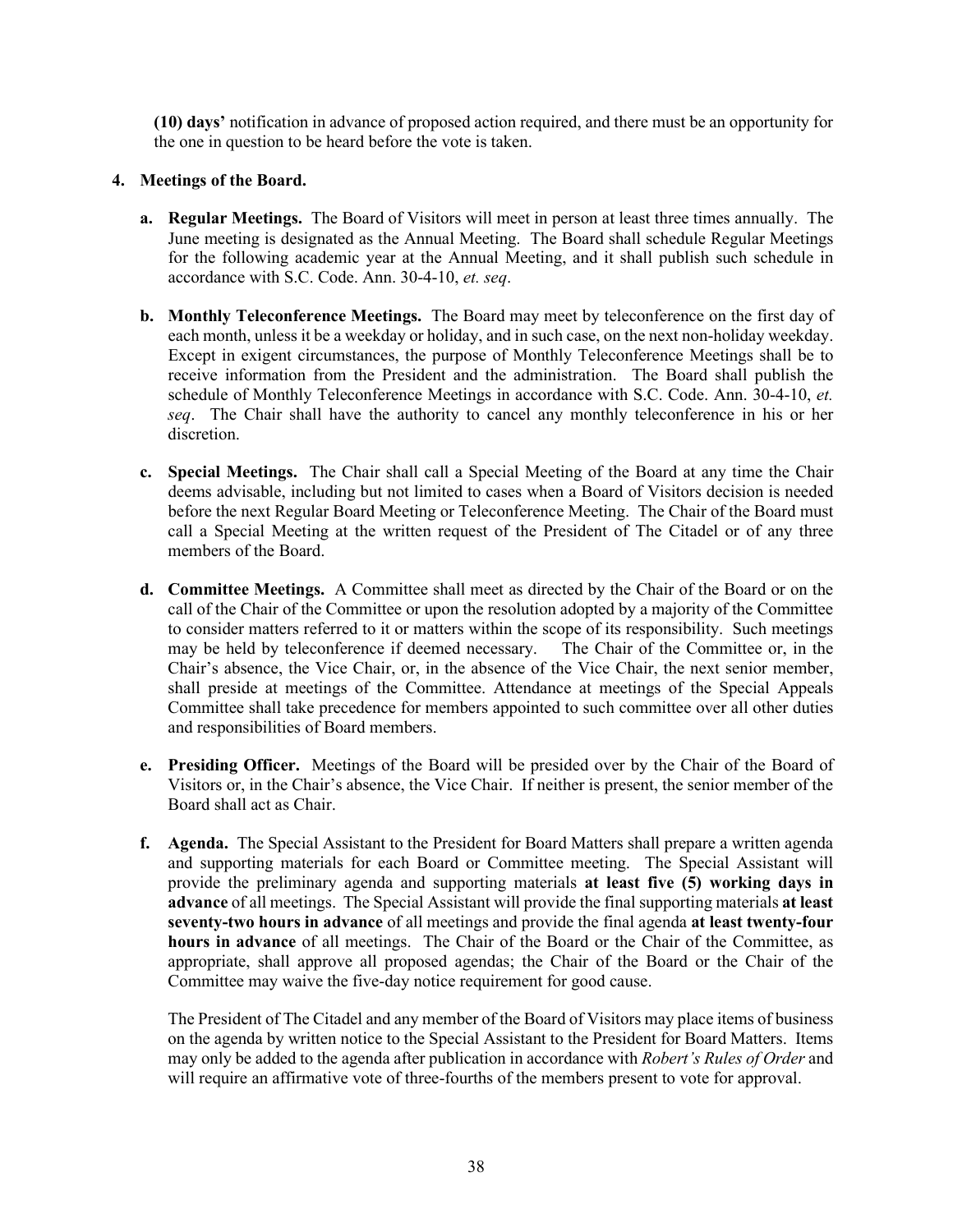The Special Assistant to the President for Board Matters shall be responsible for the preparation and posting of all notices of Board and Committee meetings as may be required by the South Carolina Freedom of Information Act.

- **g. Meeting Minutes.** The Secretary of the Board of Visitors will be responsible for the preparation of minutes for Board and Committee meetings, and the Special Assistant to the President for Board Matters will be responsible for the retention of minutes as required by the College's established Retention Schedule, guidelines promulgated by The Citadel Board of Visitors, and as required by the State of South Carolina.
- **h. Quorum.** At all meetings of the Board of Visitors, a quorum shall consist of a **majority** of the voting members of the Board, exclusive of *ex-officio* members. At all meetings of Committees of the Board of Visitors, including the Executive Committee, a quorum shall consist of a **majority** of the voting members of the Committee. At any special meeting of the Board, as prescribed in paragraph 4c, above, when **at least five (5) days' notice** has been given by mail or otherwise to all members of the Board of the time and place of the meeting, any **four** or more voting members of the Board, exclusive of *ex-officio* members, so notified who shall attend such special meeting shall constitute a quorum for the transaction of business. (See S.C. Code Ann. Section 59-121- 60.)

# **i. Votes.**

(1) Recording of Votes. The Secretary will record the result of all votes in meeting minutes. The minutes will reflect how each member voted.

- (2) Attendance at Meetings.
	- A. Except in exigent circumstances as described below, at all Regular and Special Board of Visitors meetings, a member **must be present** to vote A member may **appear** at Regular and Special meetings telephonically, by video conference, or by other virtual means, but **appearance** by such means shall not constitute **attendance** for purposes of a quorum, and a member or members **appearing** by such means shall **not** be eligible to vote.

In the event that the President of the United States, the Governor of the State of South Carolina, or the Mayor of Charleston has declared a state of emergency, the Chair of the Board, in his or her discretion, may authorize members of the Board of Visitors to **attend** Regular and Special Board of Visitors meetings telephonically, by video conference, or by other virtual means. **Attendance** by such means shall constitute **attendance** for purposes of a quorum, and a member or members attending by such means may vote.

- B. Members of the Board may **attend** Monthly Teleconference Meetings telephonically, by video conference, or by other virtual means. **Attending** by such means shall constitute **attendance** for purposes of a quorum, and a member or members **attending** by such means may vote.
- C. Voting by proxy is not permissible.

(3) Voting by *Ex-Officio* and Emeritus Members. *Ex-officio* members of the Board of Visitors, as identified in S.C. Code Ann. Section 59-121-10, shall have the **same voting rights** as other members of the Board. If the *ex-officio* member does not attend, but elects to send a representative instead, that representative may present comments and/or opinions on behalf of the *ex-officio*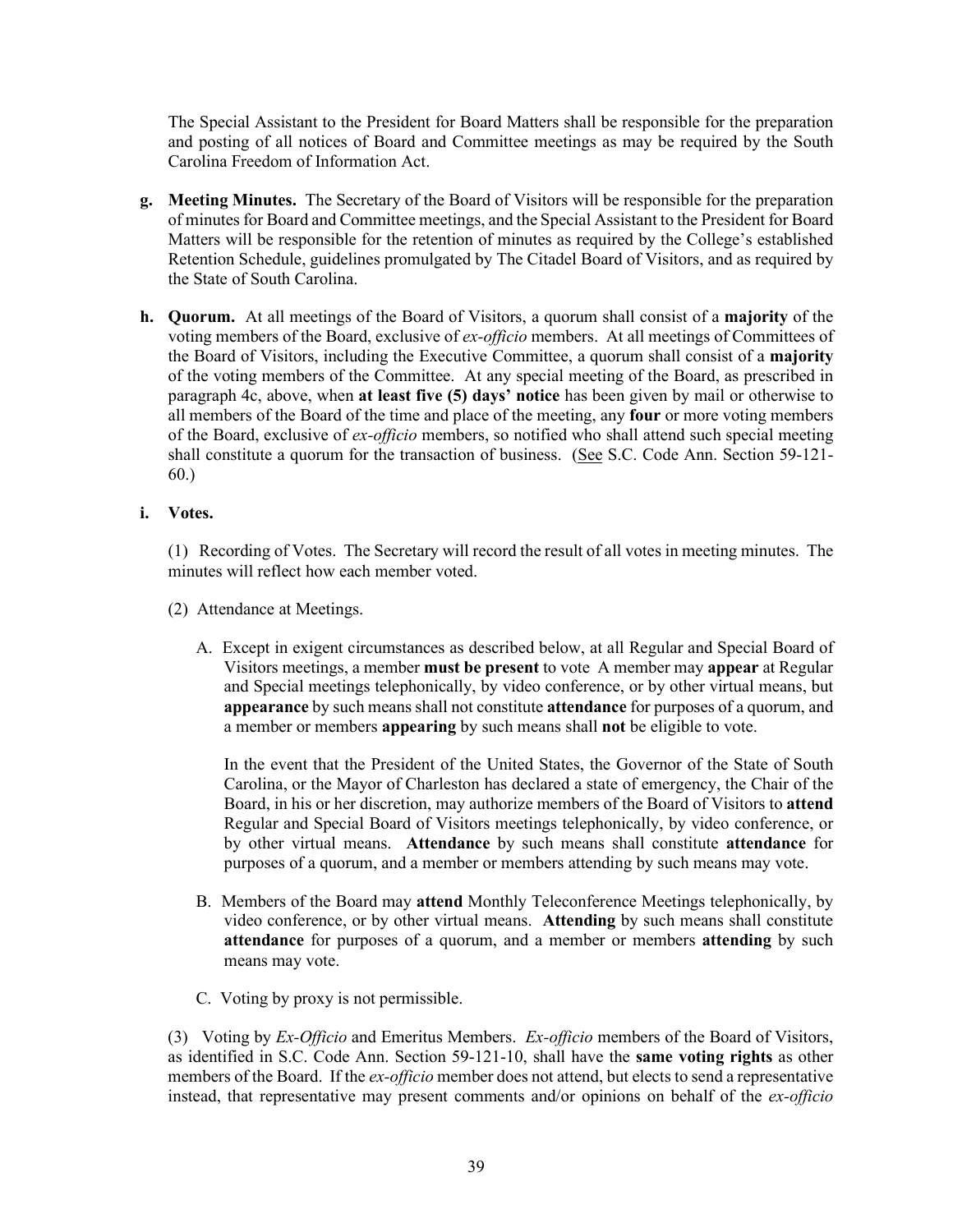member, but the representative **shall not have voting rights**. Also, Emeritus members shall have the right to make comments and/or express opinions on their own behalf but **shall not have voting rights** at Board of Visitors meetings

- **j. Rules.** Except as may be provided in these rules of Section IX, the proceedings of the Board of Visitors shall be governed by parliamentary procedure as outlined in the latest edition of *Robert's Rules of Order.*
- **k. Amendments to Operating Rules.** These operating rules and regulations of the Board of Visitors as prescribed in this Section IX may be amended at any meeting of the Board as provided herein. If **ten (10)** days' advance notice is given to all members of the Board and a copy of proposed amendments is sent to all members, amendments may be accomplished by affirmative votes of **two thirds of the total number of Board members who are present to vote**. If no advance notice is given, amendments may be accomplished by the affirmative votes of **three-fourths of the total number of Board members who are present to vote**.
- **l. Suspension of the Rules.** These rules and regulations may be suspended by an affirmative vote of **two thirds of the total number of Board members who are present to vote,** provided that the suspension **shall** be effective only until the next meeting of the Board and provided that the rules **shall not** be suspended in connection with the election or removal of the President of the College, nor in connection with the election or removal of officers of the Board, nor in connection with removal of members of the Board of Visitors.
- **m. Appearance Before and Documents Presented to the Board.** All individuals who wish to appear before and be heard by the Board and its Committees must apply for permission to do so at least ten working days prior to any such meeting. The Special Assistant to the Board shall be responsible for the transmittal of all documents for the Board or its Committees. Such information must be made available to the Special Assistant at least ten working days in advance of the projected hearing date so that the Secretary may disseminate such information not less than five working days prior to such meeting.
- **n. Executive Session.** The Board may enter into executive session only for those matters prescribed by S.C. Code Ann. 30-4-70**.** Before entering into executive session, the Board shall vote in public on the question, and when the vote is favorable, the Chair or other presiding officer shall announce the specific purpose of the executive session. Whenever the Board meets in Executive Session, only members of the Board, special invitees, and such employees or staff members of The Citadel as the Board may determine to be necessary may remain in the session. No member of the Board, and no special invitee, employee, or staff member of The Citadel, may divulge any matter discussed during the executive session, except on permission of the Board. The Board may not take action in executive session except to (a) adjourn or (b) return to public session. The Board may not commit The Citadel to a course of action by a polling of members in executive session.

# **5. Composition of Committees.**

**a. Standing Committees.** Much of the detailed work of the Board of Visitors shall be accomplished by Committees. In general, Committees investigate, formulate plans, and make recommendations to the Board for action. A Committee shall have only such powers to act as may be specifically granted it by the Board. The following are the Standing Committees: Executive Committee; Strategy, Vision and Governance Committee; Education and Leadership Development Committee; Communications and Community Relations Committee; and Operations and Risk Management Committee. Standing Committees may be discontinued by formal action of the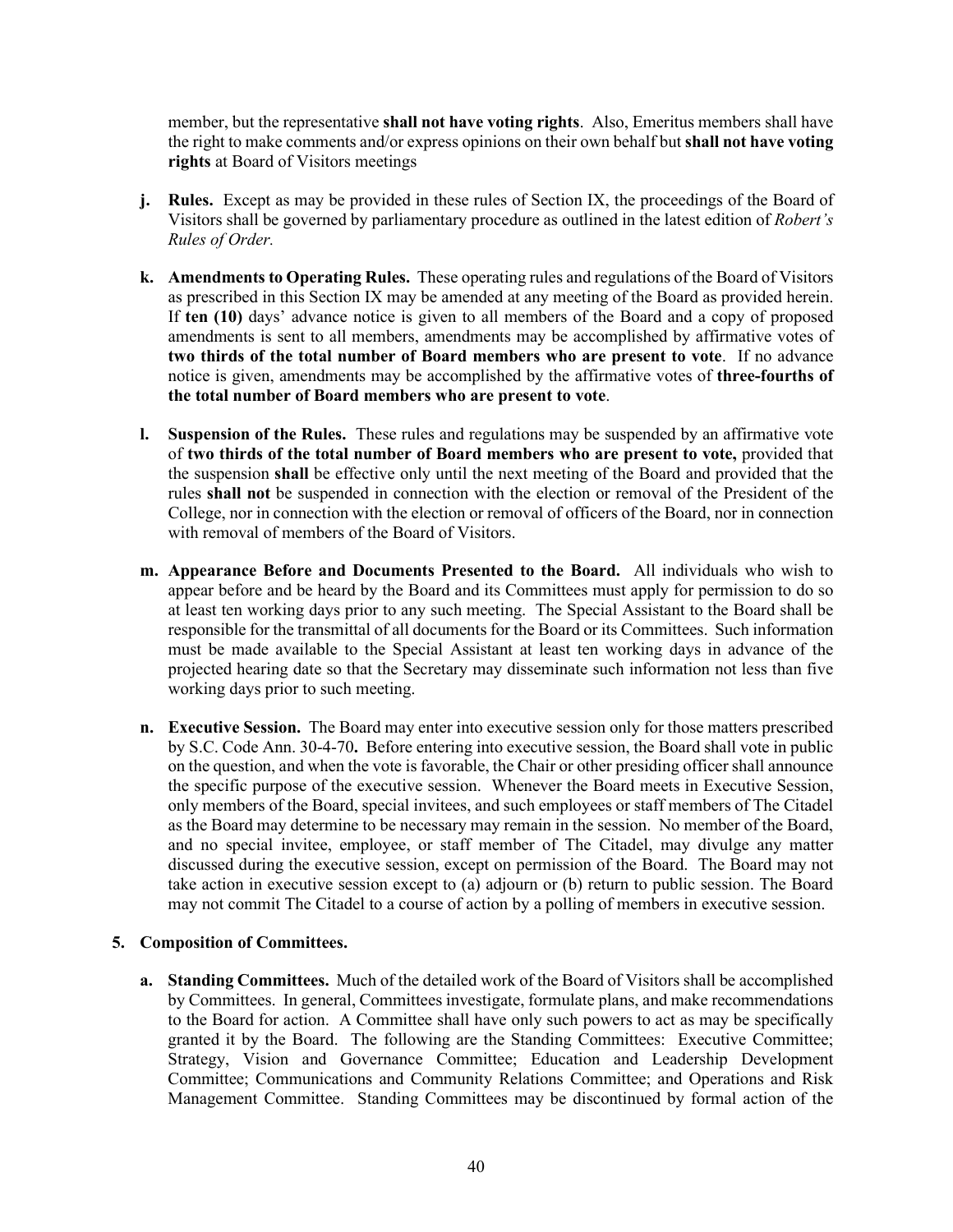Board with an affirmative vote of **three-fourths of the total number of Board members who are present to vote**. With the exception of the Executive Committee, all Standing Committees shall be comprised of **at least three (3) members of the Board, one of whom shall serve as Chair**. The Chair of the Board of Visitors shall appoint membership and Chairs of Standing Committees **within thirty (30) days** of the annual meeting. The Chair of the Board is an *ex-officio* member of each Committee, **except** the Executive Committee.

**b. Executive Committee.** The Executive Committee of the Board of Visitors shall consist of the Chair of the Board of Visitors, the Vice Chair of the Board, and the Chairs of the Standing Committees of the Board, as described herein. At all times, the Executive Committee shall include the member appointed by the Governor, at least **one (1)** member of the Board elected by The Citadel Alumni Association, and at least **one (1)** member elected from the General Assembly. The Chair shall have authority to appoint so many additional members to the Executive Committee as necessary to fulfill this requirement. The Chair of The Citadel Foundation shall sit as a nonvoting, *ex-officio* member of the Executive Committee. The Chair of the Board may appoint such additional emeritus members or non-voting representative members of the Board as non-voting advisors to the Executive Committee as he or she shall deem appropriate.

The Executive Committee has the authority to dispose of matters affecting the interests of the College upon which the Board has already indicated its policy as well as those matters which may require immediate action when it is not practical to assemble the full Board. The Executive Committee shall serve as the audit committee. In periods of emergency, the Executive Committee shall serve as the Board of Visitors' crisis action committee.

As the Audit Committee, the Executive Committee is responsible for protecting the financial health and integrity of The Citadel and its operating components. To accomplish this goal, the Committee shall periodically review the school's internal control systems, its accounting and business practices, and its compliance and institutional policies and procedures. The committee shall have the authority and responsibility to:

- Review the integrity and soundness of financial data
- Conduct an annual fiscal compliance review
- Meet with external auditors on the annual audit
- Review internal and external audit performance
- Coordinate financial reporting to the Board
- Assess the independence of internal and external audit functions
- Serve as a confidential contact for any college constituency to report fraud, waste or abuse of college assets or policy or procedure violations

The committee will serve as the primary Board of Visitors contact for the independent external auditors of the college, as well as for the Office of Internal Audit. In accordance with Memorandum 7-005, the Office of the President shall immediately advise the Committee of any significant violation of legal, accounting or business practices, any significant violation of regulatory or ethical requirements, and any significant violation of policies and procedures. The head of internal audit will report to the committee on a functional basis and to the President of the college on an administrative basis. The Executive Committee shall meet as the Audit Committee no less than quarterly, and it will present the results of the external audit to the Board annually.

As the Crisis Action Committee, the Executive Committee shall have the authority to provide immediate advice and assistance to the President, and take any other action on behalf of the Board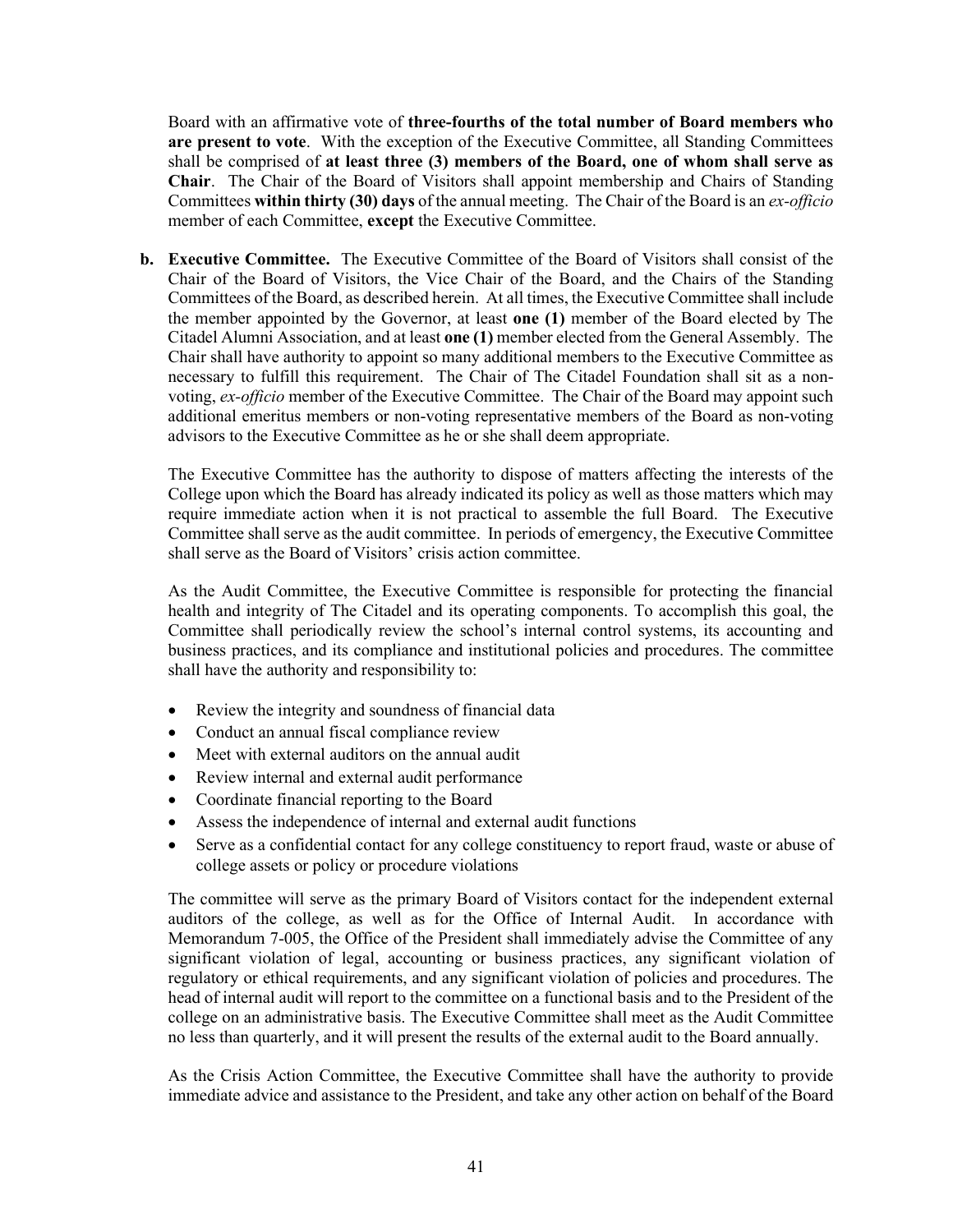when it is not practical to assemble the full Board, and coordinate communications with the full Board of Visitors. The Executive Committee shall meet as the Crisis Action Committee upon call of the Chair.

- **c. Special or Ad Hoc Committees.** Special or Ad Hoc Committees may be appointed by the Chair of the Board of Visitors as needed or as directed to do so by the Board. When its purpose has been accomplished, the Committee is dissolved. No Special or Ad Hoc Committees shall be created to act upon any matter appropriate to be acted upon by a Standing Committee.
- **d. Joint Committees.** Joint Committees are comprised partly of members appointed from the Board of Visitors and partly of members from other groups or organizations. Standing Joint Committees shall be approved for participation by the Board of Visitors, and Board representatives on the Committee shall be elected by the Board. Special Joint Committees may be approved by the Chair. A Joint Committee has authority only to investigate, observe, or recommend.

# **6. Committees.**

# **a. Strategy, Vision and Governance Committee.**

**Purpose.** Provide strategic oversight for the development of The Citadel's vision, strategy, policies and processes to accomplish The Citadel's Mission. Provide guidance related to the functional areas of strategic planning, finance, and governance.

#### **Specific Responsibilities.**

- Ensure the College's mission and vision statement, Core Values, and *College Regulations* are current, comprehensive, and accurately guide the College's operations.
- Provide guidance and liaison for strategic planning, long-term financial planning, campus and facilities planning, development, and governance between the Board of Visitors and the administration on behalf of the College.
- Coordinate strategic planning initiatives in the above areas with other Board of Visitors Committees and other Citadel organizations (The Citadel Foundation, The Citadel Alumni Association, The Citadel Brigadier Foundation, etc.).
- Provide guidance to the President for the assessment and evaluation of all strategic initiatives and plans.
- Develop, maintain, and update annually The Citadel President Succession Plan.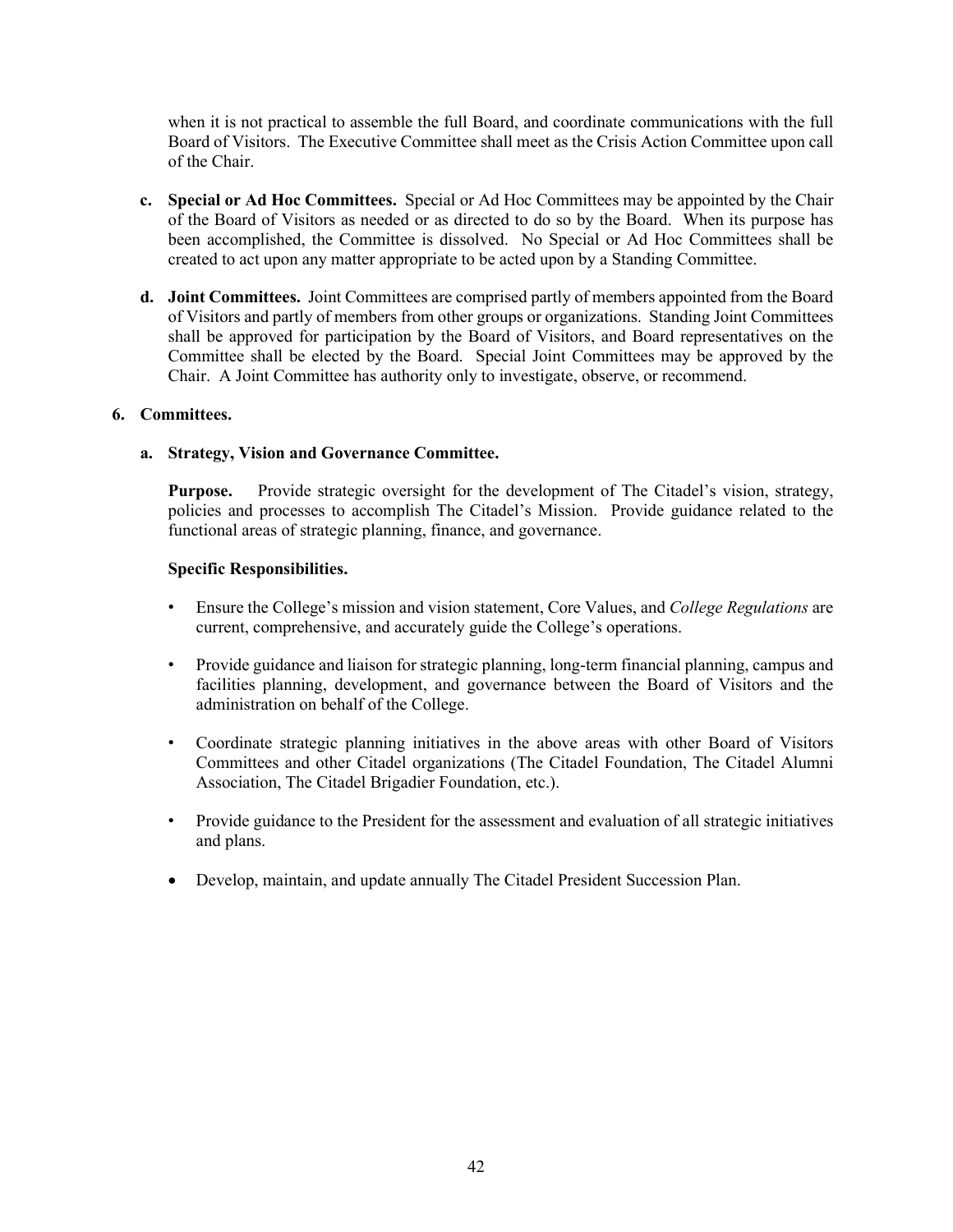# **Objectives.**

- Governance structures and policies that promote teamwork to accomplish The Citadel's strategic goals.
- Integrated and coordinated efforts by all organizations that generate financial resources for The Citadel from all constituencies.
- Successful completion of the College's strategic initiatives.

# **b. Education and Leadership Development Committee.**

**Purpose.** Provide strategic oversight on matters related to the ethos of The Citadel, its military culture, and the pursuit of academic distinction. Provide guidance related to leadership development, academic excellence and competitive intercollegiate athletics to strengthen The Citadel into a nationally recognized college for the education and development of disciplined, principled leaders.

# **Specific Responsibilities.**

- Provide oversight and guidance towards achieving the goals established in the College's strategic plan to educate and develop principled leaders.
- Develop and continuously improve strategic metrics related to educating and developing principled leaders.
- Outline the planning and progress of initiatives to achieve academic distinction of the Corps of Cadets and The Citadel Graduate College

# **Objectives.**

- National recognition of The Citadel as the preeminent institution of higher learning for principled leadership.
- A culture of action and words supporting The Citadel's mission among cadets, students, faculty, administration, and alumni.

# **c. Communications and Community Relations Committee.**

**Purpose.** Provide strategic oversight on matters that enhance The Citadel's brand and bolster The Citadel's reputation and profile among college constituencies Provide guidance related to strategic communications, marketing, and government and community relations.

# **Specific Responsibilities.**

- Receive reports and recommendations from the Vice President for Communications and Marketing and others as directed by the Chair of the Board of Visitors and the Chair of the Communications Committee.
- Provide guidance and recommendations regarding community and corporate collaborations.